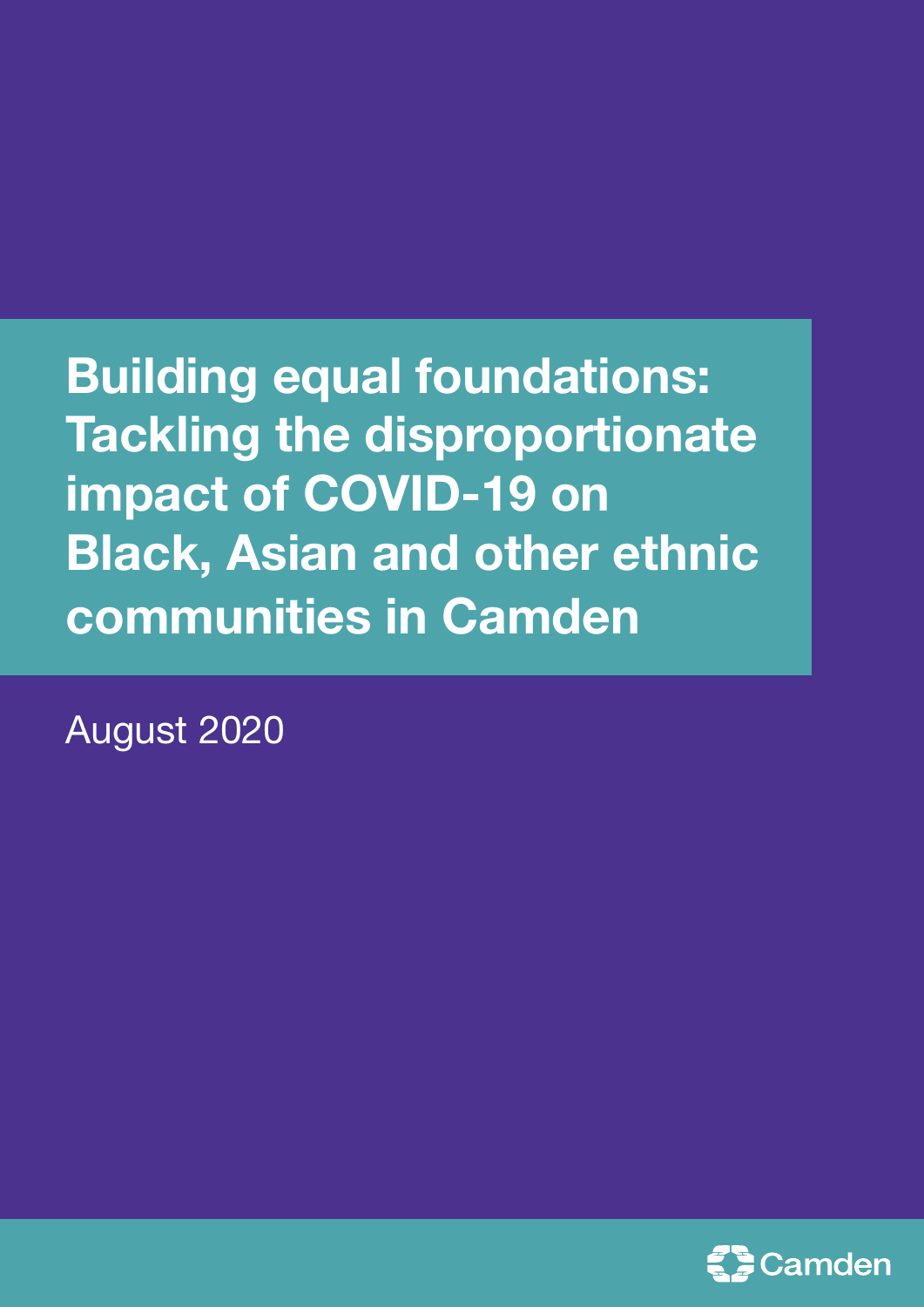# **Contents**

| <b>Forewords</b>                                                                                            | 3  |
|-------------------------------------------------------------------------------------------------------------|----|
| <b>Acknowledgements</b>                                                                                     | 5  |
| <b>Overview</b>                                                                                             | 6  |
| <b>Introduction</b>                                                                                         | 8  |
| Tackling inequalities in Camden: Camden Council's work to date                                              | 11 |
| Black, Asian and Other Ethnic Inequalities and COVID-19 Working Group:<br><b>Identifying the key issues</b> | 14 |
| <b>Disproportionality focus areas</b>                                                                       |    |
| <b>Health inequalities</b>                                                                                  | 15 |
| <b>Residents at risk when contracting COVID-19</b>                                                          | 17 |
| <b>Children and young people</b>                                                                            | 19 |
| <b>Housing supply and overcrowding</b>                                                                      | 25 |
| <b>Employment and the labour market</b>                                                                     | 27 |
| <b>Moving towards action</b>                                                                                | 31 |
| <b>Calls to action</b>                                                                                      |    |
| <b>Key principles</b>                                                                                       | 33 |
| A shared endeavour                                                                                          | 34 |
| <b>Building on Camden 2025</b>                                                                              | 35 |
| <b>Healthy, independent lives</b>                                                                           | 36 |
| The best start to life                                                                                      | 37 |
| Strong growth and access to jobs                                                                            | 38 |
| A strong and diverse voluntary sector                                                                       | 39 |
| <b>Safe homes</b>                                                                                           | 40 |
| A happy and healthy workforce                                                                               | 41 |
| Appendix 1: Voluntary and community sector and school contributions                                         | 43 |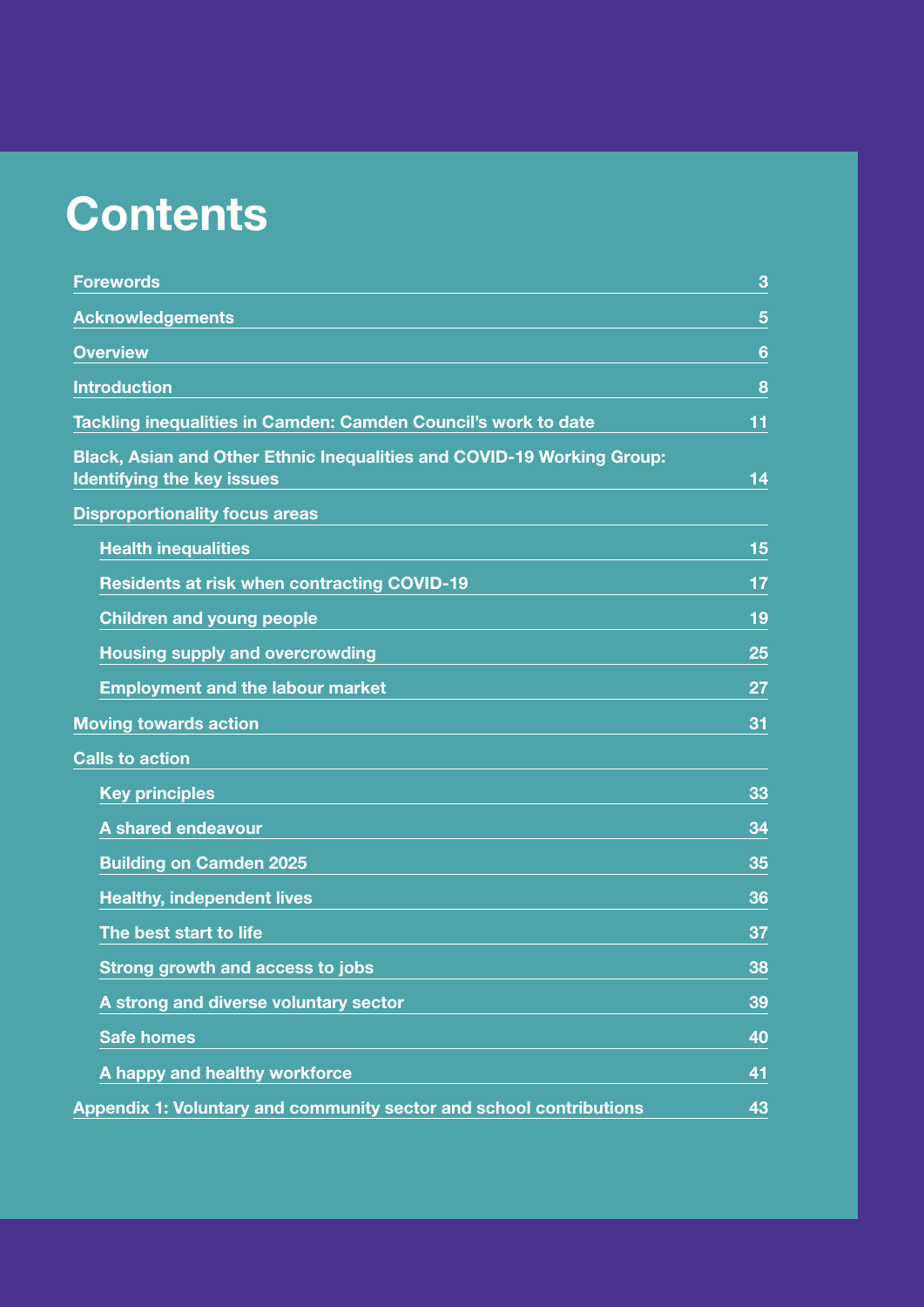### <span id="page-2-0"></span>Forewords



In May 2020, we established a senior level working group to review the disproportionate impact of COVID-19 on our Black, Asian and other ethnic communities in Camden. We are now pleased to present our findings and calls to action in this report.

The COVID-19 pandemic has affected us all and has been described by many as the greatest challenge the UK has faced during peacetime. In response to this crisis, we have seen our communities across Camden come together to support each other in extraordinary ways. People have been shielding, self-isolating and social distancing

in order to contain the spread of infection. Many of us have been staying at home to work and to learn, and many have continued providing vital services on the frontline. We have all sacrificed seeing our loved ones and some of us have even lost those dearest to us.

But it has become clear that in Camden, and right across the country, the ways in which we have experienced the COVID-19 pandemic have not been the same. Residents from Black, Asian and other ethnic backgrounds have been disproportionately impacted by COVID-19 – people of Bangladeshi ethnicity have around twice the risk of death when compared to people of White British ethnicity, and people of Chinese, Indian, Pakistani, Other Asian, Caribbean and Other Black ethnicity have between 10 and 50% higher risk of death when compared to their White British counterparts.

The COVID-19 pandemic has brought into sharp focus the existing structural inequalities that disproportionately affect people from Black, Asian and other ethnic backgrounds. Perhaps most worryingly, the pandemic has exacerbated these.

As this troubling local and national evidence emerged of disproportionate impacts, we quickly established a working group made up of voluntary and community organisations, public health officials, councillors and others. The aim of this working group was to investigate the wide-ranging impacts of COVID-19 and gather evidence quickly so that we could take immediate action to protect our residents, and develop a call to action to make long-term, substantive change.

Significant change is only possible when we work closely with our communities to explore and tackle entrenched issues together. Throughout the process of gathering evidence, we listened to our residents and heard the painful truths of inequalities that have been holding so many back in our borough. We listened to young people speak of their hopes for the future, for a better and fairer Camden. We share that hope. And we share a commitment to building a society that works for everyone.

For so many of us, this commitment is a longstanding one, and we must acknowledge that we have been here before. Change has not come quickly enough, nor has it been radical enough. This time it will be different. This report and the calls to action are the next step in our journey to tackle structural inequality in Camden. We will co-design a better borough and we will take action together.

We would like to take this opportunity to thank everyone who has contributed to this report: council officers, elected members, local residents and our voluntary and community sector partners. It has been a privilege to work with you to get to this stage. But this is not the end. Camden is one of the most diverse areas of the country, with a history of fighting for equality and progress. The spirit that marks our history is one that will also shape our present and our future.

For us, this report and the calls to action mark the next step in that history – the foundation upon which we will build a more equal borough. The structure that has existed until now did not work for us all and COVID-19 has shown us that we cannot accept or return to the way things used to be. We are building equal foundations and we are building them together to make Camden a better borough – a place where everyone has a chance to succeed, where nobody gets left behind, and where everybody has a voice.

#### **Councillor Abdul Hai**

Cabinet Member for Young People and Cohesion Co-chair of the Black, Asian and Other Ethnic Inequalities and COVID-19 Working Group Camden Council

#### 3 | Building equal foundations: Tackling the disproportionate impact of COVID-19 on Black, Asian and other ethnic communities in Camden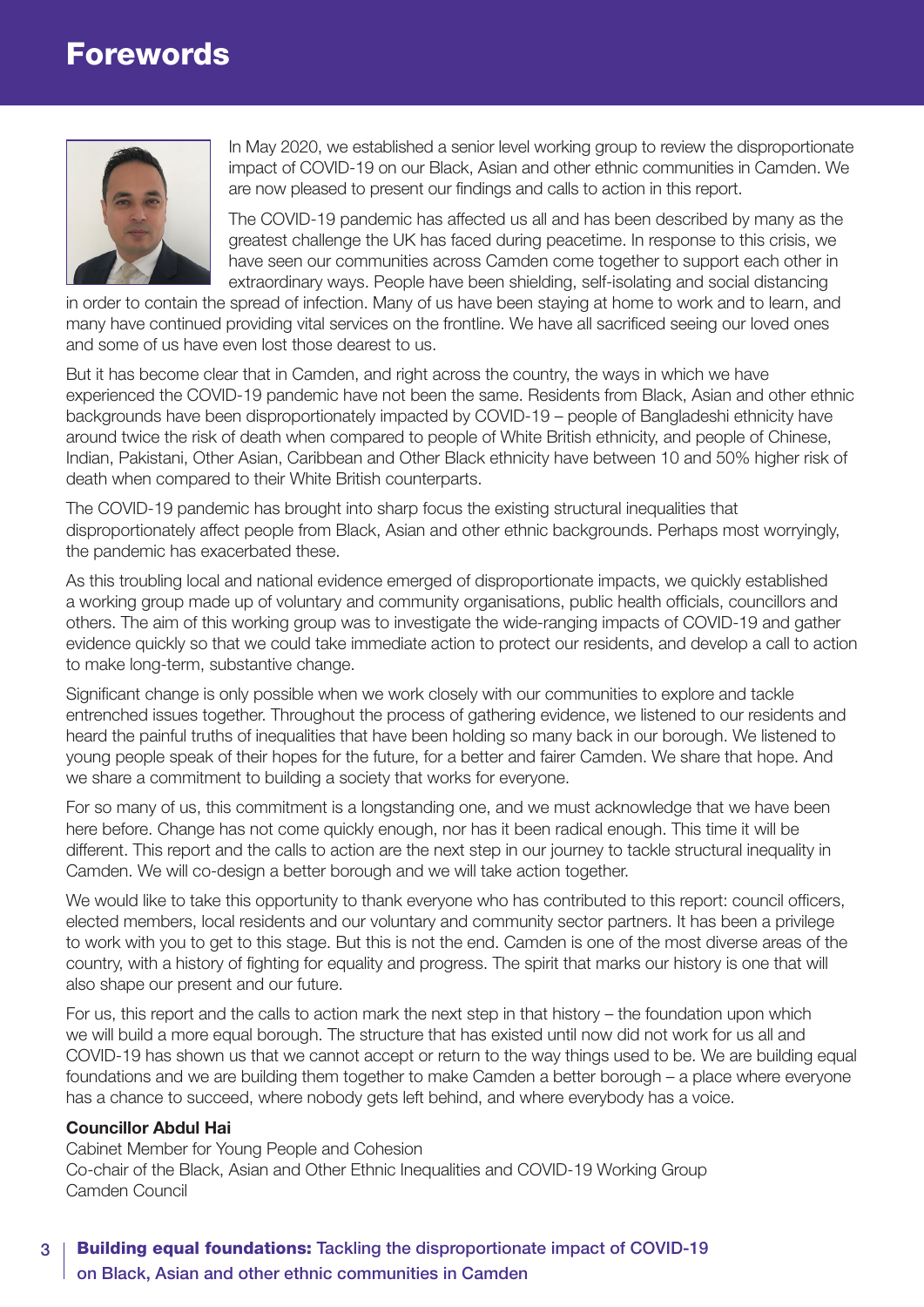### Forewords



Evidence emerged during the very early stages of the COVID-19 pandemic that the health impacts were not going to be equally felt across society. As the pandemic has unfolded, this evidence base and our understanding has developed further, highlighting the disproportionate health impacts of the virus itself, but also the social and economic impacts of the measures taken to prevent its spread, on both the poorest in society and on Black, Asian and other ethnic groups.

Locally, we responded quickly in an effort to both understand these disproportionate impacts of COVID-19 on Black, Asian and other ethnic communities in Camden, and to inform local actions to prevent and mitigate against further disproportionate impacts. The health, wellbeing and safety of our residents has been paramount throughout. We have responded to this unprecedented challenge in so many ways – from ensuring our residents and communities have access to the advice and information they need in order to protect themselves and their families and stay safe, to providing both practical and emotional support to people who were clinically and/or socially vulnerable during the pandemic.

The evidence received and experiences heard during the course of this work will not only guide and shape our ongoing response to the COVID-19 pandemic in an effort to prevent future disproportionate impacts, but has also galvanised a renewed commitment and will to tackle longstanding inequalities and structural disadvantage and discrimination facing Black, Asian and other ethnic communities in Camden.

Creating the conditions that support happy, healthy, thriving lives, and help people fulfil their potential, is not something that any one organisation can do on its own. That is why all of our calls to action have residents and key partners at their core. To make real change will take a radical approach and will also require new ways of working with co-design, co-production and co-delivery at its heart. This work brings social value, partnerships and community empowerment into even greater focus than before, as we continue our journey for substantive change together as a borough.

This report is an important step on the journey towards building equal foundations, rather than the end. We are committed to not only tackling health inequalities across the borough, but also to eliminating the longstanding socioeconomic inequalities that persist in Camden. Together, I am hopeful we can make Camden a better borough and a place that truly works for everyone.

Finally, I'd like to take this opportunity to thank the many people and organisations that have contributed to this report. I look forward to continuing to work with you as we mobilise towards action.

#### **Julie Billett**

Director of Public Health Co-chair of the Black, Asian and Other Ethnic Inequalities and COVID-19 Working Group Camden and Islington Councils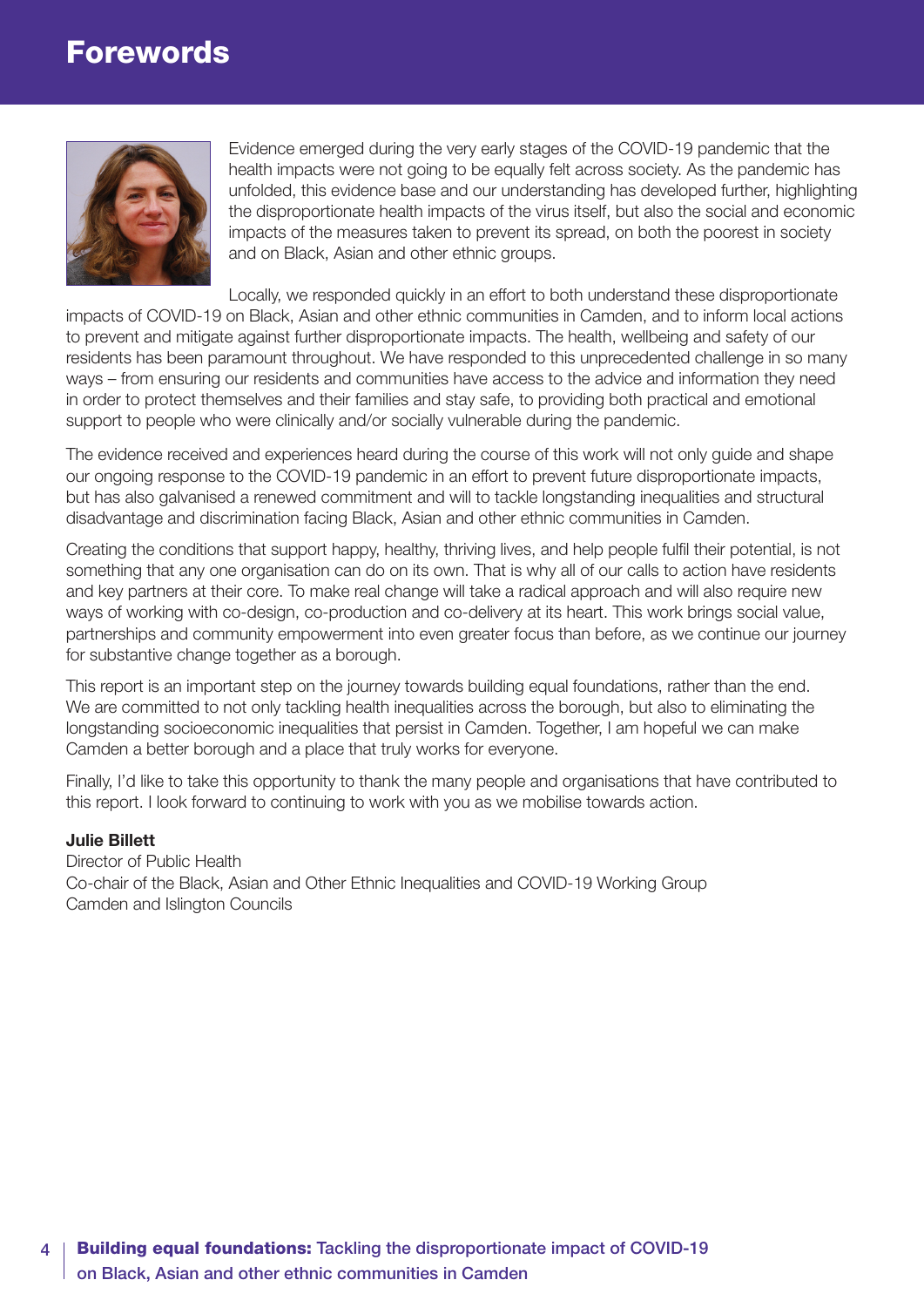<span id="page-4-0"></span>Camden Council would like to thank everyone for their efforts in developing this work, sharing with us their lived experiences and insights, and for contributing to the development of this report and the calls to action.

### Working group members

**Co-chair:** Cllr Abdul Hai – Cabinet Member for Young People and Cohesion, Camden Council

**Co-chair:** Julie Billett – Director of Public Health, Camden and Islington Councils

Councillor Awale Olad – Chair of the Culture and Environment Scrutiny Committee, Camden Council

Councillor Sabrina Francis – Deputy Mayor, Camden Council

Councillor Georgia Gould – Leader of Camden **Council** 

Councillor Angela Mason – Cabinet Member for Best Start for Children and Families, Camden **Council** 

Jenny Rowlands – Chief Executive, Camden Council

Gillian Marston – Executive Director, Supporting Communities, Camden Council

Hanad Mohamed – Director of Equalities, Camden Council

### Project team

Benedicta Asamoah-Russell – Principal Policy and Projects Officer, Camden Council

Kieran Ferdinand – Principal Policy and Projects Officer, Camden Council

Baljinder Heer-Matiana – Senior Public Health Strategist, Camden and Islington Councils

Jahnelle Hutton-Parr – Policy and Projects Support Officer, Camden Council

### Voluntary and community sector partners

Voluntary Action Camden Forum Somali Youth Development Resource Centre (SYDRC) Hopscotch Asian Women's Centre Bengali Workers' Association British Somali Community Camden Cypriot Women's Organisation

King's Cross and Brunswick Neighbourhood Association (KCBNA) Scene and Heard

### **Schools**

Acland Burghley School Regent High School Eleanor Palmer Primary School Torriano Primary School Camden Centre for Learning Royal Free Hospital Children's School

### **Others**

Athian Akec – Member for Camden of the UK Youth Parliament

Paula Walker – Headteacher, Christ Church School Jemima Wade – Headteacher, Argyle Primary **School** 

Christine Gilbert – Future First

Anna Wright – Healthwatch Camden

Dr Neel Gupta MRCP MRCGP – General Practitioner; Elected Governing Body Member, NHS North Central London Clinical Commissioning **Group** 

Dr Kevan Ritchie – North Central London Clinical Commissioning Group – Clinical Representative (Camden) Governing Body Member; Partner, The Bloomsbury Surgery

Sarah McDonnell Davies – Executive Managing Director, North Central London Clinical Commissioning Group – Camden Directorate

### Camden Council services

Organisational Development Inclusive Economy Camden Learning Adult Social Care Policy, Participation and Communications Public Health Early Help Housing Management Housing Support Services **Development** Community Partnerships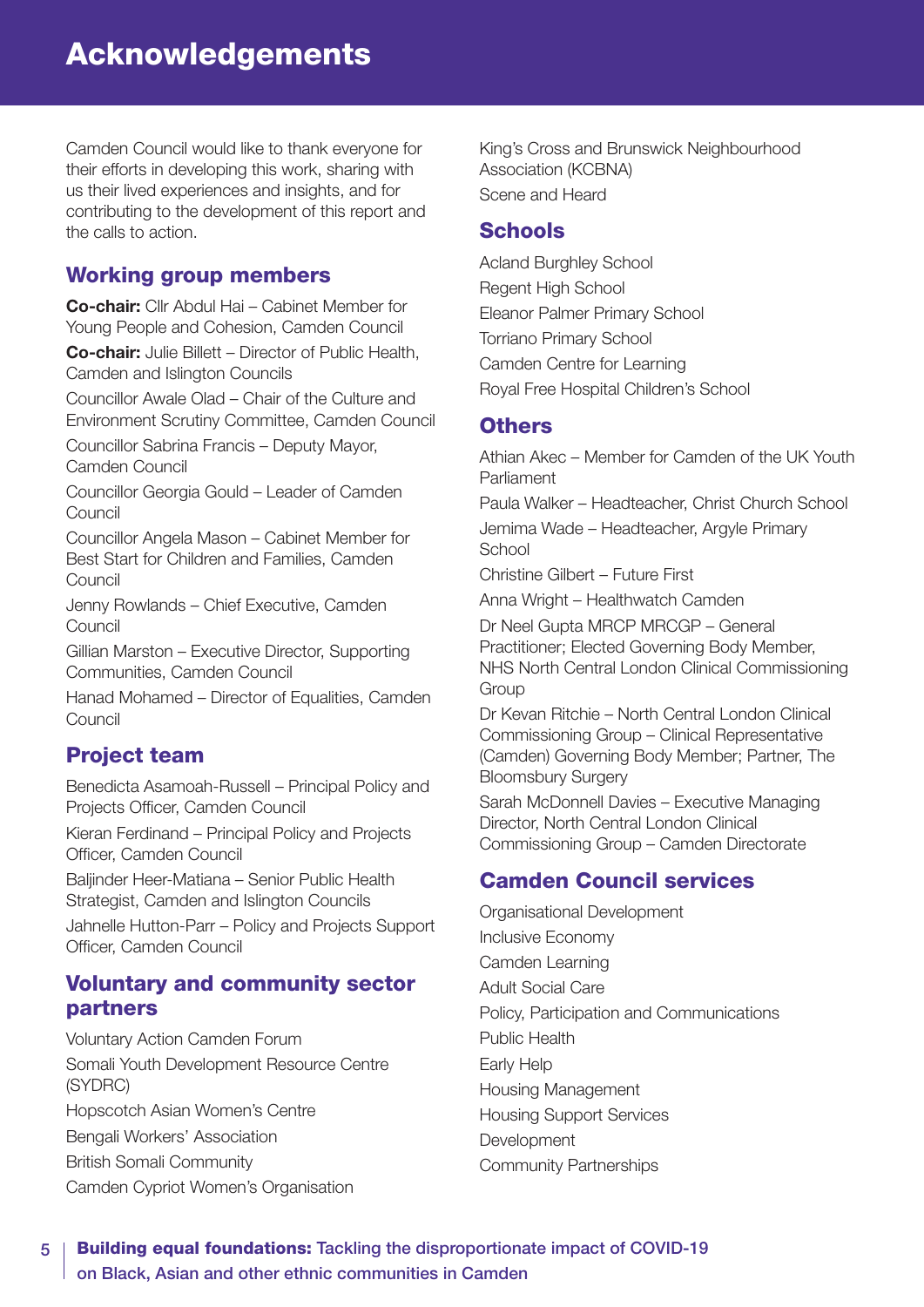<span id="page-5-0"></span>The COVID-19 pandemic has shone a light on, and exacerbated, existing structural inequalities that disproportionately affect people from Black, Asian and other ethnic backgrounds.

In Camden, over 34% of our residents are from Black, Asian and other ethnic backgrounds and we recognise that the inequalities experienced vary across different groups. In some neighbourhoods in Camden, the levels of deprivation are within the top 10% to 20% in the UK. People who live in deprived areas have higher COVID-19 diagnosis rates and death rates than those living in less deprived areas, with the most deprived areas experiencing more than double the mortality rates from COVID-19.

Despite this, Camden has a COVID-19 agestandardised mortality rate that is significantly lower than the London average (55 versus 86 per 100,000) and has one of the lowest COVID-19 mortality rates amongst all London boroughs.

We are not complacent and we accept that COVID-19 has disproportionately impacted our diverse communities. Some of the key findings in Camden are:

- The prevalence of key long-term conditions that increase clinical vulnerability to poor COVID-19 outcomes, such as diabetes, heart disease, obesity and high blood pressure, is higher in some Black, Asian and other ethnic groups compared to their White counterparts.
- Local GP data shows that prior to the pandemic, Black men and women, and Asian men, were more likely to be overweight and obese compared to the Camden average adjusted for age.
- A significantly higher proportion of Asian residents were shielding from COVID-19: 11% of Asian residents were shielding compared to a general population of 7%.
- There was a disproportionate number of new registrations in April and May from young people from Black, Asian and other ethnic backgrounds for Kooth, an online mental health support service commissioned by Camden.
- Schools with the highest percentage of pupils with no access to digital devices have tended to be those with high percentages of disadvantaged and/or Black, Asian and other ethnic pupils.

• 73% of households with overcrowding points on the Council's Housing Allocation Scheme have a lead tenant from a Black, Asian or other ethnic background.

The work outlined in this report focuses on one protected characteristic, namely race. This is appropriate given the early yet strong statistical indications that the COVID-19 crisis has highlighted and increased the disadvantages experienced by people from Black, Asian and other ethnic backgrounds in our community.

The indications of disproportionate impact are clear, and it is important that the Council understands, analyses and considers actions to address these clear indications of disproportionate impact as soon as we can. As we progress with our work on tackling racial inequalities, we will consider the intersectional nature of inequalities, and the impact of multiple protected characteristics on a person.

This work, overseen by a senior level working group chaired by Councillor Abdul Hai (Cabinet Member for Young People and Cohesion) and Julie Billett (Director of Public Health), included a review of available evidence and the development of a framework of actions to tackle the inequalities identified. This evidence came from residents, councillors, a small number of voluntary and community sector (VCS) groups and practitioners. The working group also drew on national data, including the Public Health England report on 'COVID-19: understanding the impact on BAME communities', and the wider current social context, specifically the resurgence of the Black Lives Matter movement in the UK following the death of George Floyd in the United States. This contributed to the fear and anxiety of our Black and Asian residents and we have acknowledged the urgent need to take action with our communities to tackle entrenched structural racism.

Some of the commitments made as part of this work include:

**• Participation:** Set up a citizens' panel for residents from diverse backgrounds as a critical friend to the Council to make sure we stay true to our objectives and deliver the change we are promising.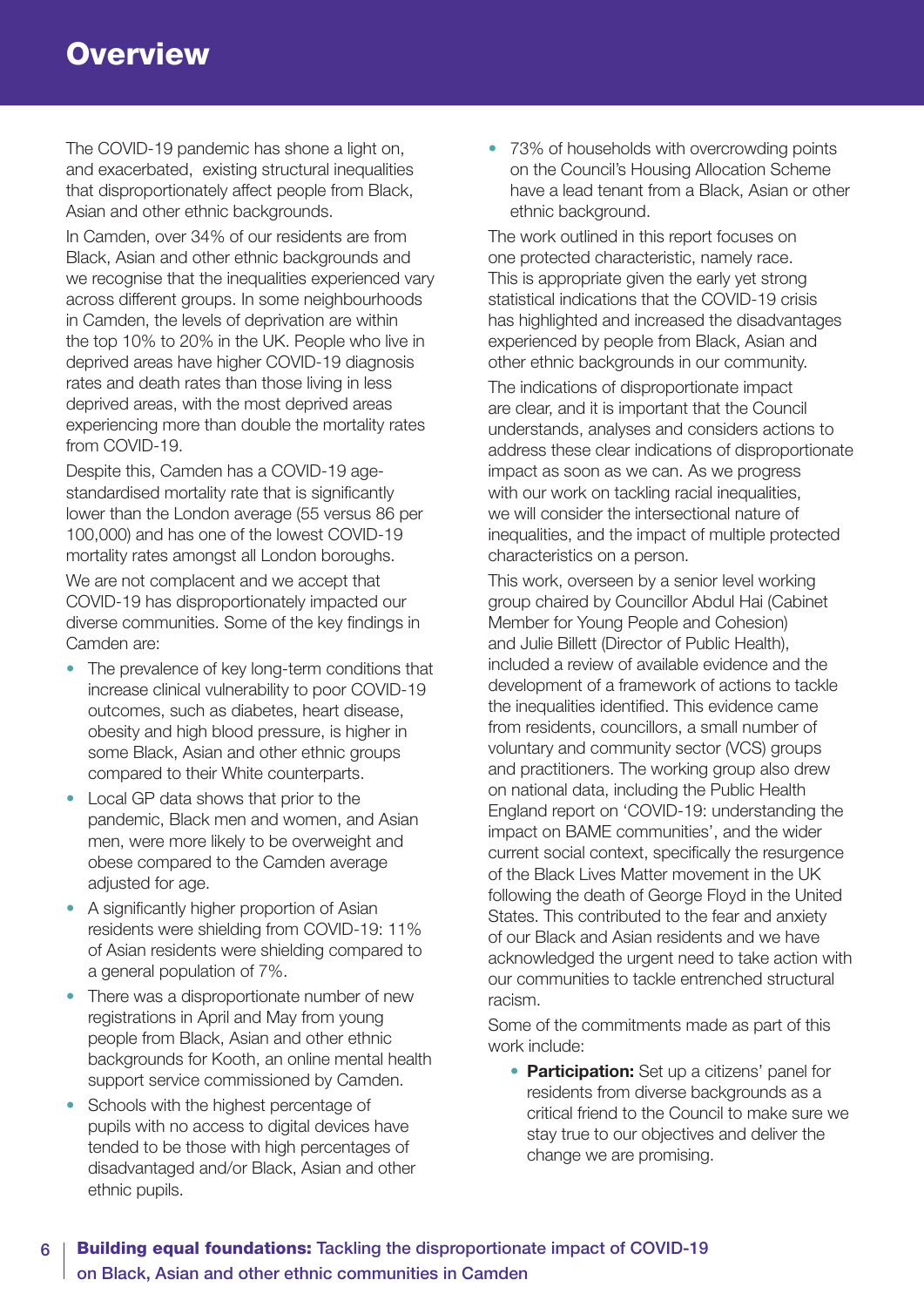- **Health:** Go further to improve health outcomes in our Black, Asian and other ethnic communities, including working with our local NHS partners to improve population health outcomes and tackle inequality gaps in long-term health conditions experienced by Black, Asian and other ethnic groups. We will work with our Clinical Commissioning Group, primary care networks and Camden Healthwatch to deliver creative, innovative models of outreach, proactive care and delivery.
- **Housing:** Explore the use of housing voids to provide some temporary accommodation as an option to protect those living in severely overcrowded housing where someone becomes ill in a second wave of COVID-19 or similar pandemic. We will work with Public Health to agree priority households, particularly those with a family member identified as being clinically vulnerable to COVID-19.
- **Education:** Develop tutoring opportunities, delivering virtual work experience, and supporting access into STEAM (science, technology, engineering, arts and mathematics) careers.
- **Voluntary and community sector:** Work with our grassroots VCS to ensure fair access to funding and facilitate discussions with the Government and larger funders to contribute to organisations being able to continue their vital work. We are committed to enabling collaborations across the sector to build a stronger VCS who help us to tackle structural inequalities.

This innovative way of working together is the only way we will deliver on our ambition to make Camden a place where everyone has a chance to succeed, where nobody gets left behind and where everybody has a voice. We are committed to working out in the open with residents, elected members, VCS groups and businesses to continue to build the picture of the experiences of our borough's diverse communities, and tailor action plans together to find effective solutions to tackling inequalities.

This report summarises the findings of the working group and makes early recommendations on how we can continue this journey together. Through this work we aim to tackle racism and inequality head on. We may find ourselves in places of discomfort as we continue to have conversations and challenge everyone to act. However, we must take the time to build equal foundations in society and build a better, more equal place for everyone in Camden.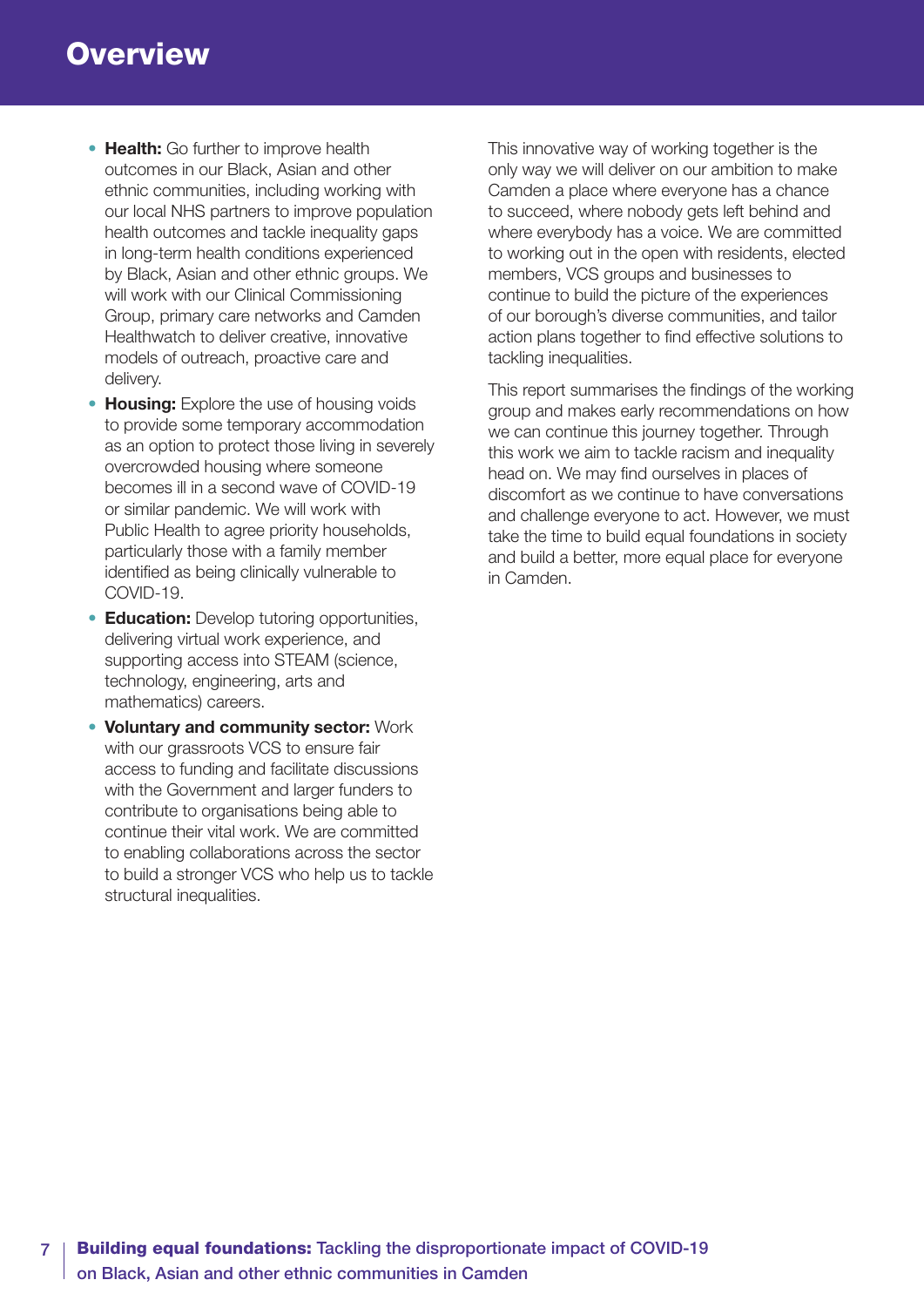<span id="page-7-0"></span>Camden is one of the most diverse areas of the country, with a history of fighting for equality and progress.

At the start of the COVID-19 pandemic, Camden Council made a number of commitments:

- Keep vital services running even if they have to be delivered in a different way and introduce new services such as enhanced cleaning of buildings that provide care services
- Ensure no council tenant loses their home if they are affected by coronavirus, and urge other/private landlords to provide the same reassurance
- Ensure that those who work for care providers do not have to choose between their wage, their health, and the health of those they support
- Ensure everyone has access to food especially those who are unwell, self-isolating or caring for others
- Work with Camden's voluntary and community organisations to support, encourage and mobilise the huge community spirit that exists in Camden.

We also made a promise to stay compassionate throughout this time and treat all lives as valuable. Working with our key partners, local VCS and mutual aid groups, we remain committed to achieving this goal.

The COVID-19 pandemic has both revealed, and exacerbated, existing structural inequalities that disproportionately affect people from Black, Asian and other ethnic backgrounds. In Camden, over 34% of our residents are from Black, Asian and other ethnic backgrounds and we recognise that the inequalities experienced vary across different groups. We also know in some neighbourhoods in Camden, [the levels](https://opendata.camden.gov.uk/People-Places/Camden-Indices-of-Deprivation-2019-Maps/8rca-w2p7) [of deprivation a](https://opendata.camden.gov.uk/People-Places/Camden-Indices-of-Deprivation-2019-Maps/8rca-w2p7)re within the top 10% to 20% in the UK and that people who live in deprived areas have higher diagnosis rates and death rates than those living in less deprived areas, with the most deprived areas experiencing more than double the mortality rates from COVID-19. Despite this, Camden has a COVID-19 age-standardised mortality rate that is significantly lower than the London average (55 versus 86 per 100,000) and has one of the lowest COVID-19 mortality rates amongst all London boroughs.

We are not complacent and we accept that COVID-19 has shone a light on existing structural inequalities. Some of the key findings in Camden were:

- A significantly higher proportion of Asian residents were shielding from COVID-19: Asian residents made up 11% of the population shielding compared to 7% in the general population.
- There was a disproportionate number of new registrations in April and May from young people from Black, Asian and other ethnic backgrounds for Kooth, an online mental health support service commissioned by Camden.
- 73% of households with overcrowding points on the Council's Housing Allocation Scheme have a lead tenant from a Black, Asian or other ethnic background.

Our work to protect those at most risk from the impacts of COVID-19 began early in the pandemic, before national data was published indicating the disproportionate impacts on Black, Asian and other ethnic communities. Our early actions included ensuring effective communications were delivered to our diverse communities in a way that was accessible, and offering tailored food packages to meet cultural requirements. The scale and pace of the response in Camden would not have been possible if we did not have deep wells of community partnership to draw on. Our vibrant and diverse VCS and the ability of residents to connect with and help one another played a pivotal role in this response, ensuring families were kept safe and bringing to the fore the needs and lived experiences of our communities.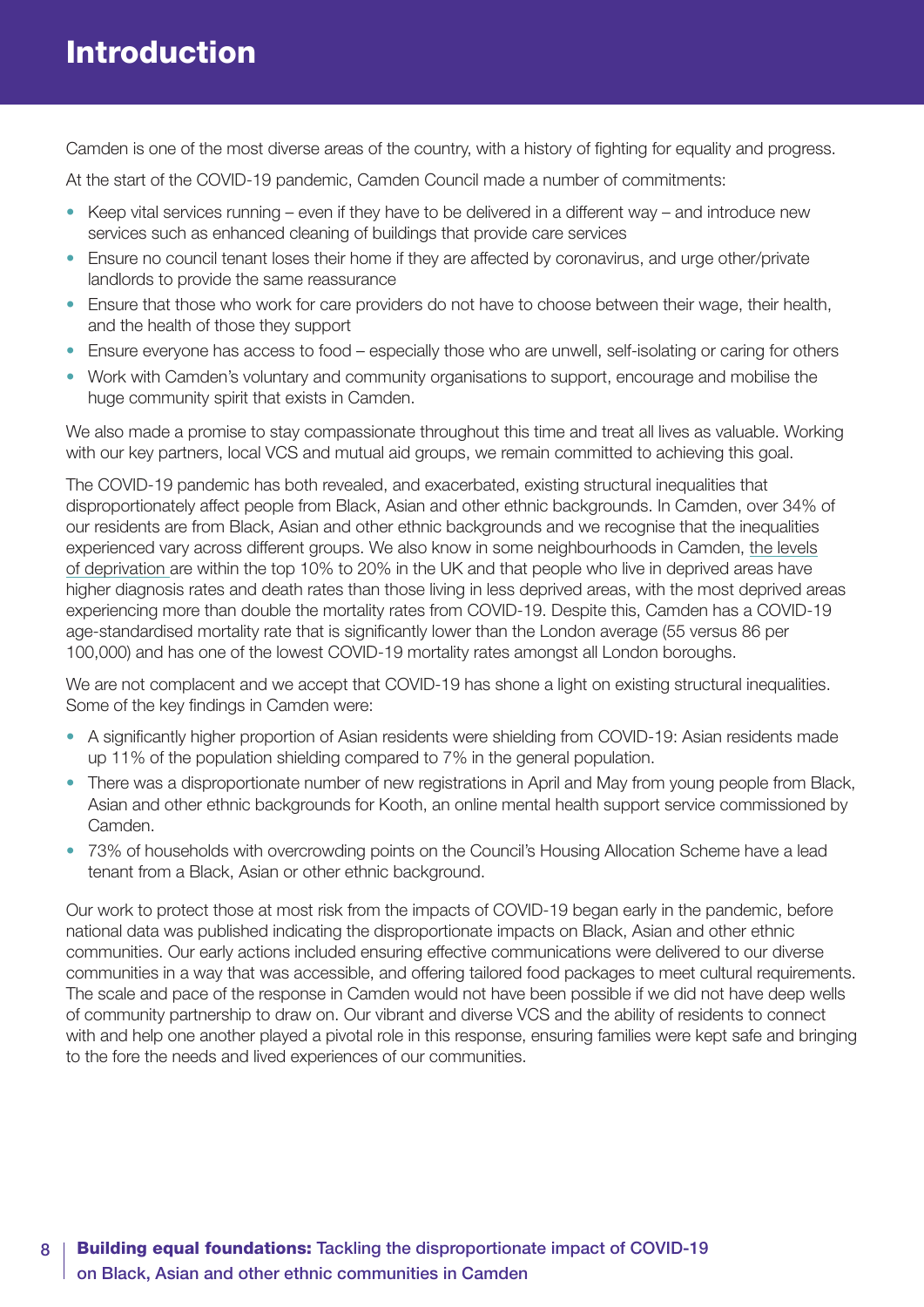As part of wider work to tackle inequalities and in response to the emerging evidence, Camden Council launched a programme of work focused on how residents from Black, Asian and other ethnic backgrounds have been disproportionately affected by COVID-19. In collaboration with our partners and communities, we looked into what actions the Council must take to ensure individuals are protected from the immediate and long-term impacts of the pandemic and bring about systemic change. To minimise the impact of the virus, we worked to act quickly to understand the impact on people and listen directly to those who work closest with our communities, as well as analysing whatever data was available to us. We have used the approach outlined in this report to review our work on cohesion and equalities, recognising both the need to respond to the crisis in an immediate sense, and to ensure we foster a collaborative approach in our wider work on tackling inequalities. We have tailored our approaches to engagement and gone deeper into our communities to understand people's different experiences.

This work, overseen by a senior level working group chaired by Councillor Abdul Hai (Cabinet Member for Young People and Cohesion) and Julie Billett (Director of Public Health), included a review of available evidence and the development of a framework of actions to tackle the inequalities identified. This evidence came from residents, councillors, a small number of VCS groups, and practitioners. The working group also drew on national data, including the Public Health England reports on ['COVID-19: understanding](https://www.gov.uk/government/publications/covid-19-understanding-the-impact-on-bame-communities) the impact [on BAME communities'](https://www.gov.uk/government/publications/covid-19-understanding-the-impact-on-bame-communities) and the wider current social context, specifically the resurgence of the Black Lives Matter movement in the UK following the death of George Floyd in the United States. This contributed to the fear and anxiety of our Black and Asian residents and we have acknowledged the urgent need to take action with our communities to tackle entrenched structural racism.

The six areas in scope of the working group's review included:

- Understanding the lived experiences of people from Black, Asian and other ethnic backgrounds
- Health inequalities
- The experiences of our most vulnerable residents shielding people and Adult Social Care clients
- Housing supply and overcrowding
- Employment and the labour market (including our own workforce)
- Schools and education, including the digital divide.

By focusing on these topics, we have seen that COVID-19 has starkly exposed the cost of accepting high levels of health and social inequality – more than ever, we need to co-design services and solutions alongside our communities, rather than just deliver them. This means constantly challenging ourselves and bringing residents and communities with us on this journey. We can do this by trying out new tools for collaborating, bringing together residents, businesses and others to test how we can use data, information and technology to help us get under the skin of problems. We will not be afraid to take risks and experiment, recognising this is the key to learning and getting it right.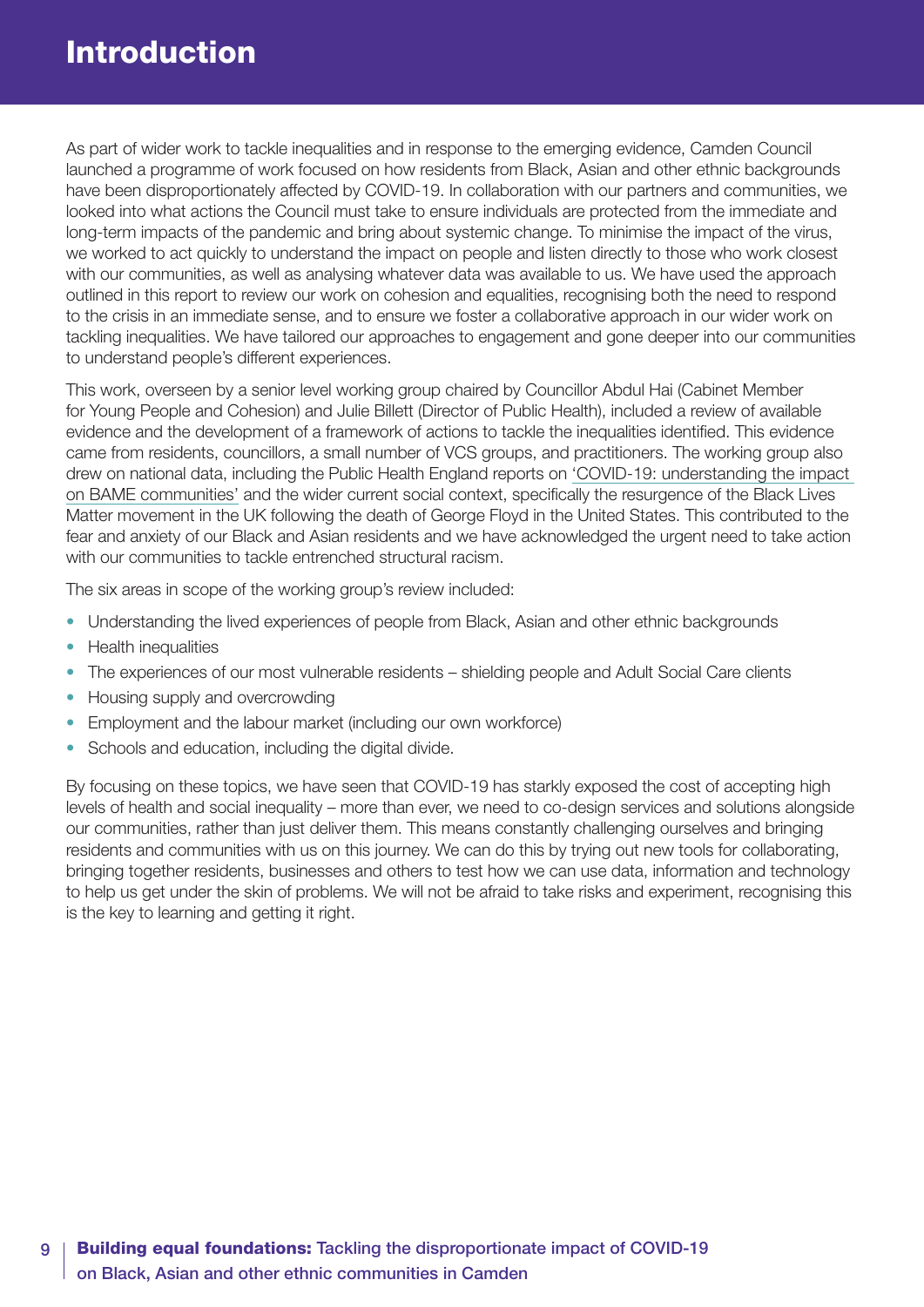It is important that we acknowledge what we have heard from the VCS around the financial impact of the pandemic and how limited funding for VCS organisations has impacted, and will continue to impact, service delivery. Many small organisations working with, and run by, Black, Asian and other ethnic communities shared that they lack finances and did not always receive some of the larger COVID-19 funding distributed. We also heard that a reduction or lack of funding for core costs (overheads) has impacted most of the VCS and this affects the level of resourcing at a time when our communities need help the most. Nearly all faith and VCS organisations have seen a reduction in donations. We will remember this as we move into the next phase of the pandemic, and we are committed to continuing to work with these groups to ensure fair access to funding and the commissioning of contracts. We will enable collaboration across the sector and facilitate discussions with the Government and larger funders to contribute to organisations being able to continue their vital work.

This innovative way of working together is the only way we will deliver on our ambition to make Camden a place where everyone has a chance to succeed, where nobody gets left behind and where everybody has a voice. Camden is committed to working with residents, members, VCS groups and businesses to continue to build the picture of our borough's diverse community's experiences, and tailor action plans together to find effective solutions to tackling inequalities.

This report summarises the findings of the working group and makes early recommendations on how we can continue this journey together. Through this work we aim to tackle racism and inequality head on. We may find ourselves in places of discomfort as we continue to have conversations and challenge everyone to act, however, we must take the time to rebuild the foundations of society and build a better place for everyone in Camden.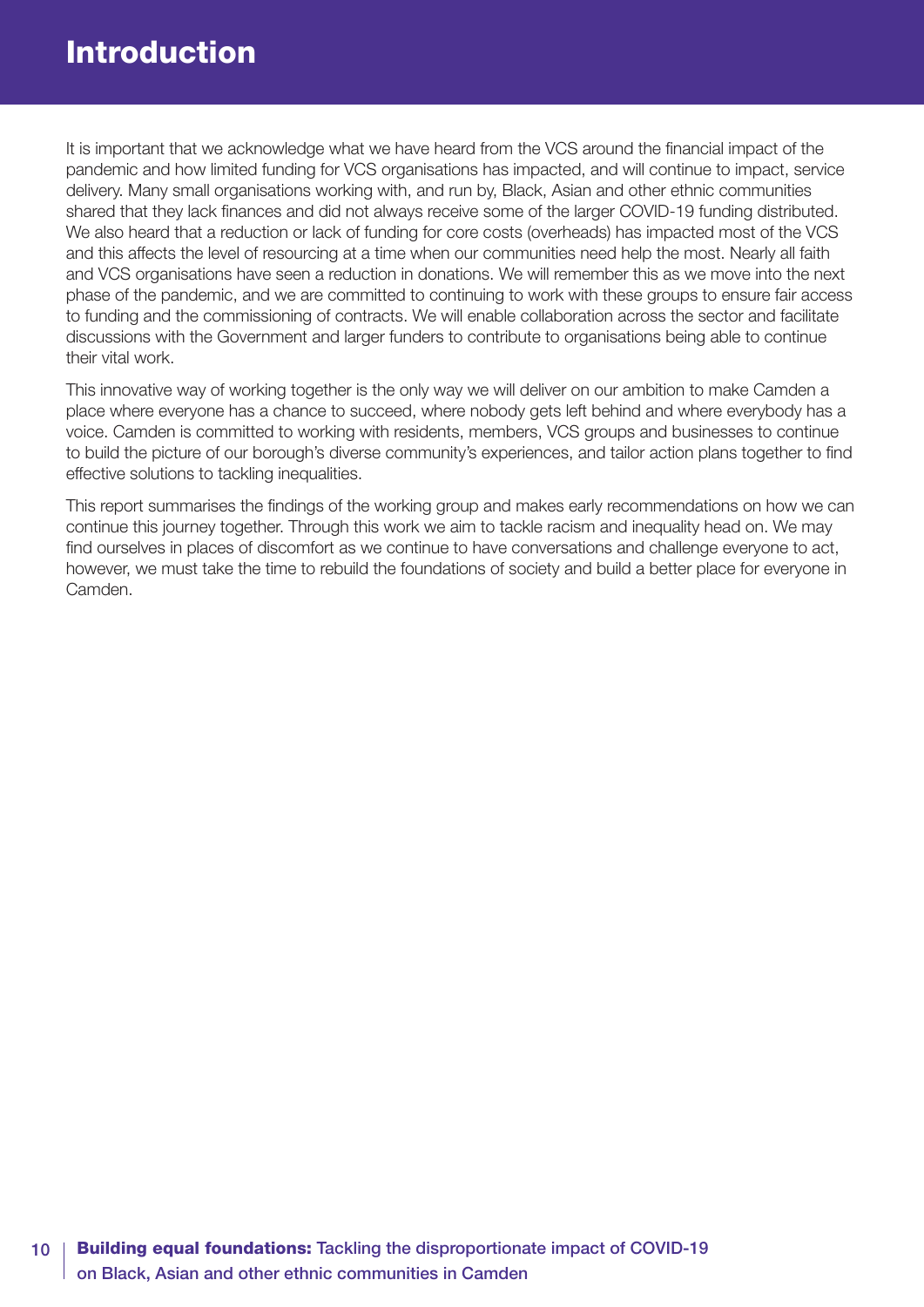## <span id="page-10-0"></span>Tackling inequalities in Camden: Camden Council's work to date

Tackling inequality sits at the heart of Camden's overarching values, ambitions and strategies. Camden 2025 sets out a shared vision for the future of the borough, where everyone contributes to achieving a safe, fair, creative and active community – a place where everyone has a chance to succeed and where nobody gets left behind. Our Camden Plan is Camden Council's response to Camden 2025 and articulates our core purpose as addressing and reducing inequality and the barriers it creates by working with individuals, families and communities to open up the opportunities they need to get on in life.

Prior to the pandemic, we had been working on tackling inequalities throughout the Council's work. Earlier this year we produced a paper outlining our approach to cohesion and equality in 2020, which was agreed by the Council's Cabinet in January 2020. This included developing a council-wide strategic approach, joining the European Intercultural Cities programme, and exploring the range of inequalities across Camden, including socio-economic inequality.

Camden's Annual Public Health Report 2019/20 'Going Further on Health Inequalities Within Camden and Islington' continues the conversation from previous work on this theme, looking at what progress has been made to date on health inequalities locally, and considering what else we need to do and how we might need to work differently in the future to reduce these longstanding disparities. In February 2019, we launched the Camden Health and Care Citizens' Assembly in partnership with health and voluntary sector organisations in the borough. Made up of 43 residents broadly representative of the Camden population, the assembly will be at the forefront of developing recommendations for the future of health and care in the borough.

Key to all our efforts to reduce inequalities in Camden is the regular and meaningful involvement of our diverse communities' lived experiences. We have made a conscious decision as a council to invest in the sustainability of the wide range of voluntary and community (VCS) organisations that represent the people of the borough. Involving communities as equal partners in priority-setting, planning and decision-making can lead to services and programmes that are better matched with need, and in turn to improved life outcomes. We introduced a partnership model with VCS organisations to enable the sector to operate more strategically, focusing on social cohesion, community connectedness and taking a strengths-based approach to supporting residents.

Additionally, as a local authority we believe we should be providing opportunities for our citizens working in their own communities, as well as making sure that our workforce reflects our diverse communities. Supporting our Black, Asian and other ethnic background staff is a top priority and we are committed to being an employer that champions diversity and creates an environment for all our staff to thrive.

Building cohesion and equality cuts across all of our Camden 2025 outcomes. The following areas of work demonstrate Camden's approach to cohesion and equalities in practice:

### Community Investment Programme

The Community Investment Programme (CIP) takes a neighbourhood-focused approach to designing, building and refurbishing community assets such as affordable housing and schools. The programme enables us to adopt a place-shaping approach working with residents on making communities great places to live and work, integrating new housing development with enhanced opportunities for employment and skills. One of the neighbourhoods where the Community Investment Programme is working to combat deprivation is in Gospel Oak and the northern part of Haverstock ward where the programme has invested over £55 million with a further £100 million of further investment planned.

### Safer Camden Network

The Safer Camden Network approach aims to reduce violence and help communities feel safe. It is working with residents and partners to galvanise local resources and develop focused solutions in communities worst hit by violent crime. Starting in Gospel Oak, this approach will respond to changing demand, share learning, and over time focus on other priority communities in Camden.

### 11 | Building equal foundations: Tackling the disproportionate impact of COVID-19 on Black, Asian and other ethnic communities in Camden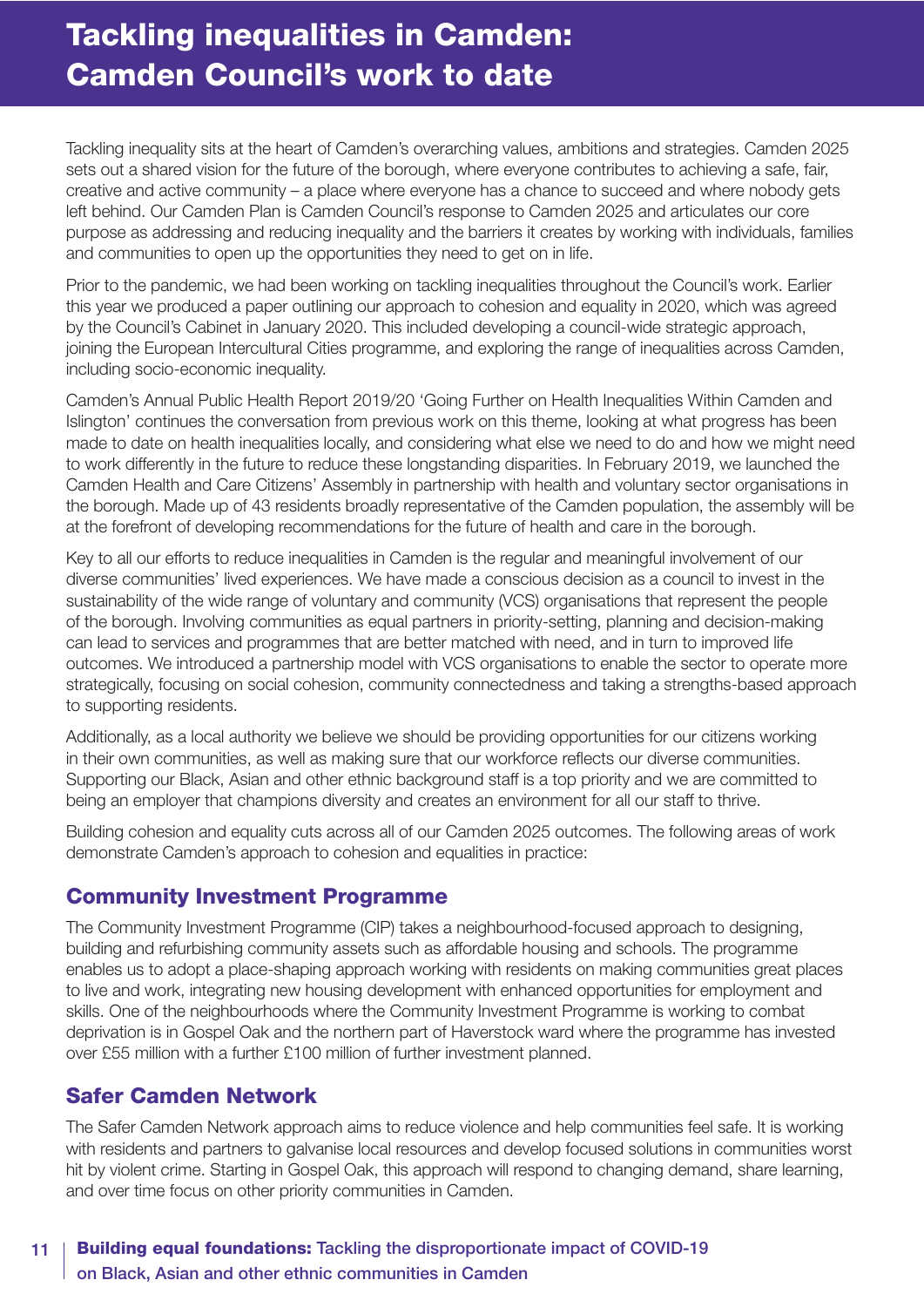### Faith Leaders' Forum

Camden's faith communities play a pivotal role in supporting community cohesion, such as the work carried out by St Luke's Church to support families around bereavement. We support Camden's Faith Leaders, Forum, where we hold regular meetings to support collaboration. We fund a full-time post to work with voluntary and community sector (VCS) partners to counter extremism by promoting cohesion.

### Cohesion Impact Group

We also convene the Cohesion Impact Group, which supports the borough in the aftermath of an emergency incident and advises the Council on situations that could have a potential negative impact on cohesion, for example, a rise in hate crime or a terrorist incident. The group consists of faith leaders who can reach out to their strong networks and can be called upon in emergencies or heightened tensions.

### Youth Offending Service

Our Youth Offending Service has been tackling the issue of overrepresentation of Black, Asian and other ethnic individuals in the Criminal Justice System, building on the recommendations of the Lammy Review (2017). The Camden Youth Safety Taskforce Report explored issues around why some young people carry knives, the main causes of youth violence, and what can be done to address the problem of youth violence in Camden. We know that our young Black, Asian and other ethnic people are disproportionately affected by violence, with much of this as a result of structural inequalities. Following the publication of the Youth Safety Taskforce Report in 2018, we fund a range of projects that work directly with young people in Camden, and meet regularly with our Youth Safety Steering Group to ensure that at a strategic level our work has the best possible outcomes for our young people. The Youth Safety Steering Group has representation from experts in youth services and early help, employment and skills, public health and the Metropolitan Police Service, along with political leadership from Keir Starmer MP, Councillor Abdul Hai and our Youth MPs.

In 2019, the Youth Safety Steering Group awarded grants from the Camden Youth Safety Fund to support the delivery of the 17 recommendations set out in the Taskforce Report under the headings of 'prevent, identify, support, disrupt and enforce'. The funded projects have been evaluating their work over the past year. Their reports show that they have worked with nearly 1,500 young people, with an emphasis on young people aged nine to 16. Over half of those young people can be described as Black, Asian, or other mixed and other ethnic backgrounds. They have worked with more young men than women, however projects have recognised this and are focusing their next phases of work to reach more young women.

### Working with schools

In education, Camden has built a strong approach to tackling school exclusions, recognising this as an equalities issue. We have set up an exclusions panel, chaired by Councillor Samata Khatoon, and our schools are transparent with data around exclusions and 'managed moves', with data now reviewed by ethnicity. The Council, via the Safer Camden Network, is currently developing a community mentoring initiative targeted at Black, Asian and other ethnic students most at risk of educational disengagement and/or exclusion.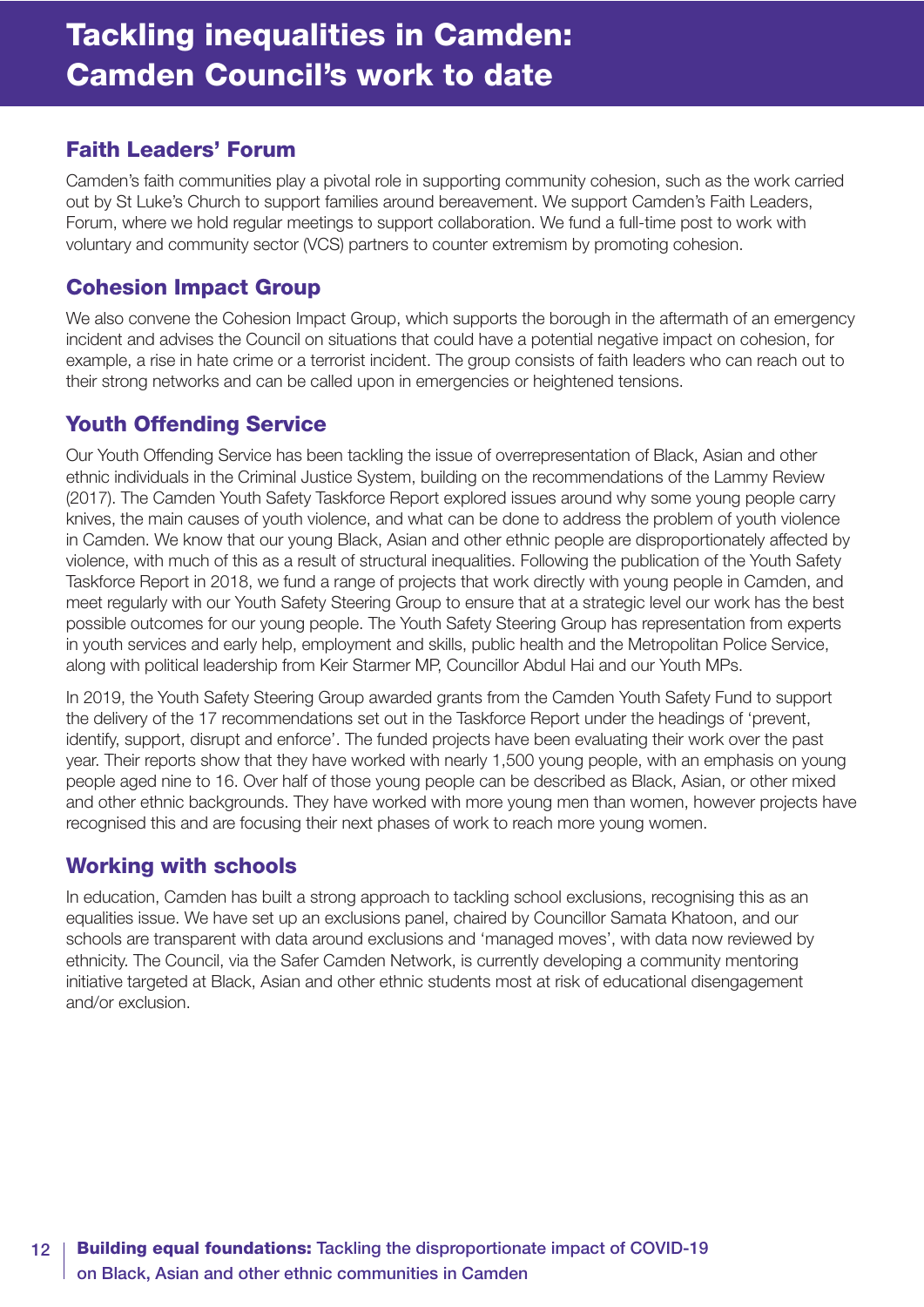### Initial response to COVID-19 pandemic

Since the start of the COVID-19 pandemic, we have been committed to working with our partners to save as many lives as possible and reduce the impact of COVID-19 on our residents. Early evidence that showed the disproportionate impact on people who are from Black, Asian and other ethnic backgrounds highlighted the importance of supporting our diverse communities in a variety of ways. This has included ensuring that effective and accessible communications are shared with communities, including producing a toolkit for VCS leaders to create their own communications, videos and WhatsApp messages, recognising the different media channels that people use. We have also promoted and disseminated a diverse range of communications in different languages. Our Cabinet Member for Cohesion and Young People, Councillor Abdul Hai, participated in an interview on Bengali TV (Channel S) in April emphasising that people follow Government guidelines, maintain social distancing and only go out if essential.

In schools and education, access to laptops and Wi-Fi has been provided to disadvantaged children, and paper and other resources provided to families in need where possible. Some schools have provided free school meals vouchers to families and pre-paid food purchase cards to families experiencing food hardship. Over 11,000 food hampers have been given to families. We mobilised a Food Poverty Working Group to understand residents' lived experiences of food poverty during the pandemic and will use these insights to inform and develop a Food Poverty Action Plan.

We have been supporting our Black, Asian and other ethnic workforce by sharing regular communications with the Camden Black Workers Group, commencing staff focus groups to understand Black, Asian and other ethnic colleagues' experiences throughout the pandemic, providing a comprehensive wellbeing offer to all staff, and ensuring that all frontline staff have access to Personal Protective Equipment (PPE).

However, we recognise that we must go further and faster as we move into the next phase of the pandemic, and we will do more with our partners to ensure that Camden's communities are supported. This report outlines calls to action that will contribute to tackling the challenges identified. It explains how we will go further with what we have delivered so far through working with our communities.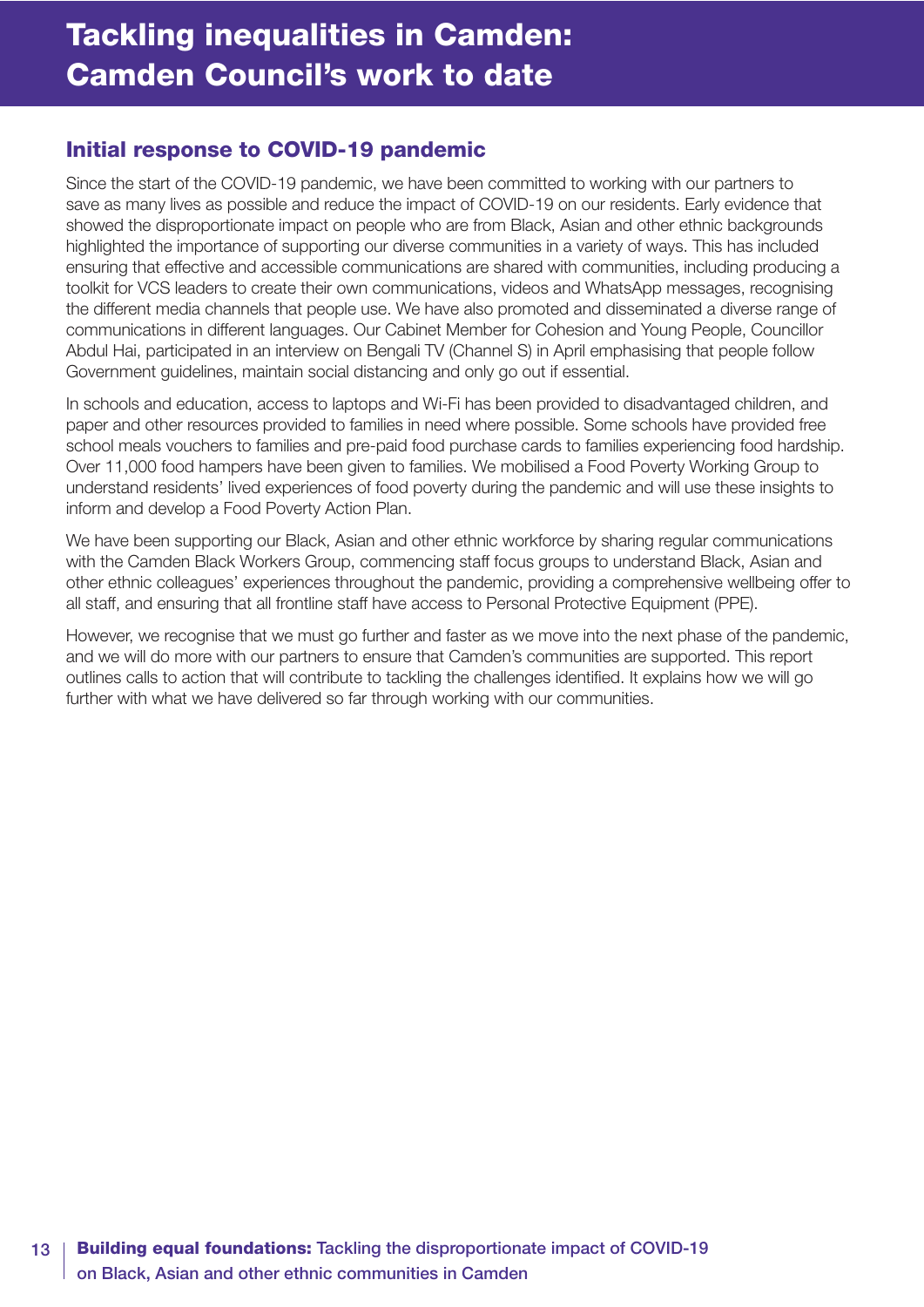# <span id="page-13-0"></span>Black, Asian and Other Ethnic Inequalities and COVID-19 Working Group: Identifying the key issues

Developing a rich understanding of the key issues facing our diverse communities has been a fundamental aspect of this work. Whilst we have worked at pace to gather intelligence, we have taken the necessary time to consider the findings in granular detail, to ensure that the most effective interventions can be developed.

The working group has sought to play a leadership role in:

- Supporting council services to consider inequalities faced by Black, Asian and other ethnic communities in all their work
- Providing a central overview of the work being done to address the disproportionate impacts faced by Black, Asian and other ethnic communities, including contributing to pan-London and national work
- Identifying specific community groups that have been adversely impacted by COVID-19, consciously avoiding treating Black, Asian and other ethnic communities as a homogenous group
- Capturing local good practice and sharing this with partners and key stakeholders both across London and nationally
- Scanning the horizon to identify the work undertaken by other organisations, with the potential of collaborating on specific key areas
- Developing short, medium and long-term action plans, which will look ahead at how we tailor our response to the next phase of the pandemic, as well as how we can work with our residents, VCS and other organisations to develop and deliver approaches collaboratively. The action plans will also seek to ensure that the Council's wider response to recovery and renewal proactively addresses longstanding and new inequalities faced by Black, Asian and other ethnic communities.

To help shape the initial focus of the working group topics, we have heard from a small number of local VCS organisations working with Black, Asian and other ethnic groups, and some of our schools through virtual meetings with VCS leaders, grassroots organisations and faith leaders, as well as sharing email correspondence to encourage them to contribute to the Government's Women and Equalities Select Committee inquiry. A summary of contributions from VCS organisations and schools is included in Appendix 1.

We recognise that, while the experiences outlined in the report highlight challenges faced by many of our residents, they also do not represent those of all residents from similar backgrounds. We have continued to engage with residents and organisations throughout the project and have included this feedback throughout the report. We are also continuing this engagement process beyond the publication of this report.

Throughout the project we continued to proactively hear the experiences of our residents, partners and staff to help shape the framework for the action plans. These included:

- Camden's Youth MP, who joined us for the session on schools and education a number of youth roundtables have also been held with young people across Camden.
- The voices and experiences of our diverse Black and Asian staff, which were collected through staff focus groups, internal communication tool Yammer and emails directly to senior leaders.
- Local headteachers, GPs and Camden Healthwatch, who contributed powerful evidence detailing the impact they are seeing of the pandemic, and who shared their views on the change that needs to happen within the healthcare system and schools.
- Our VCS partners and faith organisations, who we have actively engaged with from the beginning of this work through a number of channels to gather rich qualitative evidence of the lived experiences of our residents. We have also been working to diversify the range of engagement and voices heard in our local VCS.
- Elected members contributed lived experiences from their communities throughout the process.

The next section of the report outlines the key findings from these discussions and the data that we have gathered to inform early recommendations.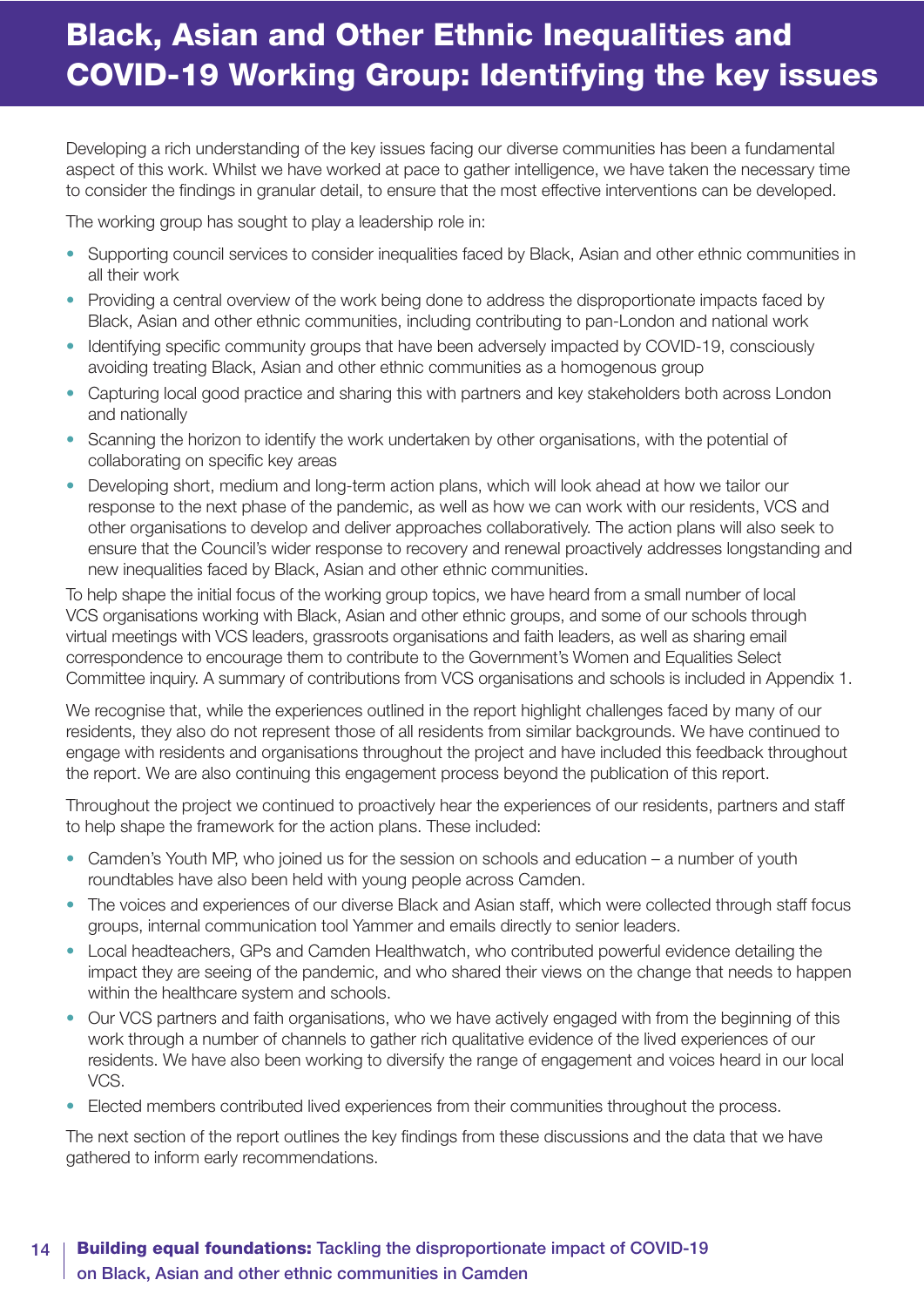### <span id="page-14-0"></span>Background and context

The COVID-19 pandemic has shone a spotlight on the longstanding, entrenched health inequalities that exist both nationally and locally.

Although Camden has a COVID-19 age-standardised mortality rate that is significantly lower than the London average (55 versus 86 per 100,000) and has one of the lowest COVID-19 mortality rates amongst all London boroughs, the emerging evidence shows that there are wider health and wellbeing impacts of the pandemic, and that these are disproportionately experienced by Camden's Black, Asian and other ethnic communities.

Data from Public Health England and the Office for National Statistics (ONS) shows us that:

- People who live in deprived areas have higher diagnosis rates and death rates than those living in less deprived areas, with the most deprived areas experiencing more than double the mortality rates from COVID-19.
- People of Bangladeshi ethnicity have around twice the risk of death from COVID-19 than people of White British ethnicity.
- People of Chinese, Indian, Pakistani, Other Asian, Caribbean and Other Black ethnicity have between 10 and 50% higher risk of death from COVID-19 when compared to White British counterparts.

Whilst these analyses do not account for the effects of occupation, comorbidities or obesity, the statistics demonstrate a real risk and significant impact on Black, Asian and Other ethnic communities.

Local analysis shows us a similar picture. In North Central London, there has been a higher percentage of COVID-19 deaths in people born in Africa or Asia, when compared to those born in the UK or Europe (taken from death registration data).

We know there is a complex system that causes health inequalities to thrive. Pre-existing health inequalities amongst Black, Asian and other ethnic groups, and the interrelationship with deprivation and other social, economic, cultural and environmental determinants of health, are all likely to underpin the different experiences and health outcomes we have seen during the pandemic.

There has been a decrease in people accessing NHS services for a range of conditions that are not related to COVID-19, including people attending A&E for urgent and emergency medical issues, such as strokes and heart attacks. A Health Foundation survey found that access to health services for people with pre-existing conditions was 20% lower during the COVID-19 peak period – 10% said that they were unable to get an appointment and 22% cited concerns over contracting or transmitting the virus, or worries about breaking the lockdown. Not accessing care due to fear of contracting COVID-19 was higher for patients with diabetes (27%), heart disease (28%) and mental health illness (30%).

Locally, the VCS heard from some residents that the cancellation of hospital appointments for people with pre-existing health concerns has left many people with worsening health conditions. Additionally, some Black, Asian and other ethnic residents have felt unable to attend hospital if they experience non-COVID-19 sickness, out of a belief that hospital services are not available to them or will put them at risk of COVID-19.

During lockdown and as lockdown eases, there has been considerable concern in some communities around leaving the home, which is having a significant impact on physical health and mental wellbeing now and for the future. We have heard from the VCS that some mothers who do not speak English as a first language have been taking guidance to stay at home literally, therefore not exercising or going shopping. This may further exacerbate existing inequalities in health, such as higher levels of obesity that exist amongst some of our Black, Asian and other ethnic communities.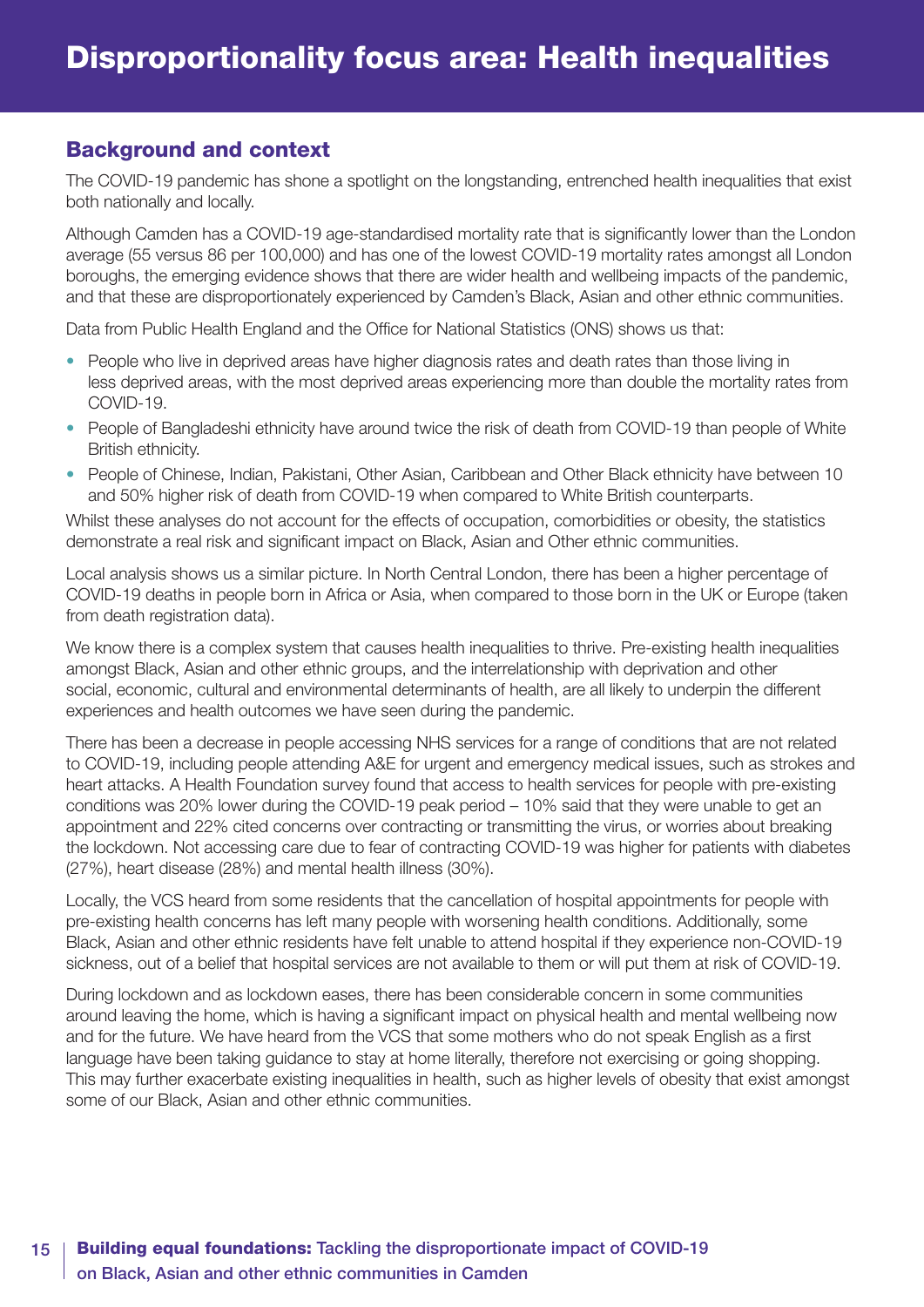Many residents have reported feeling more stressed, anxious, isolated or depressed as a result of COVID-19. Additionally, local evidence indicates that Black and Asian residents in Camden rate having a supportive community as being more important for their health and wellbeing than White residents, suggesting lockdown might have had a greater negative impact on residents who value community interaction more highly.

### Key findings

### Direct health impacts

- The prevalence of key long-term conditions that increase clinical vulnerability to poor COVID-19 outcomes such as diabetes, heart disease, obesity and high blood pressure is higher in some Black, Asian and other ethnic groups compared to their White counterparts.
- A significantly higher proportion of Asian residents were shielding from COVID-19: 11% of Asian residents were shielding compared to a general population of 7%.
- People who live in deprived areas have higher diagnosis rates and death rates than those living in less deprived areas, with the most deprived areas experiencing more than double the mortality rates from COVID-19.

### Accessing health services

- Camden's Annual Public Health Report 'Going Further on Health Inequalities 2019/20' identified how issues around discriminatory treatment (actual and/or anticipated) shape people's experience and use of health and wider statutory services.
- Considerable research from the UK and abroad has shown that the fear of everyday discrimination is closely associated with a number of poor health and wellbeing outcomes.
- ONS (Office for National Statistics) data shows that in 2018 the gap in recent internet use among different ethnic groups had narrowed. This is particularly the case for adults of Bangladeshi ethnicity. In 2011, 31.4% were internet non-users, higher than the figure for UK adults overall (20.3%). In 2018, the figure for Bangladeshi internet non-users had dropped to 8.0%, a figure that is now lower than for the UK overall (10.0%). However, local evidence from residents and VCS organisations highlights that digital literacy remains a significant issue for older Bangladeshi people.

### Physical activity

- Obesity is a risk factor for severe illness and death from COVID-19.
- Local GP data shows that prior to the pandemic, Black men and women, and Asian men were more likely to be overweight and obese compared to the Camden average adjusted for age.
- COVID-19 has led to fundamental and immediate changes in how people lead their lives and how they can be physically active. There is considerable concern in some communities around leaving the home, which is having a significant impact on physical health and mental wellbeing now and for the future.
- The impacts can include weight gain, reduction in mobility for some people, poor mental health and wellbeing, and exacerbation of existing long-term conditions.

### Mental health and wellbeing

- We know that Black and Asian residents in Camden rate having a supportive community as being more important for their health and wellbeing than White residents, suggesting lockdown might have a greater negative impact for these people.
- Early results from the Healthwatch Camden resident survey show that residents have been more stressed, anxious, isolated or depressed as a result of COVID-19.
- Camden has one of the highest rates of severe mental illness in the country and there are clear inequalities for, and within, this population group.

#### 16 | Building equal foundations: Tackling the disproportionate impact of COVID-19 on Black, Asian and other ethnic communities in Camden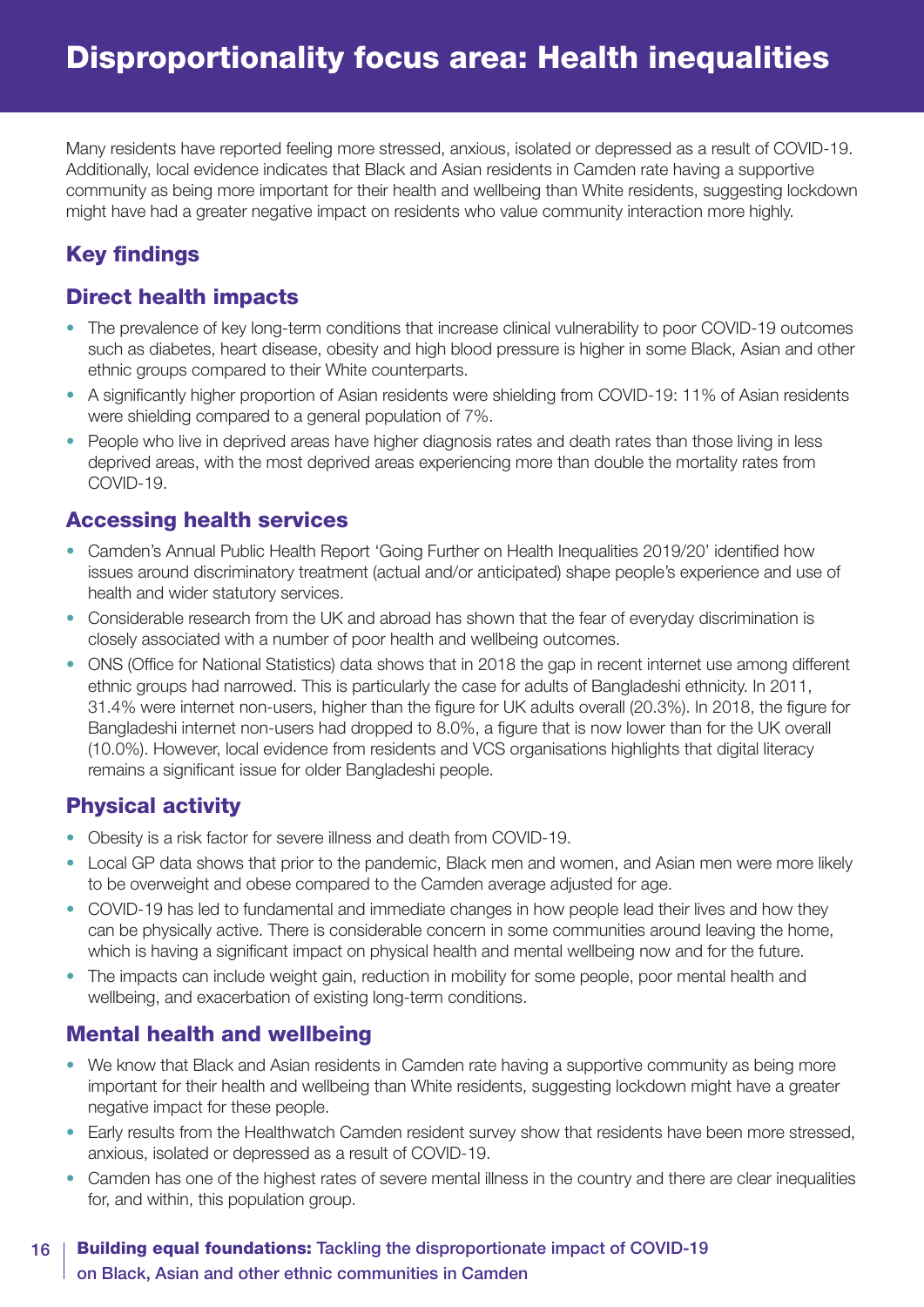### <span id="page-16-0"></span>Background and context

This section sets out information relating to the experience of people who are Black, Asian and from any other ethnic groups who are known to Adult Social Care during the COVID-19 pandemic. It considers both the impact of the pandemic itself and whether Adult Social Care's (ASC) response to it had any disproportionate impacts. It also considers the impact on Adult Social Care and the local care sector's workforce from Black, Asian and any other ethnic backgrounds.

The Adult Social Care review of disproportionate impact reflects that whilst the data is important to understand any specific impact on people who are Black, Asian and from any other ethnic backgrounds, it does not tell the full story. The term 'BAME' can be problematic and risks the perception that a homogenous group is being described, and this is far from the case. Adult Social Care recognises the need to reflect genuine voices of the lived experiences of people from the many different backgrounds represented within Black, Asian and other ethnic groups.

We know that some people who are from Black, Asian and other ethnic backgrounds who either work providing care, or have social care needs themselves, will be acutely aware of the added risk to their health and their families'. Adult Social Care has a high number of Black, Asian or other ethnic workers and some have stated that with COVID-19 and the George Floyd murder and resultant protests in the US they have been left feeling less safe.

The COVID-19 pandemic has highlighted the importance of Adult Social Care's strengths-based approach. This supports people to maintain their independence by utilising their strengths and helps connect people to informal support networks, the VCS and formal services where necessary. As a council, we have built on our previous work with partners such as the VCS, and formed new relationships with informal community networks that have emerged. We have also forged closer partnerships with other council departments, care providers and health partners to ensure a co-ordinated response to our residents that addresses the direct challenges of the COVID-19 pandemic and beyond, and keeps people safe and connected.

The impact on carers during COVID-19 has been significant, and the headline data that we hold in Adult Social Care does not tell the full story. There is further multi-agency work underway to more fully understand the impact of COVID-19 on Adult Social Care clients. There is also more to be done to hear the voices of people affected by COVID-19 and work with them to address the social and economic inequalities COVID-19 has exposed.

At a national level, the Government identified a cohort of people defined as medically vulnerable due to a clinical condition that would put them at high risk of developing complications from a COVID-19 infection. This population was subject to strict social distancing measures from the Government in order to keep them safe, becoming known as the 'shielded'.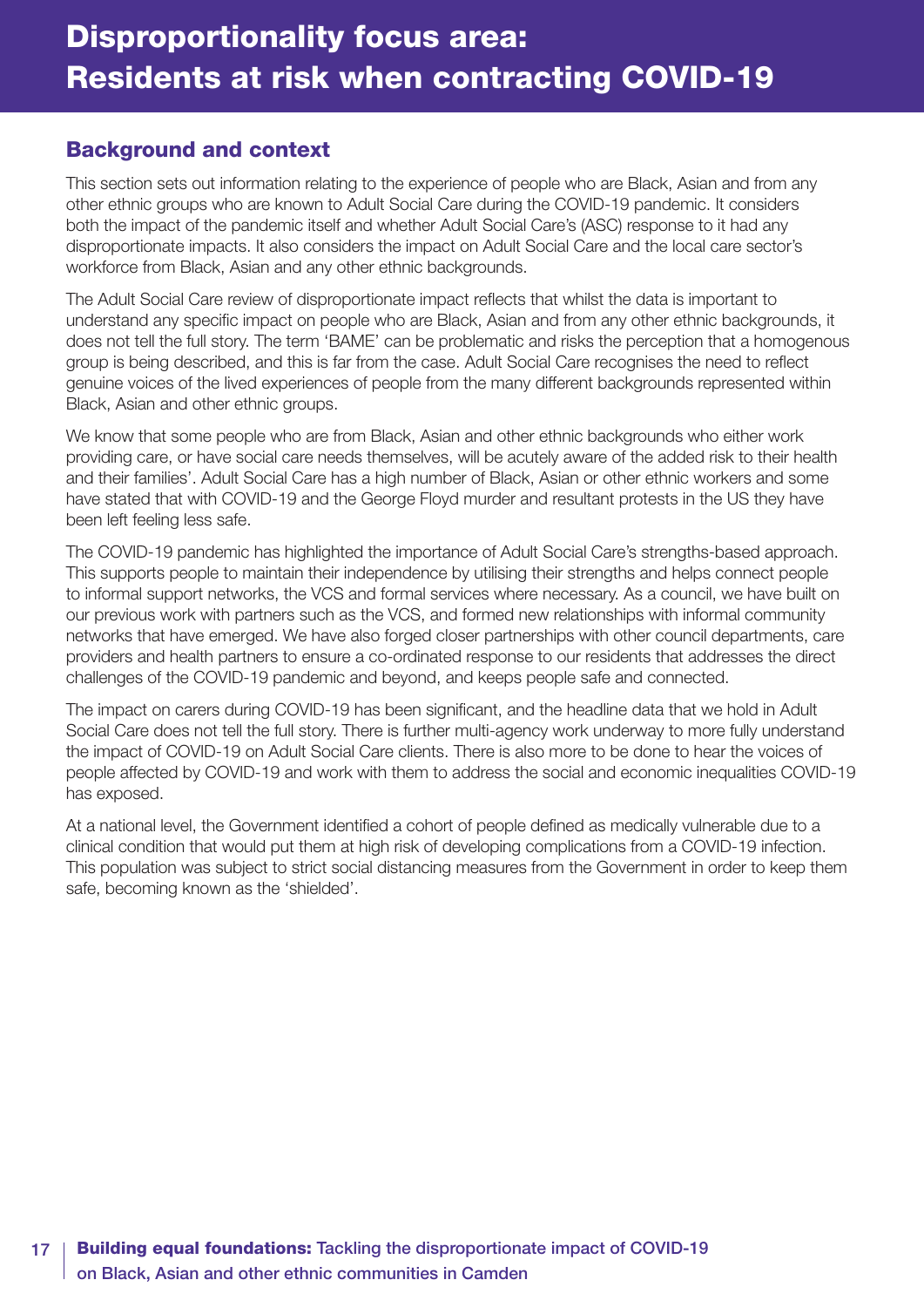### Key findings

### Adult Social Care

### **Care workforce**

- The care workforce in London is made up of a much greater proportion of Black, Asian and other ethnic people (72% of the direct care workforce against 40% of population of London – 2011 census).
- 23% of the national workforce is over 55 years old so Black, Asian and other ethnic people in this group can be considered to be at much greater risk of serious illness from COVID-19.
- The care workforce is disproportionately from Black, Asian and other ethnic backgrounds and therefore at greater risk of both infection and serious illness if they become infected (source: local data and Skills for Care social care workforce review, 2019).**1**

### **Carers**

- There is some evidence that carers from some Black, Asian and other ethnic backgrounds are less likely to access support through traditional channels (source: local VCS partner feedback and some indications from our local data).
- Bengali Workers' Association have reported that "social isolation is a concern for older people who find it hard to access social media and online tools. This is due to lower levels of digital literacy and due to language barriers in both reading and writing. Additionally, overcrowded households mean that it is harder to follow Government guidelines".

### Adult Social Care clients

- There is currently no evidence that Black, Asian and other ethnic people known to Adult Social Care are disproportionately impacted by COVID-19 when considering local social care data, such as deaths of people in receipt of social care and changes to care received. However, we acknowledge that the data picture is currently incomplete.
- There is no evidence from the data that Adult Social Care's emergency response has disproportionately impacted people who are from Black, Asian and other ethnic backgrounds. However, we need to hear more from the people we work with to develop our understanding of this (source: local quantitative data).

### People who were previously shielded and accessing food deliveries

- There were 826 people on the ASC shielded list. There is limited demographic data on shielded people at present but of those known to ASC, they were slightly more likely to be from a Black, Asian or other ethnic background when compared to all those known to ASC.
- In the wider shielded cohort, a significantly higher proportion of residents from Asian backgrounds were shielding from COVID-19 than Asian residents in the general population.
- There is a significantly higher level of Halal food requests amongst the shielded, compared to the Muslim population in Camden.

**<sup>1</sup>** The Intensive Care National Audit and Research Centre found that patients most likely to survive in intensive care were those aged between 16 and 49, 76% of whom were discharged. The number fell to 50% for those aged 50 to 69, and to 32% for those aged 70 and over.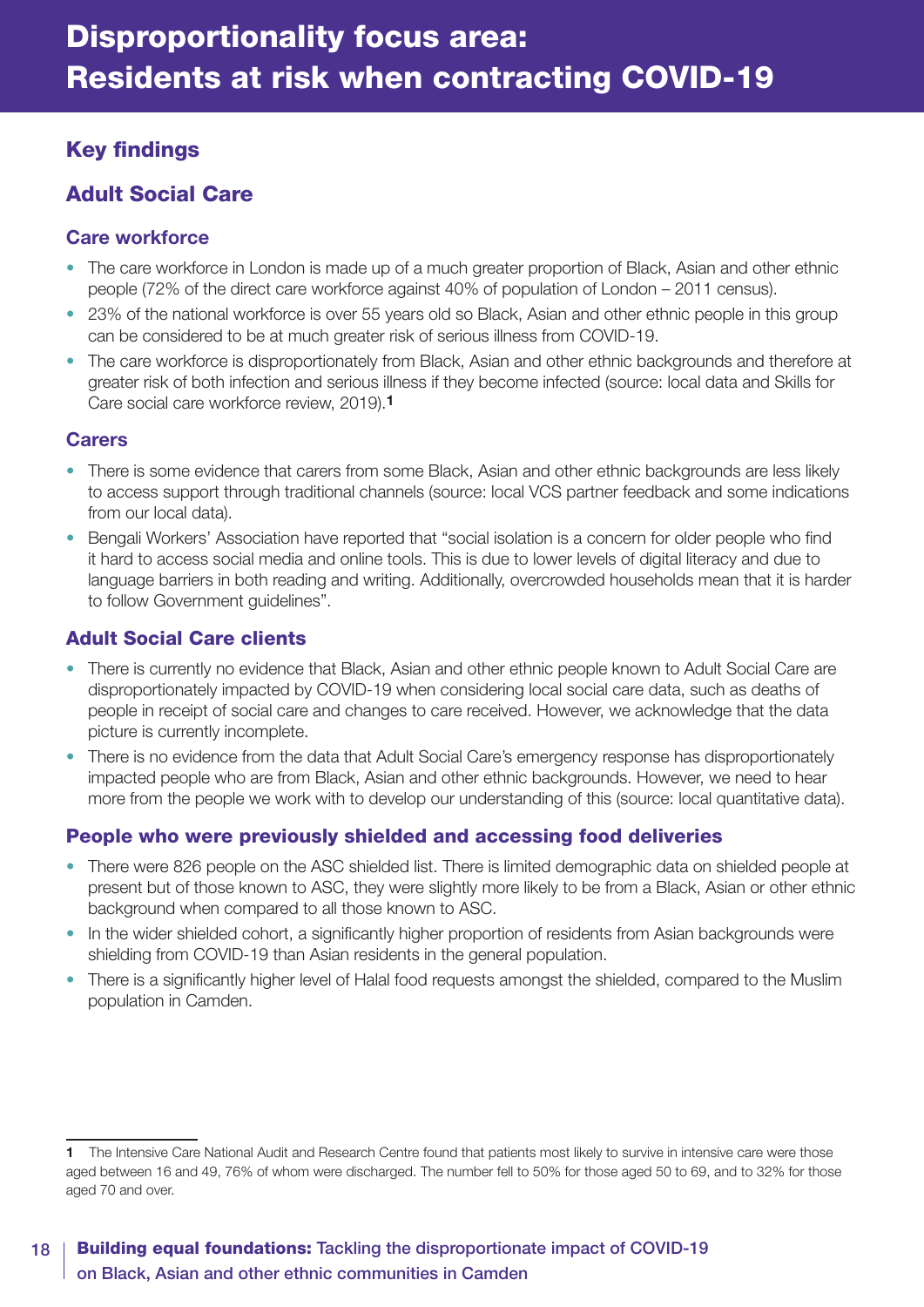### <span id="page-18-0"></span>Background and context

This section focuses on what we have heard from residents, a small number of VCS groups, schools and frontline staff regarding the impact of COVID-19 on children and young people who are from Black, Asian and other ethnic backgrounds.

Our Early Help services have gained mostly anecdotal insight into the lived experience of our Black, Asian and other ethnic families. Since the lockdown, staff have been carrying out virtual visits, and a survey on these visits found that the needs of families have changed over time.

A snapshot showed the following:

- During weeks 1–2 of lockdown, **food poverty** was the major issue with families worried about how they would put food on the table and needing help with food packages.
- During weeks 3–4 of lockdown, **financial pressure** became the major issue, such as loss of jobs, business or furlough, ability to pay rent, and access to benefits.
- More recently, **emotional wellbeing and access to digital devices** seem to be the major issue in keeping children active and able to keep up with school work and social lives.

The Early Intervention and Prevention service has a high proportion of staff from a Black, Asian or other ethnic background and from the local area (81% in some settings). The service has indicated that it is crucial that they lead by example in valuing and sharing experiences and culture across settings. With a critical role to play with ensuring children have the best start to life, there are overlaps with housing, education and the VCS. Tackling structural inequalities is at the centre of what the service does and it is recognised that staff must feel supported to do their roles effectively.

In addition to this, there is often a 'glass ceiling' for staff, where they do not feel that management positions are open to them or that there is only room for one manager from a diverse background. The service has also reflected on the trauma experienced by Black people, in particular over spring 2020. Camden is committed to going on the journey with staff as they accept their own trauma and to lean into the discomfort of having conversations where people truly understand and accept differences and make changes.

Wider inequalities were also reflected on by young adults throughout the course of this project. In June 2020, roundtable discussions on education and policing were held to respond to the clear calls we have heard from young people in Camden about the impact of systemic racial inequalities and the need for change. The policing roundtable brought together young people who have experienced the criminal justice system, parents, elected members and the Borough Commander to discuss concerns regarding the work and role of the police in communities.

The roundtable discussion on education brought together headteachers, Camden Learning and elected members. Together they discussed the experiences of Camden young people in being educated about Black history, the impact and contributions of immigrants to Britain, and about the British Empire and its impact on world history and current events.

Unprecedented disruption was caused when the UK Government made the decision to close schools to all students from 23 March 2020, except for children of key workers and children who were considered to be vulnerable. Instead, the vast majority of children would undertake their learning from home, supported with materials from schools. The Government also announced that neither primary nor secondary school assessments would take place during summer, meaning that students would be awarded predicted grades.

In Camden, there are 48,823 children and young people aged under 19, and 25,037 Camden households have dependent children. In 2018, 43% of children in Camden were classed as living in poverty. There are 21,761 learners in Camden state schools, plus over 3,500 under-fives in early years settings. Half of these children are from Black and other ethnic groups compared to the national average of 21% (Autumn School Census 2019).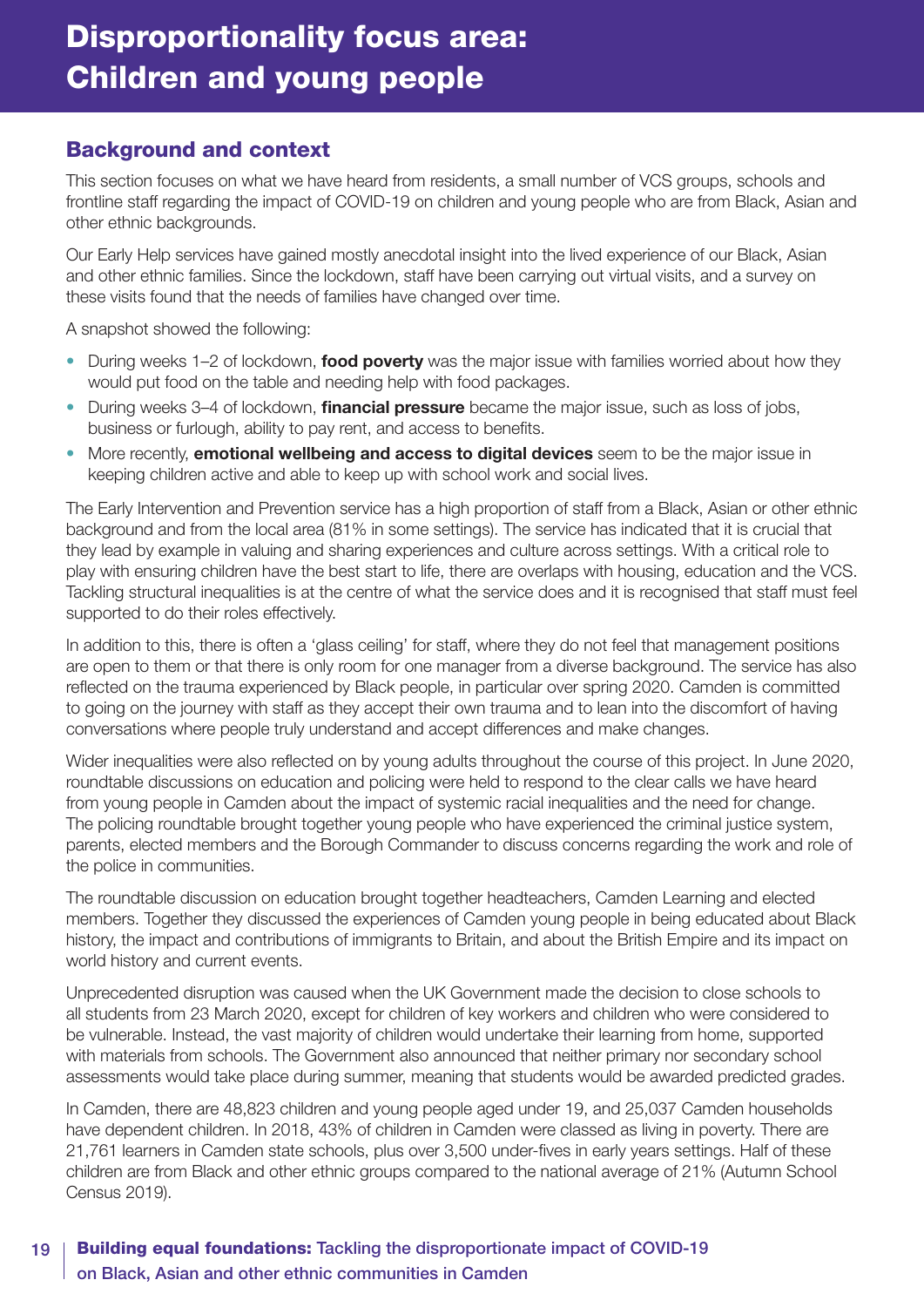# Disproportionality focus area: Children and young people

At the time of reducing the number of children physically attending schools in the UK, the Government also announced a number of initial measures to support families and local authorities, including:

- Allowing schools to provide meals and/or vouchers to support children eligible for free school meals
- Allowing schools to order food vouchers via Edenred, which would then be emailed or printed and posted to families, with the costs covered by the Department for Education
- Allowing nurseries to be eligible for a business rates holiday for one year.

The significant changes to the education system resulted in children being adversely affected, and further highlighted structural inequalities that both exist and affect the education and lifestyle of disadvantaged children and families, which can often be attributed to Black, Asian and other ethnic communities in particular.

Last year Camden's Youth Safety Taskforce awarded funds to several projects that agreed to meet some of the objectives set in the [Camden Youth Safety Taskforce report](https://www.camden.gov.uk/youth-safety-taskforce) to reduce violence among young people and create good opportunities for young people to grow their skills and make better choices.

Since the pandemic began, officers have been regularly consulting with these project leads to see how their projects have been affected, what impacts their users have experienced, and what support they may need going forward.

The emerging key issues as a result of the pandemic are returning to school, attainment, home education, digital divide, free school meals/Pupil Premium and mental health in young people.

### Key findings

### Roundtables on education and policing

### Policing

- There was discussion about how data and statistics lay bare why there is so much concern in Black, Asian and other ethnic communities about disproportionate policing and why people connect so much with policing issues in the United States.
- Participants discussed the need to move forward to try to find concrete solutions about community policing and how we build trust and not police in a biased way.
- There is not a lot of trust between young people and the police but also a recognition that police play a role in communities. However, it should not just be the police's responsibility for to keep people safe in communities, but everyone's responsibility.
- Young people raised experiences in which they were profiled by police (both racially and geographically) and where they didn't feel they were able to understand and talk about their own rights in relation to the police.
- Parents spoke about needing to speak to their children about the police and how to protect themselves and the likelihood that they might be profiled or feel discriminated against.
- There was recognition by local police about the impact of Section 60 and how intrusive it can be these methods are only used to avoid serious violence but there needs to be transparency and communication about their use.
- Young people expressed that they need a clear sign from the police that they have changed in a meaningful way.
- During lockdown, many young people felt that they could not go outside not because of COVID-19 but fear of being arrested or stopped for being perceived to have breached social distancing or lockdown regulations.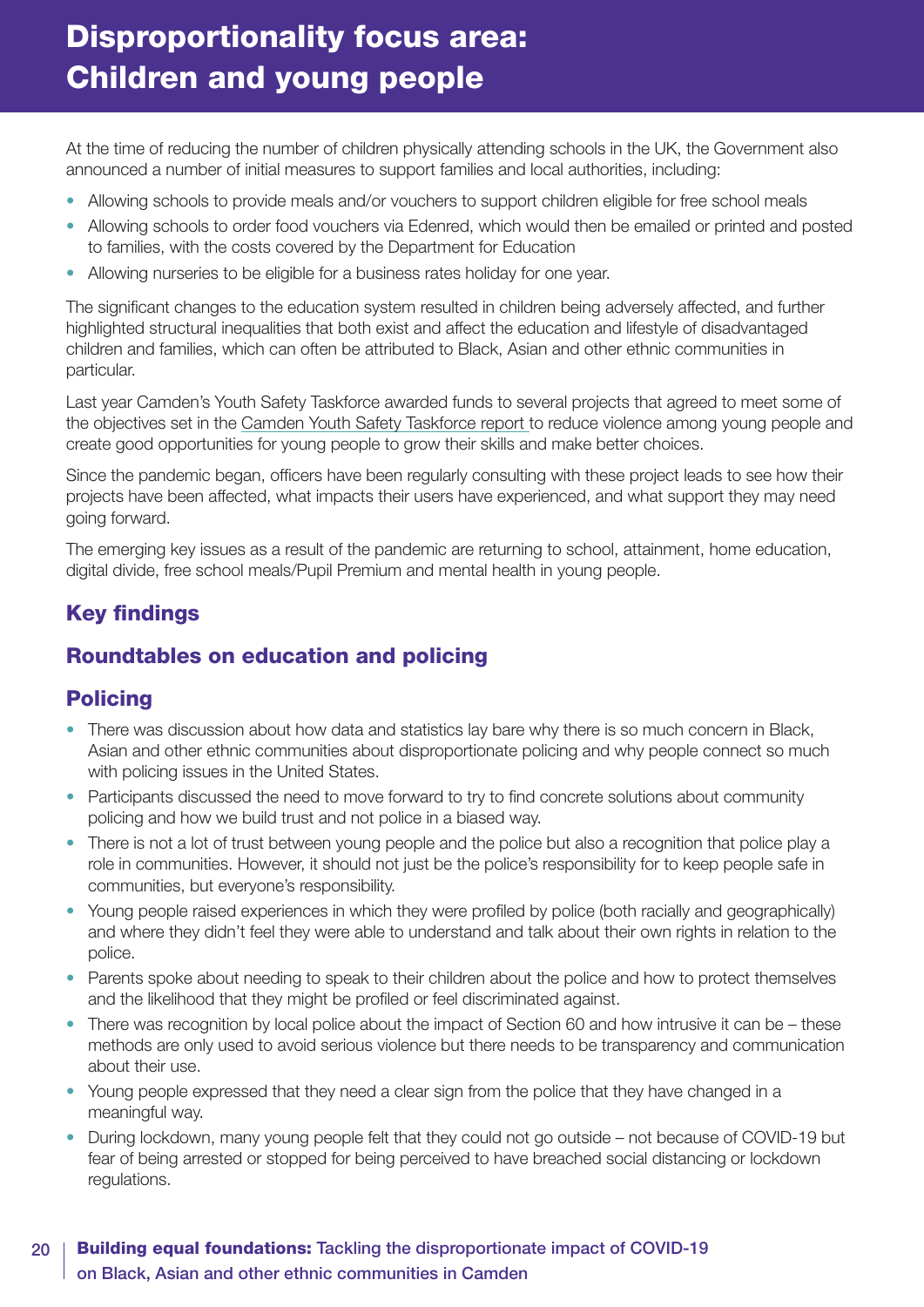### Disproportionality focus area: Children and young people

- Young people called for relationships with the police to be friendly and mutual. When they encounter the police they often have a 'fight or flight' reaction, such is the concern about harassment.
- There was discussion of the positive contribution of community policing, particularly when they are actively engaging with, and seeking to build relationships with, citizens. Examples have been fostering conversations with young people and doing food drop-offs.
- There needs to be a change in approach to social issues such as poverty (that often leads to knife crime) that is not left to be solved by policing.

### Longstanding structural inequalities in education

- There was a shared reflection that having Black History Month as a focus point for the teaching of Black history isn't sufficient and is very much focused on African-American history.
- The role of the British Empire is not taught with complete transparency and hides the negative impacts of its colonial past.
- Black history is too focused on slavery and the fight for equality and civil rights rather than pre-slavery history and the successes and contributions of Black people to modern social and economic life. This can be disempowering for Black, Asian and other ethnic students.
- There was strong support for the idea that Black history should be part of the regular curriculum from an early age and not just as supplementary GCSE or A-Level topics.
- Participants reflected that sources of independent learning such as the British Library did not feel accessible enough to young people, or were not doing enough to make themselves feel welcoming or available to young people wanting to learn.
- Young people said that the curriculum should equip young people to have the skills to call out and challenge racism, and be reflective about their own views and prejudices alongside teaching about a wider understanding of history, art and culture.
- There was a discussion about ensuring that school staff reflected diversity of communities and ensuring progression for Black, Asian and other ethnicity teaching staff and head teachers in schools.
- There were also reflections that a diverse curriculum and education are needed across the country, not just in schools and in communities that are themselves diverse – it is about everyone having an awareness of diverse contributions to society, but also our shared and collective responsibility for injustice and inequality and systems of prejudice and exploitation.
- Young people raised concerns about unconscious bias in predicted grades and how this might affect the educational outcomes of Black, Asian and other ethnic students – there was a desire that this was actively monitored.
- Young people reflected on the value of youth centres and spaces as safe places for dialogue in which young people were equal partners – and also as potential spaces for learning, recognising the education gap stemming from the lockdown.
- Young people reflected on the education gap and the inequality in access to digital support and additional learning support (for example, those who are able to afford private tutoring to catch up on missed education) and wanted to understand how this gap would be addressed when schools returned or in the interim.

### Overall impact on schools (shared by schools)

• There are currently 41 state primary schools including one academy and two free schools in Camden. In December 2019, St Aloysius Primary School was closed due to low numbers. There are 10 state secondary schools, including one stand-alone academy. There are two special schools and four pupil referral units including one alternative provision free school. There are 33 independent schools in Camden.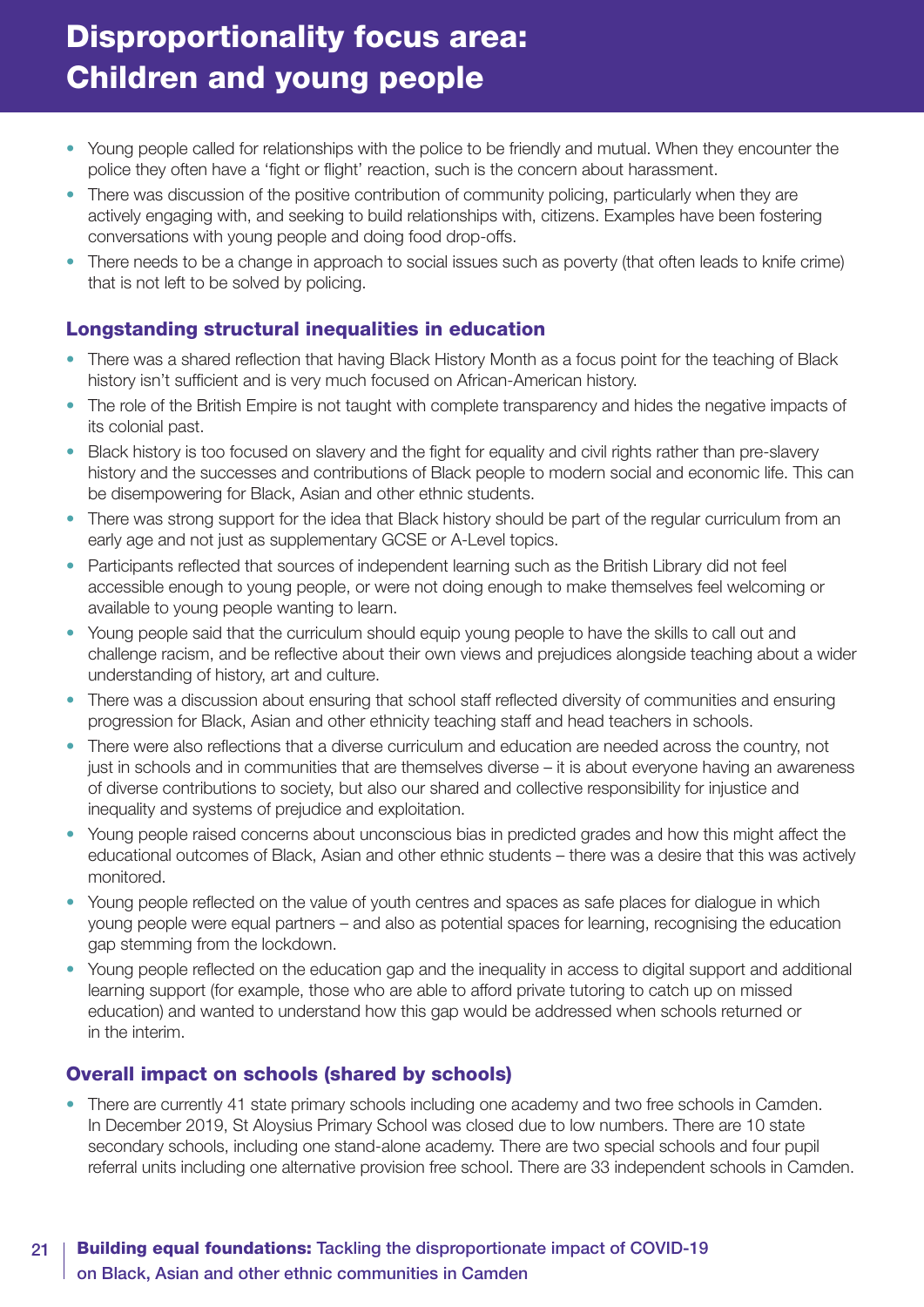## Disproportionality focus area: Children and young people

- There are 163 languages and dialects spoken in Camden schools (ONS, 2011 Census table QS204, all people aged 3+). The proportion of children with English as an additional language in primary schools is 56% (School Census, autumn 2019), compared to 21.2% nationally, and in secondary schools is 49.3% (School Census, autumn 2019), compared to 16.9% nationally. The most widely spoken languages after English are Bengali with 2,920 speakers; Somali with 1,520; Arabic with 1,160; Albanian/Shqip with 885, and French, Spanish and Portuguese, each with more than 320 speakers.
- Data indicates that approximately 3,400 pupils in Camden schools do not have access to a device at home and 1,200 do not have access to the internet at home.
- With recent events and discussions relating to the Black Lives Matter movement, we heard from some young people that there is a lack of education on Black history in schools, and when it is taught there is a lack of information on positive Black history.
- Young people raised that they need to be involved in shaping decisions and in finding solutions to tackling systemic racial issues, including those related to exclusions and policing.

#### Free school meals/Pupil Premium

- Families reported having trouble accessing food and fresh vegetables.
- Families have experienced difficulties using food vouchers or receiving hampers due to fears of stigma, and some food vouchers have not been used at all.
- Low levels of digital access and/or literacy in homes have meant food vouchers could not be sent electronically and families were unable to apply for free school meals if they became eligible due to COVID-19.
- There has been a lack of awareness of the changes to qualification criteria for free school meals to some children who have no recourse to public funds.

#### Home education

- Living conditions and issues such as overcrowding have meant that some children have had limited space for home learning and this space is often shared with siblings.
- Families have experienced difficulties in accessing necessary resources and some schools have raised concerns around the levels of engagement with online learning resources.
- Language barriers have had an impact on some parents being able to confidently support home learning.
- The full impact on progress will not be known until children begin to return to school.

### Digital divide

- Schools with the highest percentage of pupils with no access to digital devices have tended to be those with high percentages of disadvantaged and/or Black, Asian and other ethnic pupils.
- Disadvantaged and/or Black, Asian and other ethnic families have required the most support to access remote learning. Students' lack of access to digital devices has exacerbated computer literacy issues.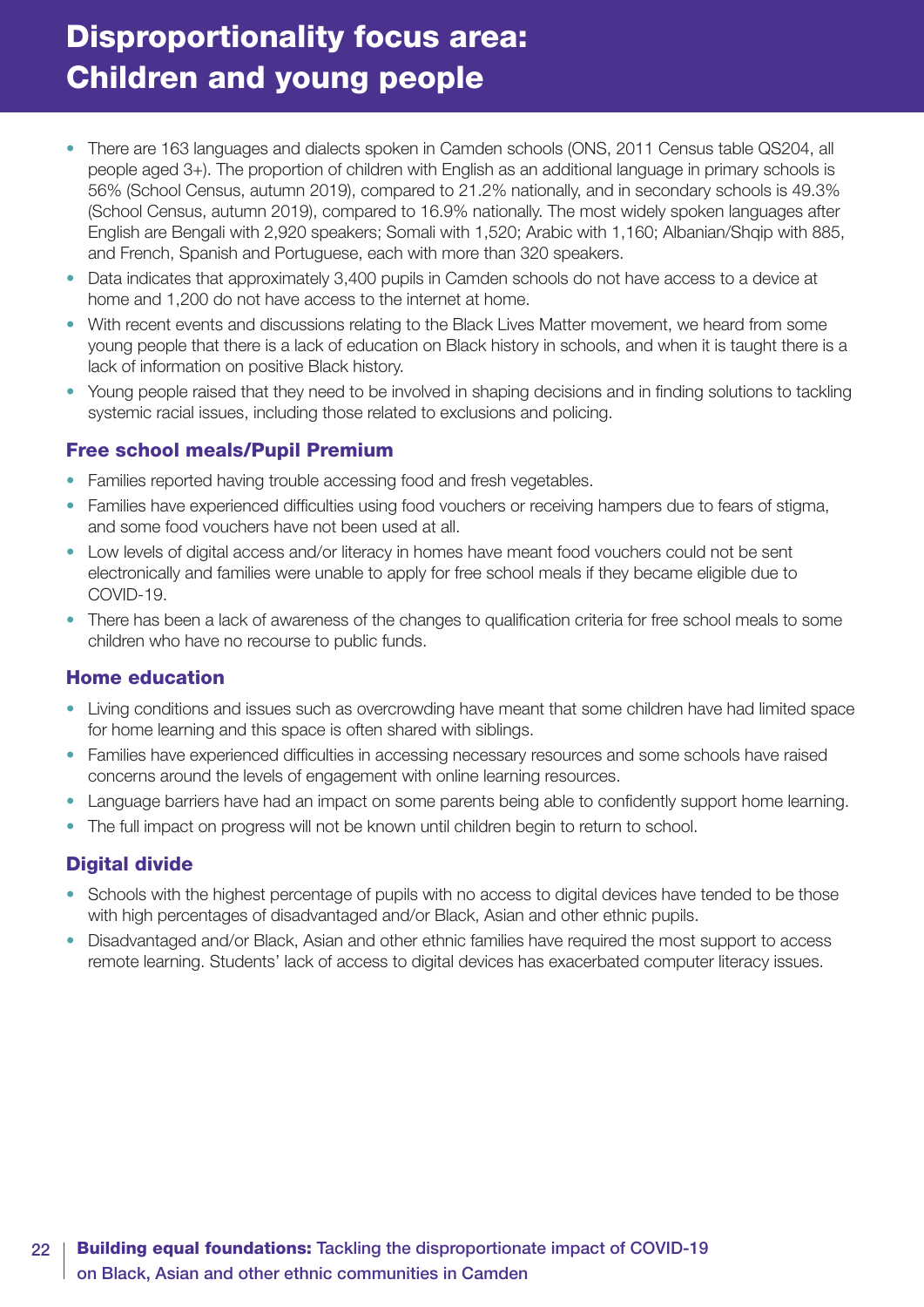### **Attainment**

- Comparative performance of ethnic groups at the end of Key Stage Two in Camden for the academic year 2018/19 shows that all groups perform above the expected national standard apart from Black Other.
- At Key Stage Four (2018/19), Progress 8 scores vary across ethnic groups with most groups having nationally average scores. The lowest attaining group at Key Stage Four is White British disadvantaged students, who perform significantly below national averages. Caribbean students also perform significantly below average.
- There has been a particular focus on Somali students following the initiative of the Youth Safety Steering Group. At the end of Key Stage Two, Somali pupils perform in line with all Camden pupils and their progress across Key Stage Two is well above average.
- Performance of Somali students at the end of Key Stage Four is slightly below the national average, however Progress 8 scores are in line with the national average.
- In using predicted grades this year, there is a potential for bias to impact the results of disadvantaged and/ or Black, Asian and other ethnic students. Evidence shows that Black students receive lower A-Level predictions than their peers, however they often perform better than predicted grades. The existing gap in attainment for students has the potential to widen further as a result of the compounded disadvantages experienced in the pandemic.

### Returning to school

• Anecdotal information from schools is that some communities are more reluctant for children to return to school, with the most noticeable gap between expected returns and attendance occurring in schools with higher levels of disadvantaged and/or Black, Asian and other ethnic pupils.

### Mental health

- Camden has commissioned Kooth, an online mental health service for 11 to 18 year olds. April and May data showed 38.16% and 55.33% new registrations for support were from young people from Black, Asian and other ethnic backgrounds.
- Schools have expressed concerns that there may be an increasing demand for mental health services amongst young people, with challenges around mental health support provision and access to services.
- Additional support for parents may be required as a result of the pandemic.
- Staff may also need additional mental health support, as well as increased skills and confidence to support the mental health and wellbeing of pupils and parents.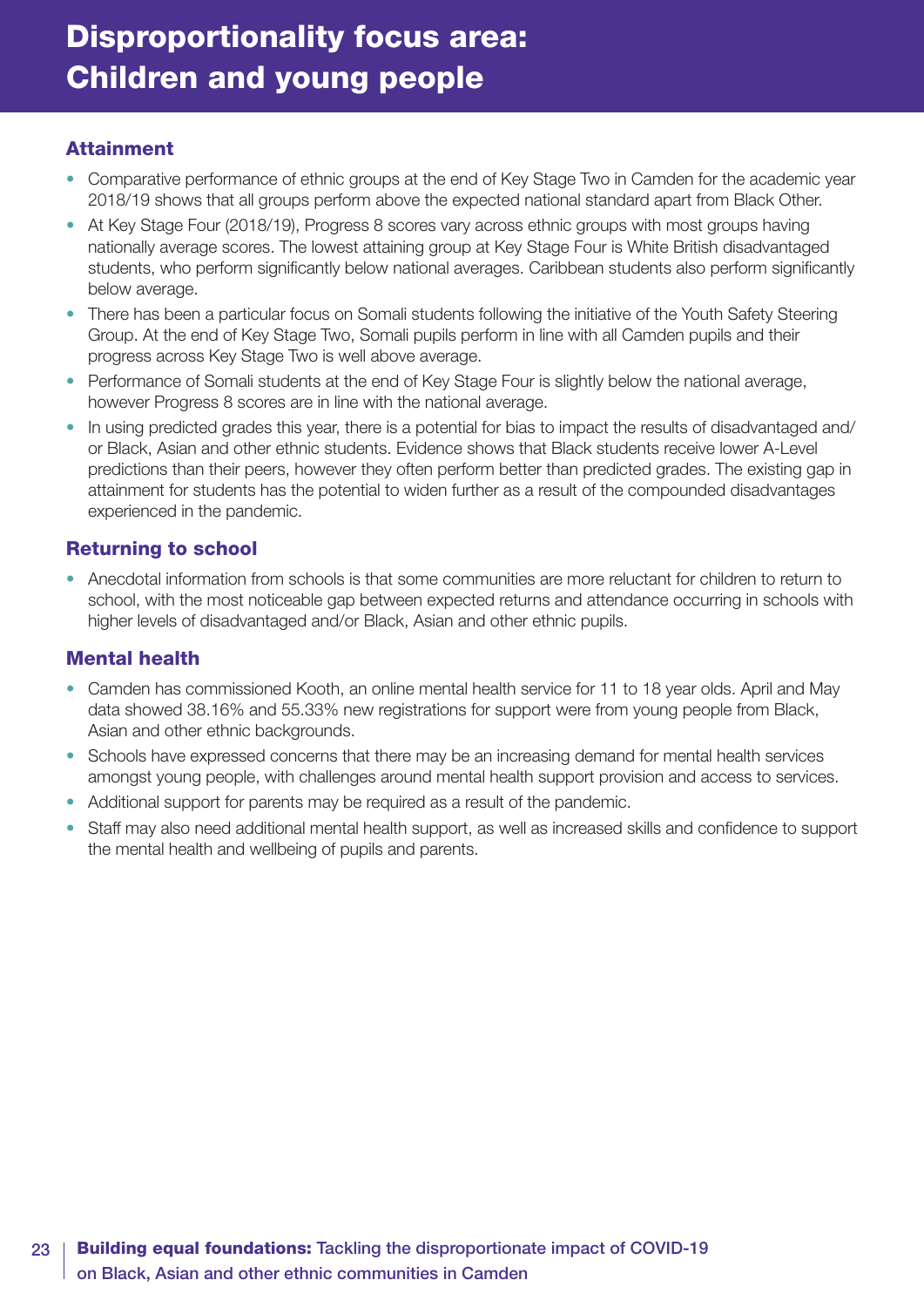### Youth Safety Steering Group funded projects

- Most Youth Safety Steering Group funded projects initially shut down, but after a few weeks most were able to continue sessions virtually.
- The numbers of young people projects were able to work with had initially decreased due to not being able to do outreach work on the streets and schools not allowing visitors. However, most of the projects have maintained relationships with those known to them as most vulnerable. Numbers have recently started to go back to normal as restrictions have lifted slightly.
- The main causes for concern on these projects were difficulty maintaining some relationships without face-to-face meetings, furloughed staff resulting in a lack of capacity for sessions, and the lack of sufficient guidance for youth services to operate during lockdown.
- Some projects were able to access funding from other sources, gain access to open spaces from other local organisations, receive training on delivering sessions virtually, and had volunteers and local businesses help with delivering sessions and loaning equipment for sessions.
- The main issues that projects reported were facing young people were:
	- Deteriorating mental health and an increase in social isolation and loneliness
	- Lack of access to digital devices where many young people resulted in using their phones to complete school work
	- Anxieties around leaving the home and going back to school, and fear of transmitting the virus to older members of their family
	- Increased tension and conflict in the household, with many young people feeling safer outside of their homes
	- Increased negative interactions from police and confusion around Government guidelines
	- Worries around biased grading at school and their next steps
	- More recently: digital fatigue and frustrations around learning virtually.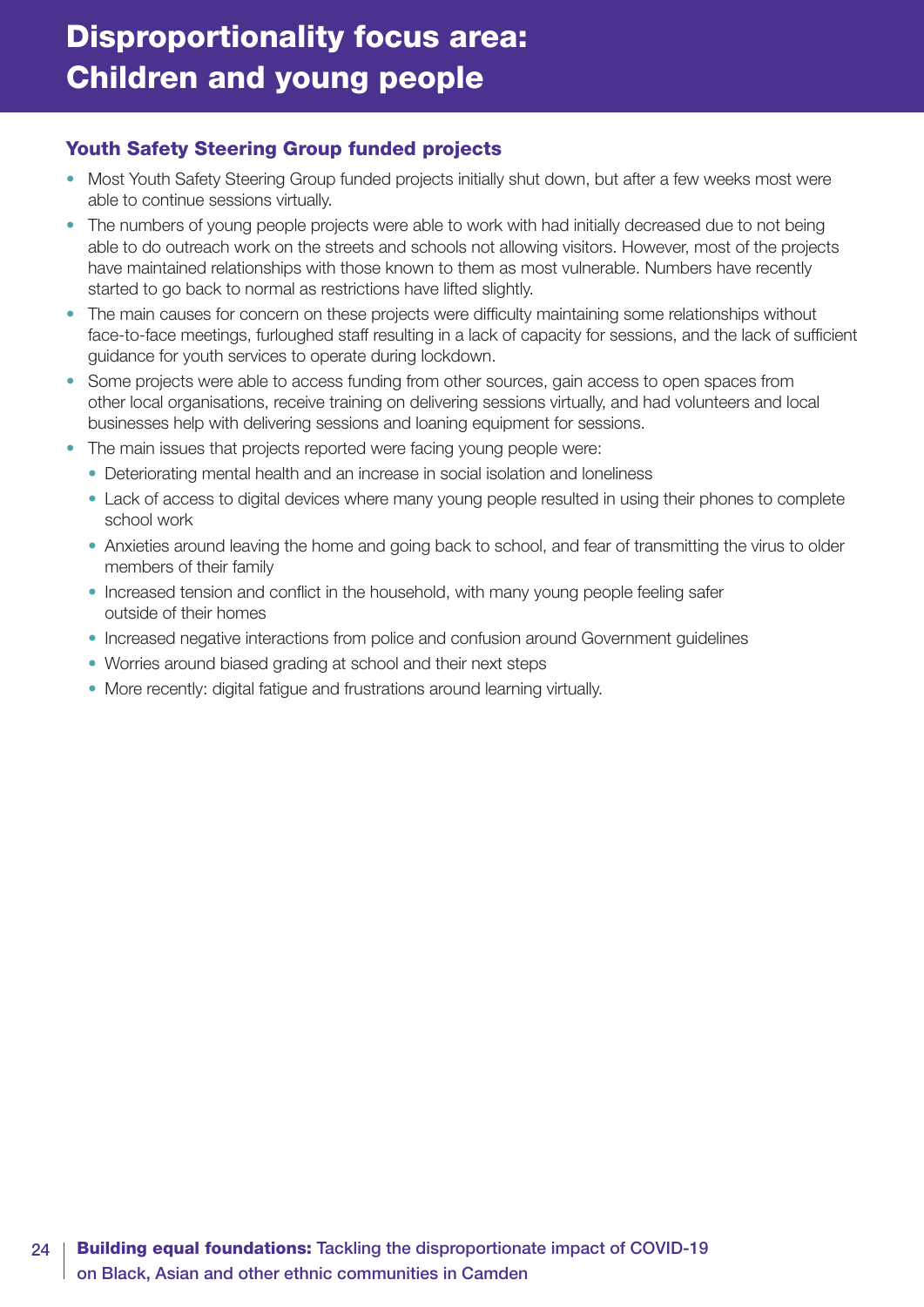### <span id="page-24-0"></span>Background and context

The need to provide good quality, safe and secure housing is a longstanding issue in Camden. The Council's vision is to be a family-friendly borough where families are no longer priced out and having to move out of the borough. Structural inequalities that lead to poverty, along with low housing supply and high housing demand, mean that access to housing remains a priority issue.

Through engagement with VCS organisations, we have heard lived experience of how COVID-19 has exacerbated these inequalities, which has in turn had a disproportionate impact on Black, Asian and other ethnic communities. From overcrowded households and lack of access to green spaces impacting on wellbeing and family relationships, to the ability to work from home both educationally and professionally, the impact is significant.

The recently published [Public Health England report](https://www.gov.uk/government/publications/covid-19-review-of-disparities-in-risks-and-outcomes) reveals that people living in the most deprived areas of the country are twice as likely as those living in the least deprived areas to be diagnosed with and to die from COVID-19. According to Government statistics, Black, Asian and other ethnic communities are more likely to live in the most deprived 10% of neighbourhoods nationally. There is a clear link too between overcrowded households and deprivation. Overcrowding is significantly more prevalent in lower-income households than in wealthier ones, affecting 7% of the poorest fifth of households, as opposed to 0.5% of those in the richest fifth.

As such, the Council has considered housing supply and overcrowding to be an immediate cause for concern in Camden and we have examined how we can alleviate the subsequent disproportionate impact on Black, Asian and other ethnic residents.

We also welcome the '[Making Housing Affordable After COVID-19'](https://www.affordablehousingcommission.org) report by the Affordable Housing Commission. The report outlines that the pandemic has exposed the structural weaknesses in in the current housing system, and the urgent need to increase the amount of affordable social housing for families. Our Community Investment Programme (CIP) is our ambitious 15-year plan to build homes, schools and community facilities. As part of this we will build 1,100 council homes and 300 genuinely affordable homes to rent. On the CIP programme we aim to go further in tackling racial inequalities by working with communities to increase representation of people from Black, Asian and other ethnic backgrounds in resident engagement, to ensure we build homes that are fit for purpose.

### Key findings

- The main causes for concern are overcrowded homes in private rented or social housing, and unsanitary conditions, which have had an impact on psychological and mental wellbeing.
- Some Bangladeshi and Somali residents with large families are living in overcrowded environments and therefore cramped conditions. During lockdown, there were reports of tensions in households due to a lack of personal space and family members feeling they could not leave the house in case they contracted the virus. School-aged children were finding it hard to study due to lack of space, especially exam-aged children.
- Some Bangladeshi families are living in multi-generational households with elderly family members, who are some of the most susceptible to the virus.
- Families experiencing overcrowding have found face-to-face meetings in open space, such as socially distanced play dates in the park, hugely beneficial, along with voluntary groups allowing access to their open spaces.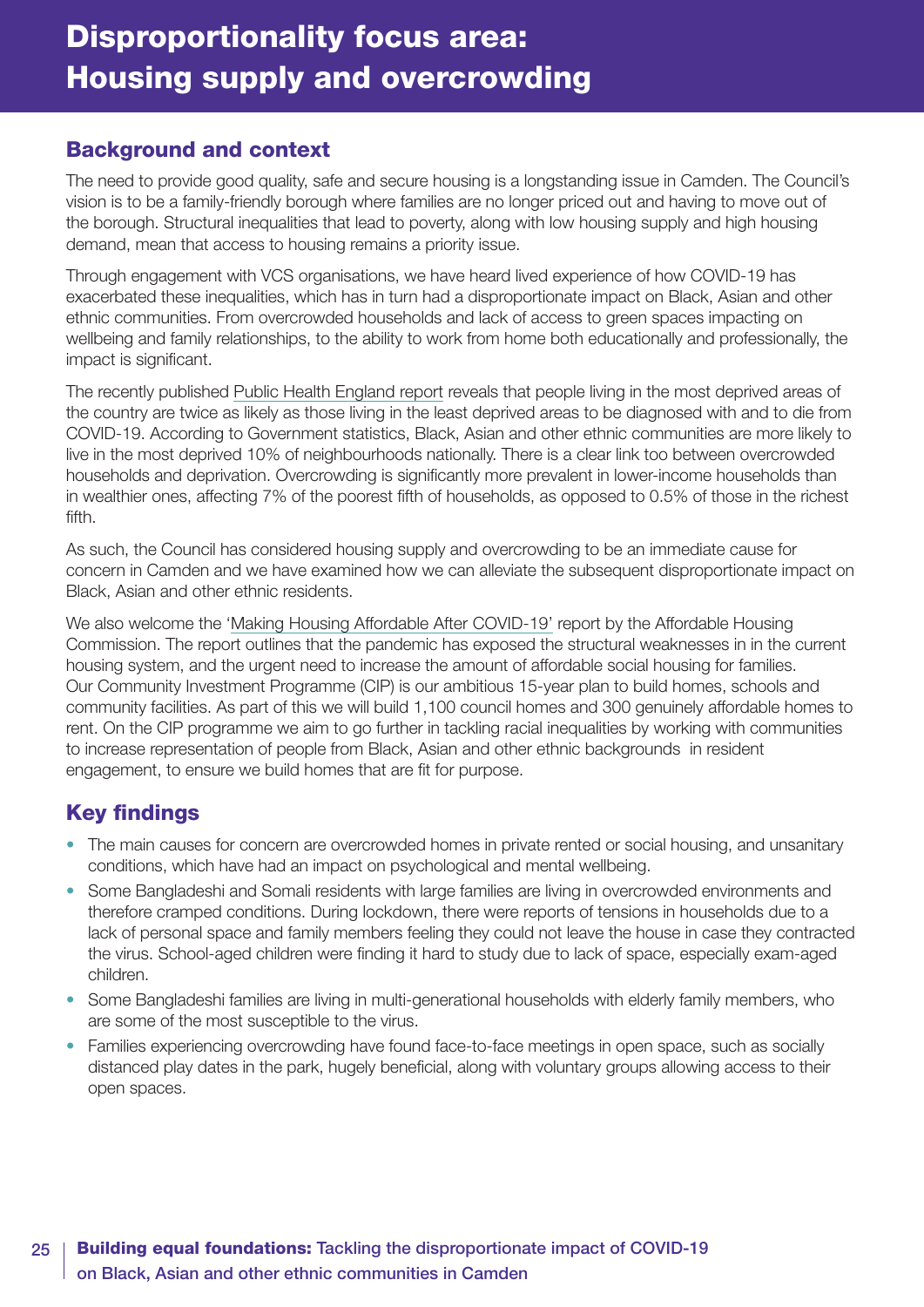## Disproportionality focus area: Housing supply and overcrowding

The local data shows:

- 73% of households with overcrowding points on the Council's Housing Allocation Scheme have a lead tenant who is from a Black, Asian or other ethnic background, compared to a general population of 34% (2011 census).
- The largest proportion of people in overcrowded households are Bangladeshi (18%), Black African (12%) with Somali (9%).
- 46% of the completed council homes under the Community Investment Programme are occupied by Black, Asian or other ethnic households (however we do not have ethnicity data for 13% of occupants (as of January 2020).
- 49% of Camden Living (housing provided by the Council below market rent, but above social rent) tenants were from a Black, Asian or other ethnic background (as of July 2018).
- Neighbourhoods with highest percentages of homes without private or shared gardens were Somers Town (79%), Euston (73%), Hatton Garden and Theobalds Road (67%), and Holborn, St Giles and Bloomsbury South (67%)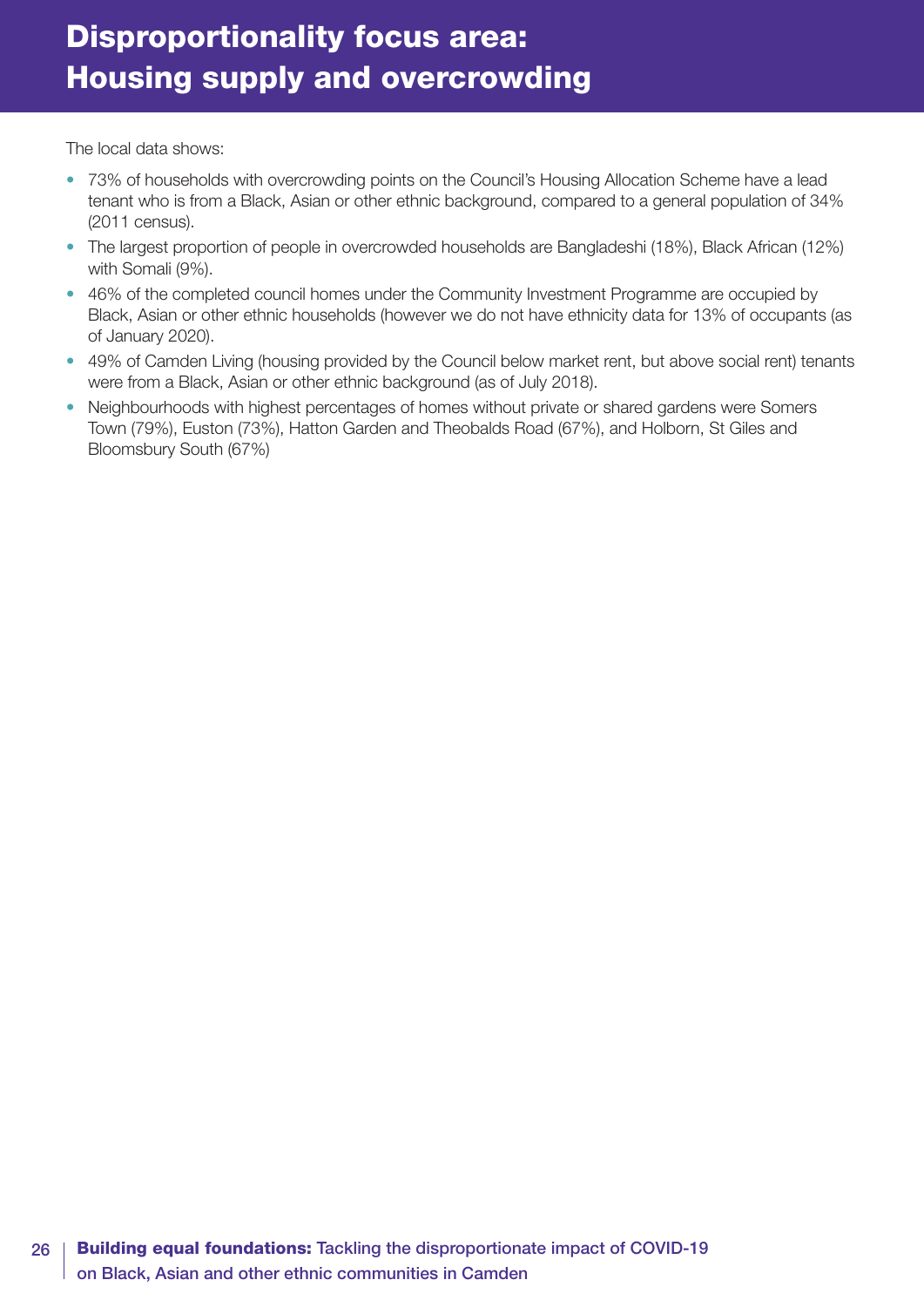### <span id="page-26-0"></span>Background and context

The immediate impacts of COVID-19 on the labour market are disproportionately felt, particularly for key workers and those employed in 'shut down' sectors – for example retail, hospitality and construction. Analysis suggests that the longer-term labour market impacts will also be disproportionate, with women, younger people and low earners most at risk of losing their jobs.

Whilst the availability of hard data on ethnicity is limited, the data that does exist shows that even prior to the COVID-19 pandemic, labour market inequalities disproportionately impacted Black, Asian and other ethnic communities.

For example:

- According to a House of Commons Library report, the UK unemployment rate between October and December 2019 was 5.8% for people from Black, Asian and Other ethnic groups, compared to 3.4% for people from a White background, and 3.7% overall.
- A 2018 ONS report highlighted how 'employees of Chinese, Indian, and mixed or multiple ethnicity all had higher median hourly pay than White British employees in 2018; while employees in the Pakistani and Bangladeshi ethnic groups had lowest median hourly pay'.
- A Carnegie UK Trust report found that millennials from Black, Asian and other ethnic backgrounds were '58% more likely to be unemployed than their White counterparts; 47% more likely to be on zero-hours contract; 10% more likely to be working a second job; 5% more likely to be doing shift work; and 4% less likely to have a permanent contract'.

Lessons from previous economic downturns and labour market shocks also offer useful indications of potential challenges. Following the economic downturn after the 2008 financial crisis, there was an increase in unemployment rates across ethnic groups nationally. The unemployment rate for people from a White background reached a peak of 7.8% in 2011, while the rate for people from Black, Asian and Other Ethnic backgrounds increased to a peak of 14.7% in 2009.

As a council, we have also been working closely with our own workforce to ensure that we protect our most vulnerable colleagues and make our workplaces as safe from COVID-19 as possible. We have also had a specific focus on understanding the impact of COVID-19 on our Black, Asian and other ethnic workforce, considering what actions needed to be taken to support them throughout and beyond the pandemic.

With the disproportionate impact of COVID-19 on Black, Asian and other ethnic communities clear, and with 40% of our workforce being from a Black, Asian or other ethnic background, protecting employees and the wider labour market became a significant issue.

### Key findings

### Immediate impacts of COVID-19 – a disproportionate national picture

- Whilst 77% of businesses continued to trade, a high proportion of those in the accommodation and food service, as well as in the arts, entertainment and recreation sectors paused trading or closed altogether ('shut down' sectors).
- Workers in shut down sectors are amongst the lowest paid across the workforce, with the typical pay for workers in those sectors less than half of that of those able to work from home.
- People from Black, Asian and other ethnic backgrounds have been more likely to be in shut down sectors, or to be key workers facing the biggest health threats.
- People in their early 20s are 2.5 times more likely to work in shut down sectors.
- Low earners are seven times as likely as high earners to have worked in a sector that was shut down.
- 17-21% of men with Level 0-2 qualifications were in locked down sectors, compared to 10% with Level 4+ qualifications.

### 27 | Building equal foundations: Tackling the disproportionate impact of COVID-19 on Black, Asian and other ethnic communities in Camden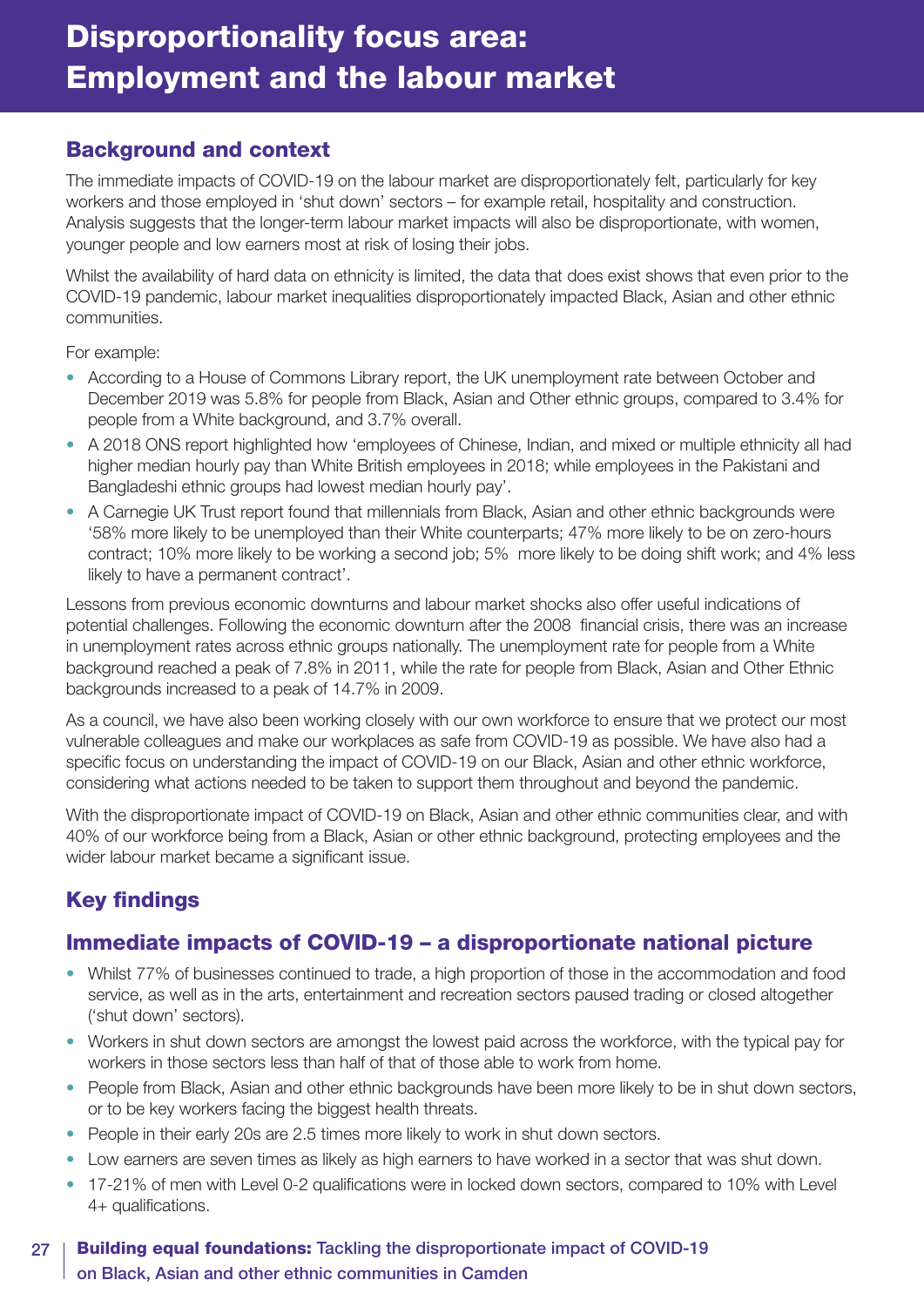# Disproportionality focus area: Employment and the labour market

- Parents faced additional challenges whilst schools and day-care were closed to all except children of key workers.
- Key workers are disproportionately likely to be female.

Sectors where the largest share of workers have been furloughed via the Government's Coronavirus Job Retention Scheme:

- 80% Hospitality or accommodation and food services
- 68% Arts, entertainment and recreation
- 41% Construction.

### Local employment and income-focused support services

### Access to financial support

- Of the 821 council tenants who submitted Universal Credit claims from 23 March to 27 April 2020, 50% were from Black, Asian and other ethnic backgrounds.
- Around 9,100 of the working-age population in Camden were claiming Employment and Support Allowance, with approximately 40% coming from Black, Asian and other ethnic backgrounds (May 2019).
- Data from Citizens Advice Camden in relation to enquiries received between early March and mid-May 2020 showed a higher proportion of people from Black, Asian and other ethnic backgrounds making financial and employment enquiries.

### Access to employment support

- 52% of residents supported into apprenticeships via the Inclusive Economy team were from Black, Asian and other ethnic backgrounds (48% construction and 60% non-construction).
- 68% of residents who accessed Adult Community Learning opportunities over the past academic year were from Black, Asian and other ethnic backgrounds.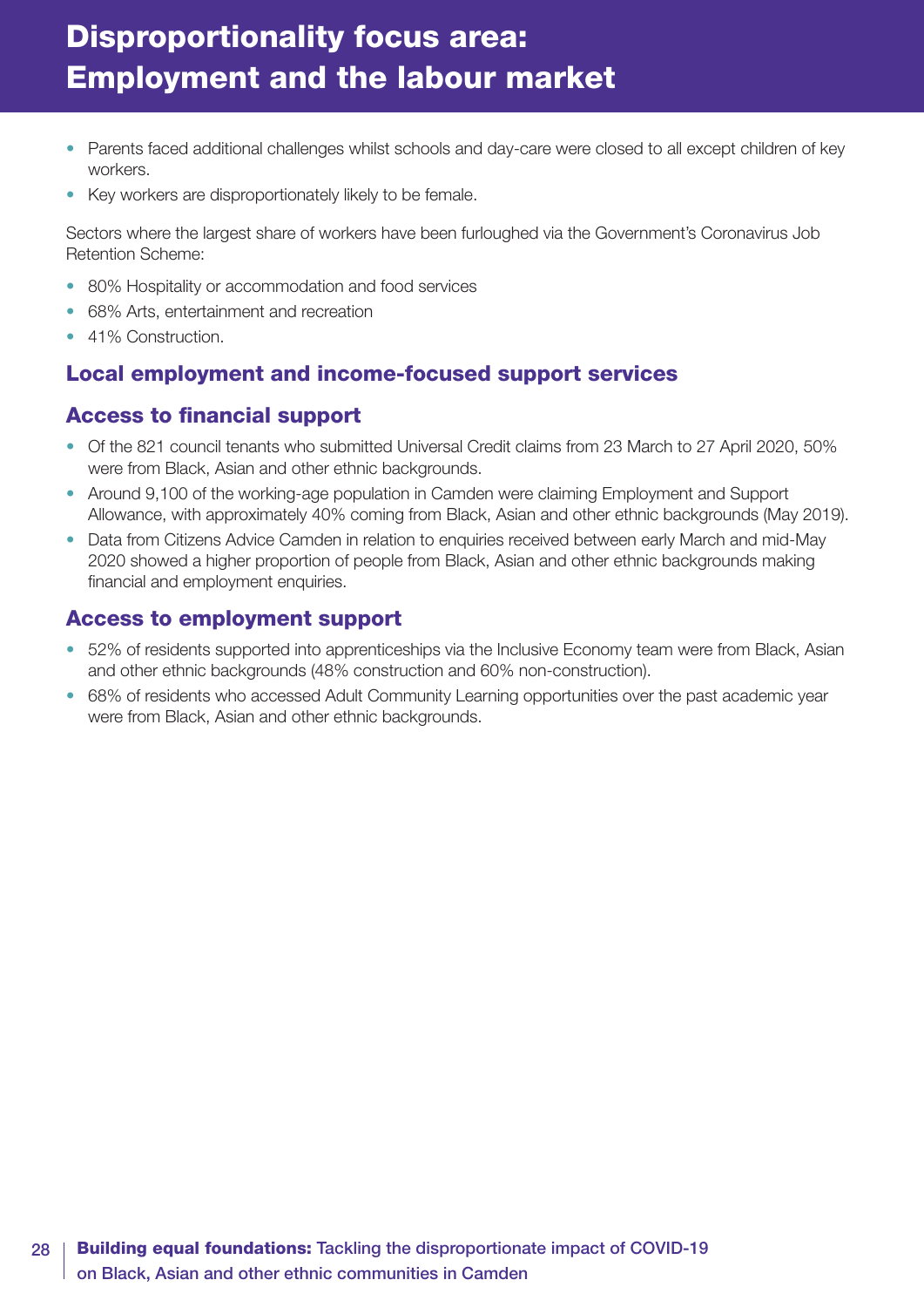# Disproportionality focus area: Employment and the labour market

| #                | <b>Service</b>                                | Council-run/<br>commissioned | % of Black, Asian and<br>other ethnic residents |
|------------------|-----------------------------------------------|------------------------------|-------------------------------------------------|
|                  | Gospel Oak Job Hub /<br>Regent's Park Job Hub | Council-run                  | 91%                                             |
| $\overline{2}$   | West Euston Partnership                       | Commissioned                 | 81%                                             |
| -3               | Somers Town Job Hub                           | Commissioned                 | 52%                                             |
| $\boldsymbol{4}$ | Hillside Clubhouse                            | Commissioned                 | 27% (39% did not<br>disclose)                   |

### Camden Council workforce

We carried out an assessment of workforce sickness data to understand the impact on Black, Asian and other ethnic staff, and ensure that the relevant support and safeguards were put into place.

Upon assessment, sick and/or self-isolating Black, Asian and other ethnic staff were underrepresented compared to the number of staff in the Council. However, as of May 2020, for 13% (nearly 600) of staff ethnicity was recorded as 'Unknown',**2** so, this may not give us the full picture.

However, we are not complacent and recognise the structural inequalities that impact our Black, Asian and other ethnic staff. Our commitments are not seasonal. We have been doing lots of work to become a truly inclusive organisation over the past year – and events across the globe, coupled with the huge health inequalities exposed by COVID-19, have highlighted just how urgent this work is.

We know we're not there yet. We need to go further and faster and lean into areas some of us may find uncomfortable – always being guided by our shared core values of social justice and equality.

In 2018 and 2019 we commissioned two pieces of research focused on helping us to better understand the experiences of our Black, Asian and other ethnic staff. The first looked at experiences around development and progression, and the second focused more on our people processes and recruitment. From this research, we worked closely with our Camden Black Workers Group to develop our commitment to conscious inclusion statement - which is our clear and unequivocal commitment to root-out racial discrimination and makes clear that we do not tolerate any form of discrimination, victimisation, harassment or bullying - and an action plan. Some of the things we put in place as a result of the research included:

- Our sponsorship and mentoring scheme
- Trialling new approaches to anonymised recruitment
- Creating a senior leadership sponsor for inclusion our Executive Director Corporate Services, Jon Rowney
- Running several workshops and developing an e-learning module designed to help all staff and people managers to better understand the impact of, and mitigate against, unconscious bias.

This was just the beginning however, and we know that we can, and must, do more. So many of our workforce and community have shared thoughts and ideas for example through the staff listening box exercise we ran last year, and particularly over the past few weeks. We are listening to what you have said, looking again at what this research told us and the commitments we made in the action plan – and asking, 'Does this go far enough, and what more should we be doing?'

We know that words are not enough, and that we need our commitments to translate to action quickly.

**<sup>2</sup>** Excludes school staff.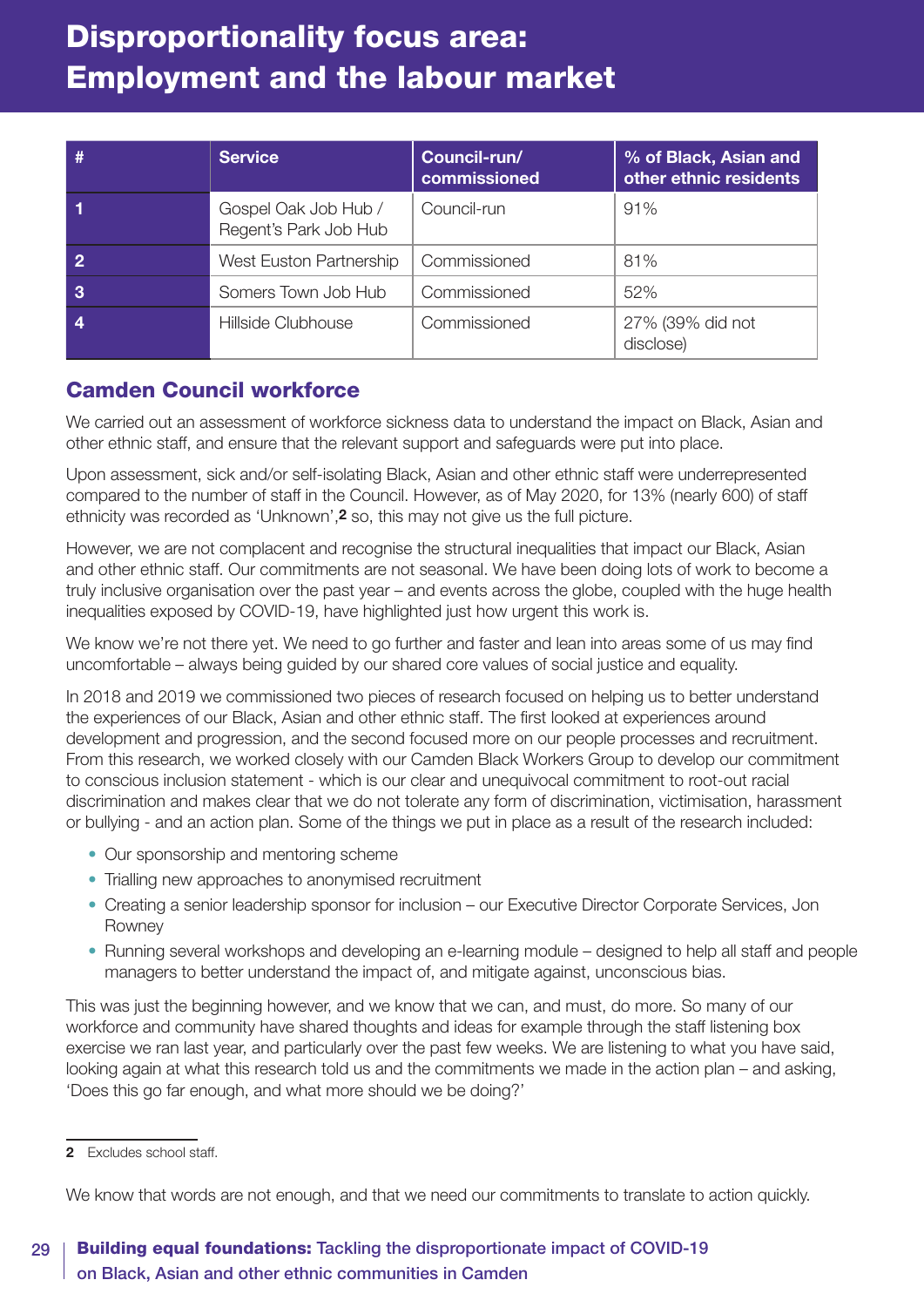Some of the things we need to do to address the issues we face will take time, and we will ensure all our staff help us in developing the right actions through our new staff inclusion forum.

In the meantime, we want to tell you about some of the immediate action we plan to take imminently, which includes:

- Creating more opportunities for open and honest conversations with each other
- Looking again at our sponsorship and mentoring programme to see how we could develop it further in light of staff feedback, including mutual (sometimes known as reverse) mentoring
- Working with our workforce to develop a series of resources including websites, podcasts, books, blogs etc. – to help us all to learn from each other
- Creating a way for staff to raise concerns and report issues or discriminatory behaviour anonymously
- Looking at how we can go further with anonymised recruitment and how can be more transparent and inclusive in our interview process
- As well as specific measures to support our Black, Asian and other ethnic colleagues who are more vulnerable to COVID-19 – see 'Calls to Action' section.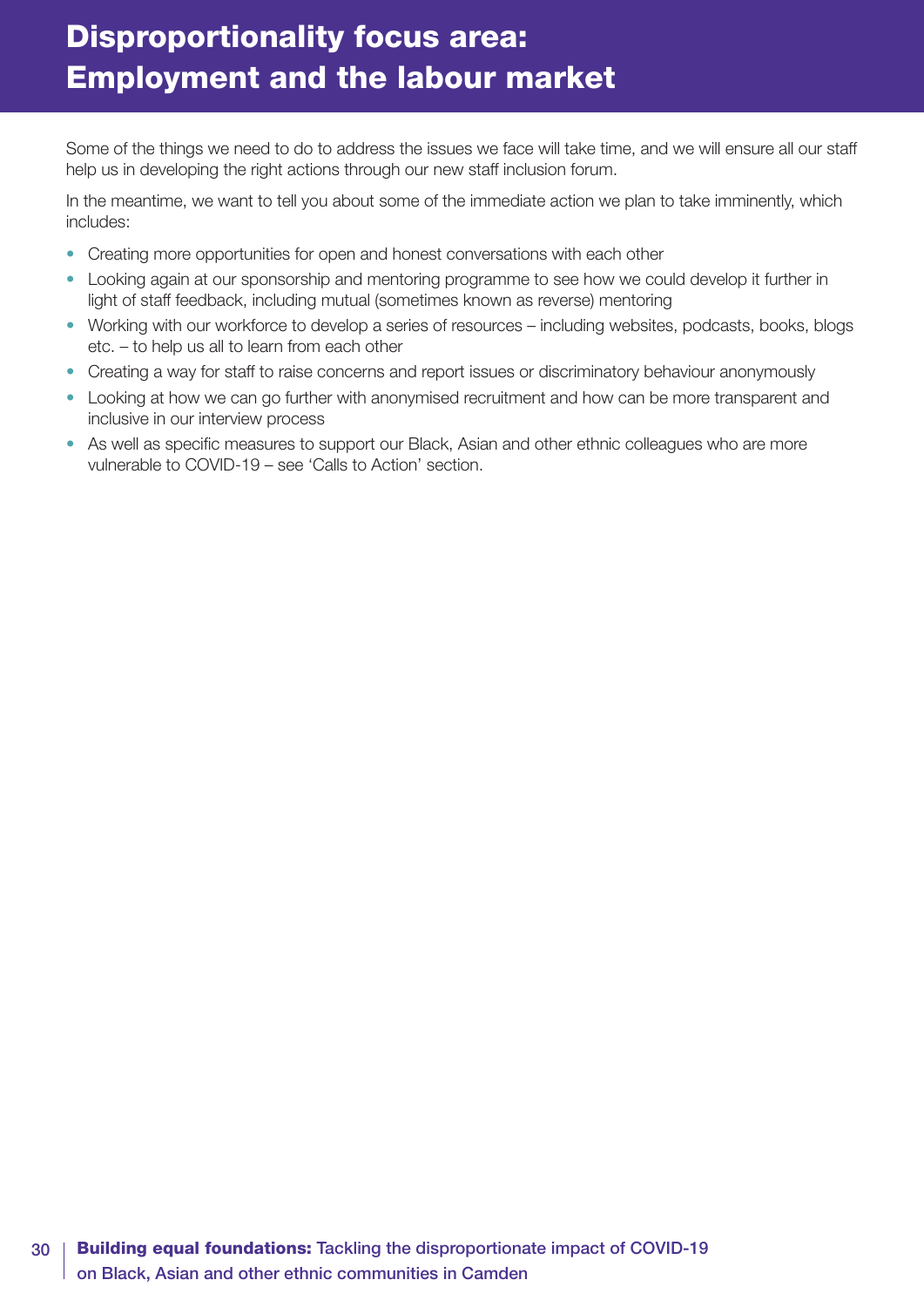<span id="page-30-0"></span>Taking the necessary action to ensure people are safe and informed, and providing reassurance to our communities, remain our biggest priorities. We must demonstrate working in the open and take robust community interventions that are impactful. At the start of July 2020, we published the [mid-point findings](http://www.camden.gov.uk/disproportionalityevidence) of this project as part of working in the open to ensure that we could feed residents' lived experiences into the report.

We have also implemented a range of actions, both during the emergency response phase and beyond, drawing on the lived experiences of our Black, Asian and other ethnic communities to prevent and mitigate further disproportionate impacts in the short term. These short-term actions include:

### Tackling health inequalities

- **Data collection:** In line with local and national recommendations for better ethnicity data collection, we have started working with local registrars to set up processes for routinely collecting and recording ethnicity as part of the death registration process.
- **Risk assessment:** We have implemented an individual staff risk assessment tool, which specifically considers ethnicity and aims to reduce the risk of employees' exposure to and acquisition of COVID-19. A series of Q&A sessions are being hosted for managers across the Council to support implementation of the tool in a culturally sensitive way.
- **Communications:** We have convened the Black, Asian and other ethnicities VCS network, which is focusing purely on communications to enable a two-way dialogue, helping us to both share and develop culturally competent and accessible information, provide reassurance and tackle misinformation about COVID-19 and about public health interventions, such as Test and Trace.
- **Mental health:** We have developed a well-targeted mental health communications campaign using local insight to alleviate fears and anxiety around the pandemic and to support and encourage Black, Asian and other ethnic residents to access early help.
- **Physical health:** Developing and adapting our physical activity and weight management programmes, to provide online support during the pandemic, with a particular focus on reaching residents from Black, Asian and other ethnic communities and from areas of high levels of deprivation.

### Our most clinically vulnerable high-risk residents

- **Care home support:** We are continuing weekly contact with care homes and home care agencies as part of our COVID-19 Adult Social Care response.
- **Testing:** Since July, care home staff are given coronavirus tests every week and residents monthly in line with the new Government approach to testing. Repeat testing will be initially prioritised for care homes primarily looking after over 65s or those with dementia before being rolled out to all adult care homes. Care homes will request tests through the national portal. Commissioners are sending out information to care homes following local public health advice and they are supporting care homes with any queries they may have about the system.

### Children and young people

- **Free school meals:** Supported the continued provision of food for all pupils attending school. Additionally, supplied over 11,000 food hampers to pupils not attending who are eligible for free school meals. Total council support has consisted of over £400,000, including cost of food and supplier wages.
- **Home education:** Negotiated a home-schooling set of guiding principles with schools.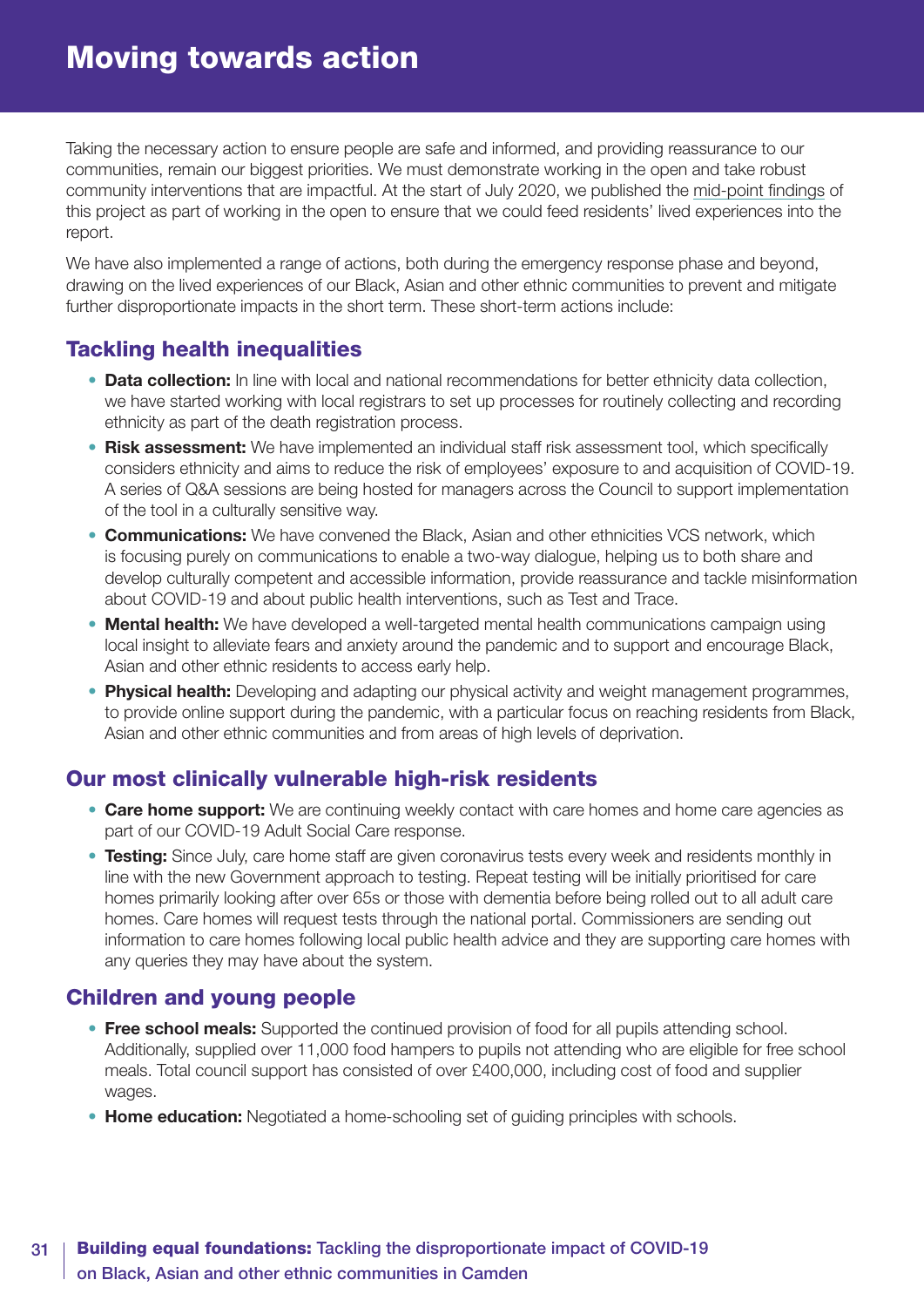- **Digital divide:** Provided 806 devices and 119 4G Wi-Fi routers for young people with social workers and looked-after children, and 279 devices and 121 4G Wi-Fi routers for disadvantaged Year 10 students continue to be rolled out. Many schools have distributed their own stocks of laptops and tablets for pupils to use at home and businesses have also donated devices directly. This work is ongoing and part of our longer-term commitment to young people in Camden.
- **Mental health:** Published guidance for parents, staff, and pupils on managing and looking after their mental health.

### Labour market and employment

- **COVID-19 safe workplaces:** Shared Public Health information and advice with local businesses to enable safe working environments.
- **Data sharing:** Started to initiate conversations with the Department for Work and Pensions to release timely labour market data to inform tailored economic renewal.

### **Overcrowding**

- **Providing facilities outside of homes:** Provided Wi-Fi in tenant halls and established the gardens for all project, providing access to outdoor space and family play time for overcrowded families.
- **Temporary accommodation:** Although paused re-letting homes during the peak of the pandemic, we acted quickly to move families in hostels with shared facilities into self-contained flats.

### Voluntary and Community Sector

- **Camden Giving COVID-19 Charity Fund:** Shared information with Camden Giving about disproportionate impact of COVID-19 on Black, Asian and other ethnic communities to brief their panels – resulting in all of the 20 applications for support for Black, Asian and other ethnic communities being awarded funding in the second round; a total of £90,950.
- **Funding advice:** Hosted Q&A sessions about other funding available, for example National Lottery COVID-19 funding, which have been attended by organisations working with Black, Asian and other ethnic residents, as well as targeted sessions such as free carers awareness training for organisations working with Black, Asian and other ethnic communities during Carers Week.
- **External support:** Promoted Ubele fundraising workshop for Black, Asian and other ethnic organisations and the resource hub.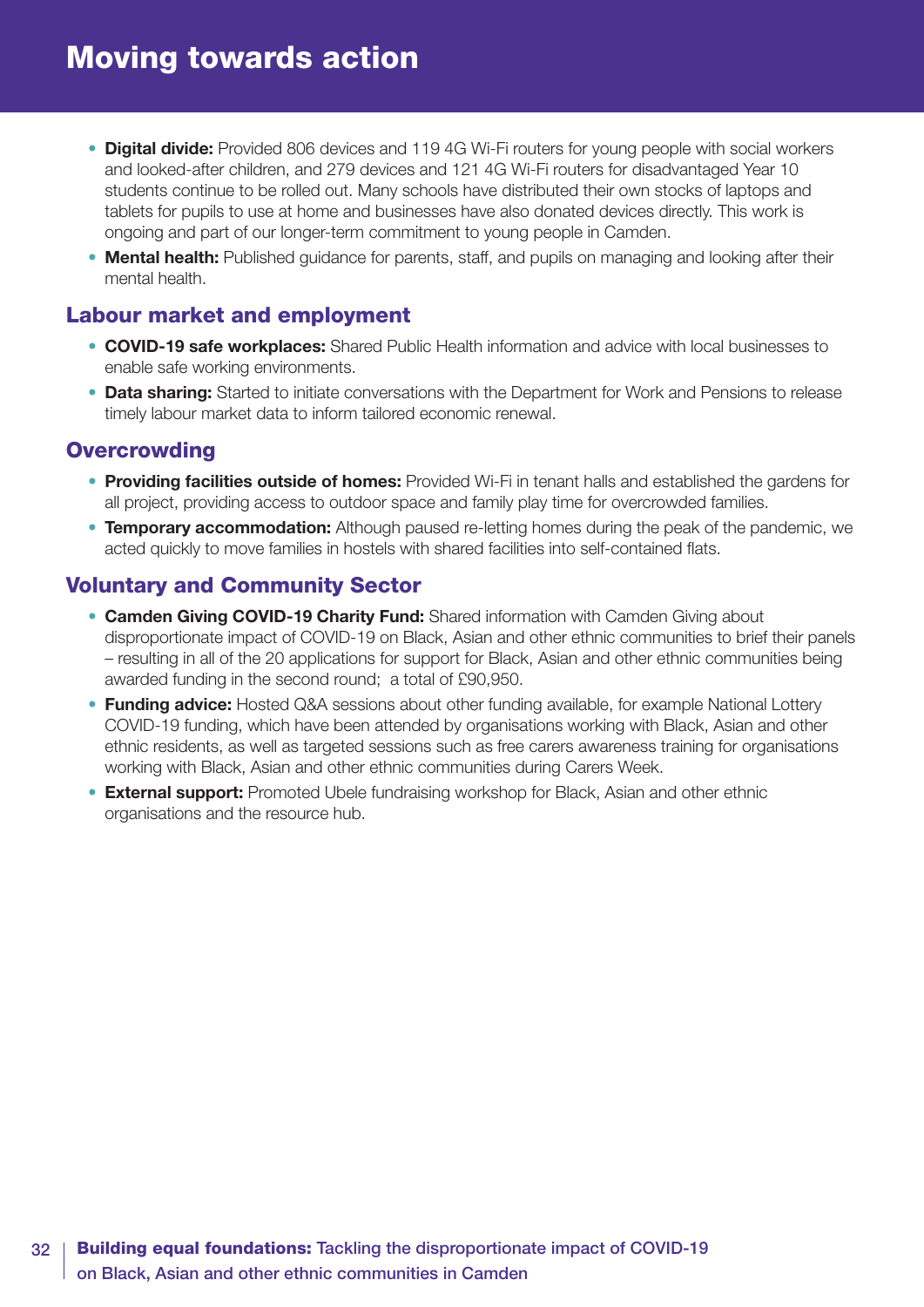<span id="page-32-0"></span>We have worked with our partners at a rapid pace to understand the impact of COVID-19 on our residents from Black, Asian and other ethnic backgrounds.

This is a testament to everyone's genuine commitment to make Camden a better, fairer place for everyone. From the start of this process, we recognised that the impact of COVID-19 on our diverse communities is linked directly to the deeply entrenched structural inequalities of society. And so, with this knowledge we are making a commitment to go beyond addressing the immediate impact of the virus and to dismantle a system that does not work for so many of our residents and build new ones.

Our approach to this work has been relational rather than bureaucratic, bringing together our elected members, residents, professionals, voluntary and community sector representatives and council officers to discuss evidence and start to form action plans. Not only have we discussed evidence at weekly meetings, we have had roundtables with young people and we have attended meetings with voluntary and community sector and faith leaders to hear experience of the pandemic first-hand and feed these into the framework for our action plans.

**Key principles** that we are embedding as an organisation as a result of our work are:

- **We need to listen and learn:** We will not have all of the answers and we will be open to uncomfortable conversations. We are here to dismantle an entrenched system, and this will take time.
- **We do not treat our residents as a homogenous group:** We recognise differences in experience and take a 'neighbourhoods' approach – by this we mean a tailored approach to specific groups' needs.
- **Developing an intersectional approach to equalities:** As human beings, we each have multiple identities. We want to focus on people's whole selves, rather than just their individual equalities characteristics in isolation. This will help us truly know our communities and move away from homogenising groups.
- **We build on people's strengths:** We help our communities build resilience to short and medium-term impacts of the pandemic. Councils are uniquely able to engage, direct and incentivise the local collective resources of the public, private, academic and civic anchors in our places. The fastest route to equality is to start sharing power and resource with local places – they will do the rest.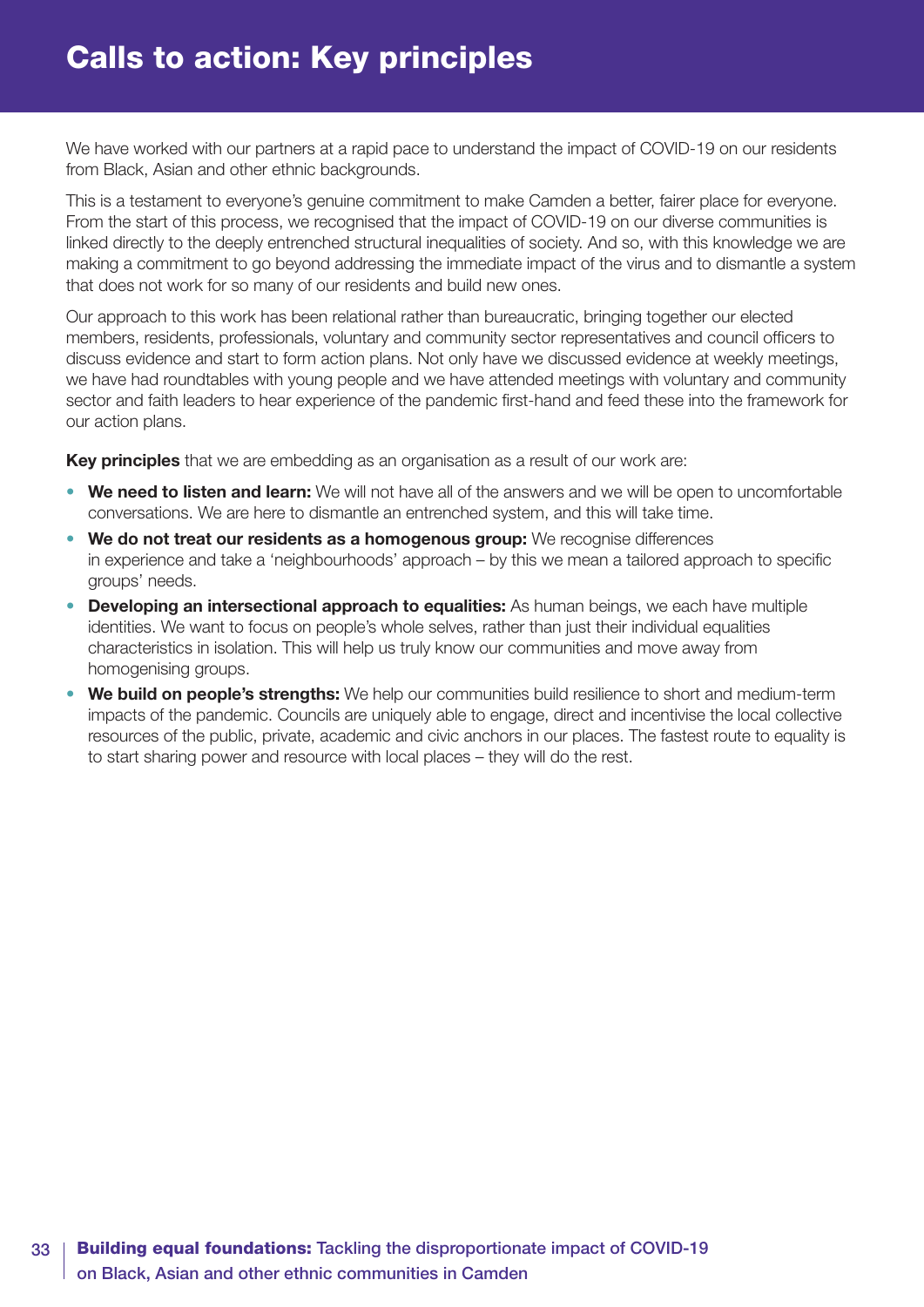<span id="page-33-0"></span>The last few years have taken us on a journey of letting go of old structures and hierarchies, seeing the strength and power in our communities and investing in our residents' capacity to change their lives and their neighbourhoods. Addressing this disproportionate impact is a shared endeavour and we want our residents, particularly our Black, Asian, and other ethnic residents, to play an active role in our response. We must ensure this work does not take place in isolation and that the whole organisation works together with residents and members.

We are recommending doing this by:

- **Encouraging residents to continue to share their lived experiences of COVID-19** and help us garner the evidence we need to take action. We will use Commonplace, an online engagement platform.
- **Encouraging residents to work with us and our partners** to shape and deliver the actions in our plan, acting as a critical friend to make sure we stay true to our objectives and deliver the change we are promising. We propose setting up a representative panel of residents who be recruited through community groups and organisers as well as VCS partners working with Black, Asian, and other ethnic communities in the borough. We would work with these across social networks to be able to reach voices that are not normally heard.
- We are setting up a **task and finish group** and **elected members working group** for the next 12 to 18 months, which will ensure that we take a collaborative approach to tackling inequalities.

We must also go a step further and ensure that we harness the strengths of Camden's large institutions in the [Knowledge Quarter](https://www.knowledgequarter.london/) and other key settings to work with our communities to address inequalities. We must work in partnership with key stakeholders who provide jobs, healthcare and education.

We will not be able to unlock the power and creativity of our communities without place-based leadership. Therefore, we will develop a range of partnership opportunities to address disparities in healthcare, education and employment in particular.

This deliberative engagement approach will permeate local public services more and more, ensuring that everybody has a voice and a stake in change. As an organisation we must be led by our core values of equality and social justice – and we must go further and faster.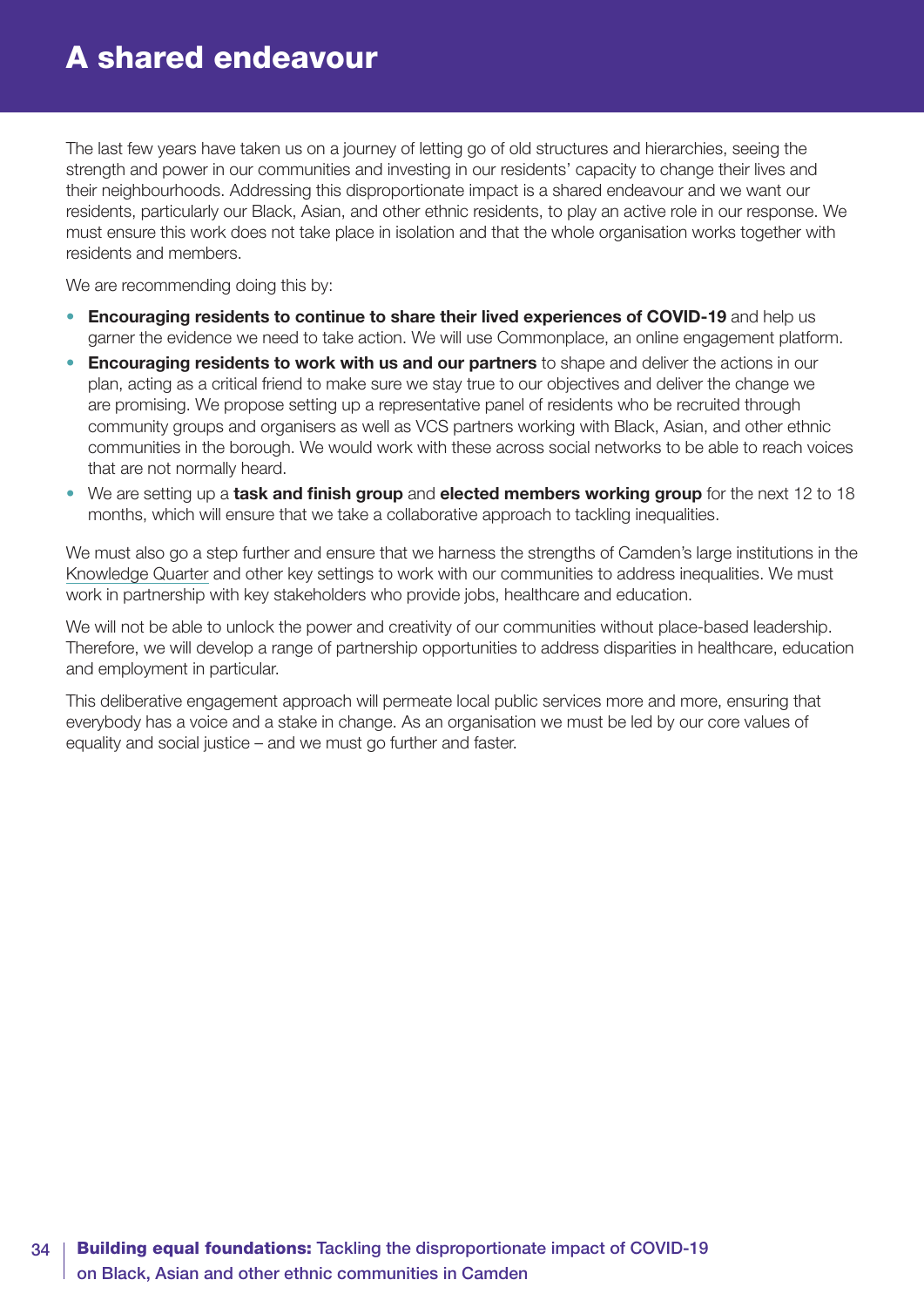<span id="page-34-0"></span>Camden is a borough of contrasts, with some of our diverse communities experiencing poorer life outcomes right next to some of the wealthiest companies in the UK. Any recovery and renewal process must consider how to respond to existing and growing inequalities, or risk deepening the divide within our society.

We are building upon our [Camden 2025](https://www3.camden.gov.uk/2025) vision to ensure that as an organisation and a place we put tackling racial inequalities at the centre of what we do.

### What are our calls to action?

**Healthy, independent lives:** People from Black, Asian and other ethnic backgrounds should be able to live a healthy, independent and happy life.

**The best start to life:** Children and young people from Black. Asian or other ethnic backgrounds should be given the best start to life and the opportunity to develop all their capabilities.

**Strong growth and access to jobs:** People from Black, Asian and other ethnic backgrounds should be able to access the work that is right for them.

**A strong and diverse voluntary sector:** Fair access to funding and capacity building of the sector supporting Black, Asian and other ethnic communities.

**Safe homes:** People from Black, Asian and other ethnic backgrounds should live in a home where they feel safe.

**A happy and healthy workforce:** Camden's workforce feels safe and supported to do their job.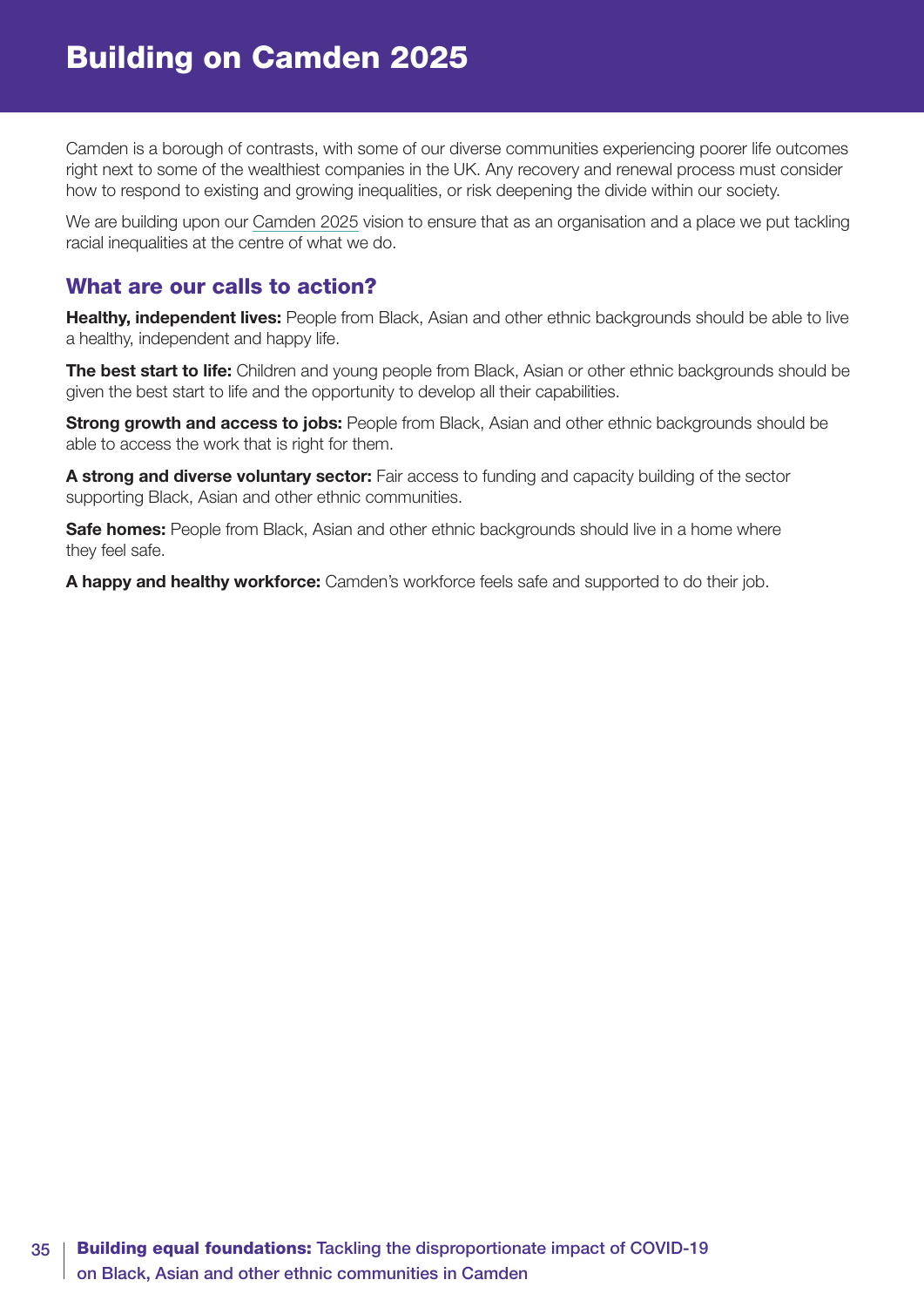<span id="page-35-0"></span>We will work together across the health and wellbeing system in Camden to prevent and mitigate further *health impacts of COVID-19 on our Black, Asian and other ethnic communities in the short term, and take sustained action to tackle longstanding health inequalities affecting Black, Asian and other ethnic groups. We will work with our partners across the healthcare system to address concerns of discrimination in health and care services.*

- We will work with our Black, Asian and other ethnic communities to develop, test and implement culturally competent communication campaigns that harness the strengths of our local communities. We will ensure key public health messages on how to stay safe, and on testing and contact tracing reach deep into our communities in order to build awareness, understanding and trust. We will also build trust in and awareness of the availability and safety of local health services, to support our communities to re-engage with and access these services.
- We will strengthen and further develop targeted health education and promotion programmes in order to raise health literacy at an individual and community level, support healthy behaviours and increase engagement with and access to preventative interventions and services. We will design, develop and deliver these programmes with our Black, Asian and other ethnic communities, and we will adapt or evolve our local health services so they are tailored and appropriate for all.
- We will develop and take forward a programme of training and development as an integrated care partnership, to deepen our understanding of health inequalities and their determinants, in order to develop new solutions, develop new ways of working and deliver inclusive services for all.
- We will go further to improve long-term condition outcomes in our Black, Asian and other ethnic communities. We will work with our local NHS partners to develop a new approach to improving population health outcomes at the level of neighbourhoods within Camden, focusing on action that will target health and care inequalities, including inequality gaps in long-term health conditions experienced by Black, Asian and other ethnic groups. We will work with our CCG, primary care networks and Healthwatch Camden to deliver creative, innovative models of outreach, proactive care and delivery.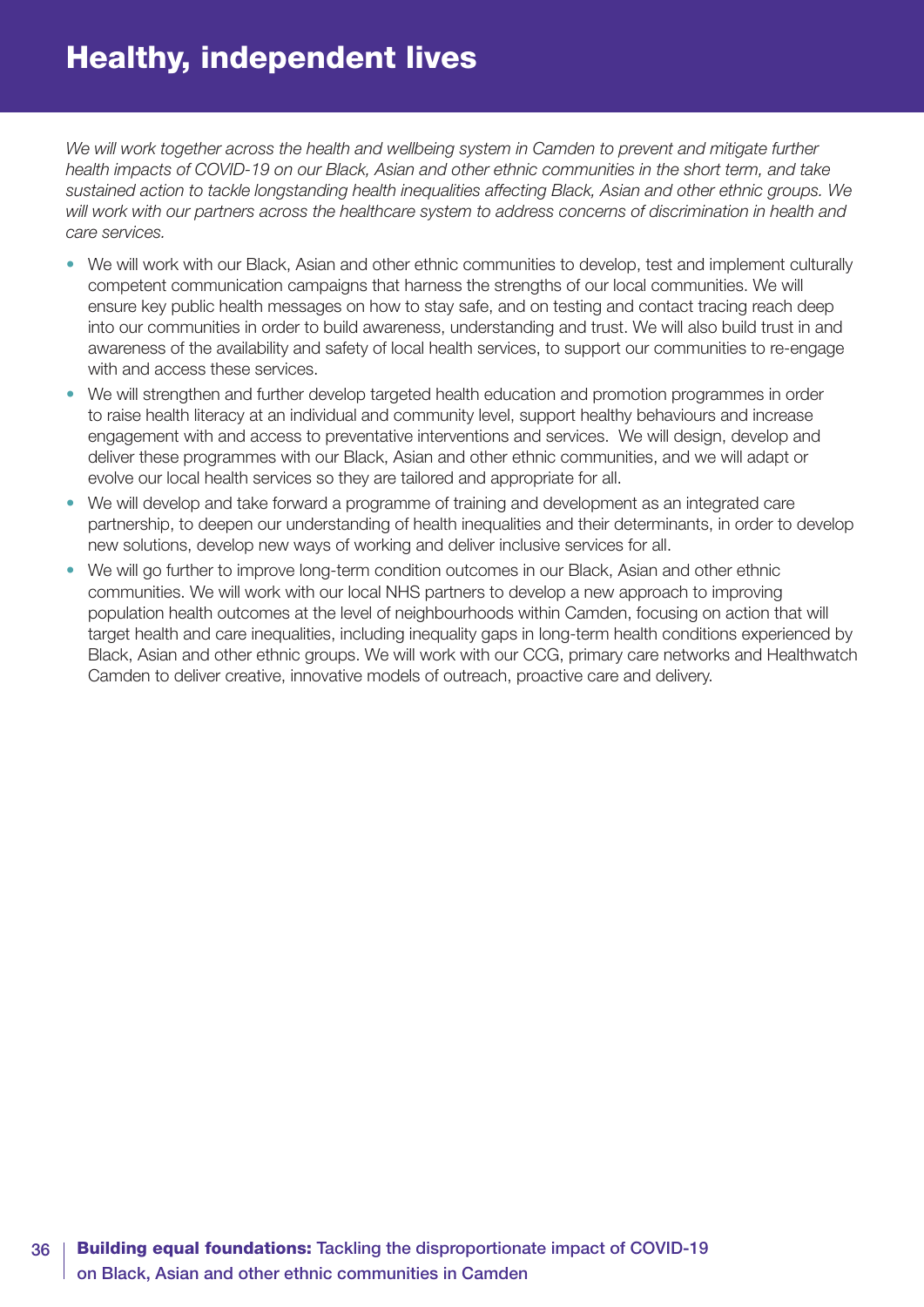<span id="page-36-0"></span>We will look across the entire system to ensure that everyone in the borough gets the best start in life. We will *work directly, and with our partners, to rapidly increase access to digital devices and resources to support the reduction of the disadvantage gap in education, and we will use the new education strategy to tackle disproportionality in attainment. We will use our influence to tackle disproportionate representation in the youth justice system and will take steps to ensure our own practice is anti-racist. In Children's Safeguarding and Early Years, we will strive to be the best Black, Asian and other ethnicity corporate parents, providing a culturally sensitive service and support offer that meets the needs of our children and young people. We will also support our Black, Asian and other ethnic residents into employment through targeted careers advice and guidance, focusing on sectors where these groups are underrepresented.*

- We are committed to reducing inequalities and promoting life chances by developing tutoring opportunities, delivering virtual work experience, and supporting access into STEAM (science, technology, engineering, arts and mathematics) careers.
- We will support home learning in creative and quality ways, and we will reduce the digital divide.
- We will ensure that children are safe and healthy as we transition back into school. This will include supporting children with mental health and wellbeing.
- We are committed to encouraging take up of free school meals, and we will support schools to make these culturally appropriate i.e. halal.

*We are committed to a work environment that is happy and healthy.*

- We are committed to developing ways to give energy to people on the ground who want to progress and ways of having more conversations about personal development.
- We are committed to the management team being more representative of communities and frontline staff. We are exploring ways to promote new managerial positions to Black, Asian, and other ethnic applicants.
- We will explore a better trauma-informed approach for Black staff to feel supported in bringing their best and most authentic selves to work.
- We will investigate how we can build trust between staff and their managers and foster better relationships.
- Our ambition is to become a learning environment where people feel comfortable to teach each other and we need to learn to accept differences.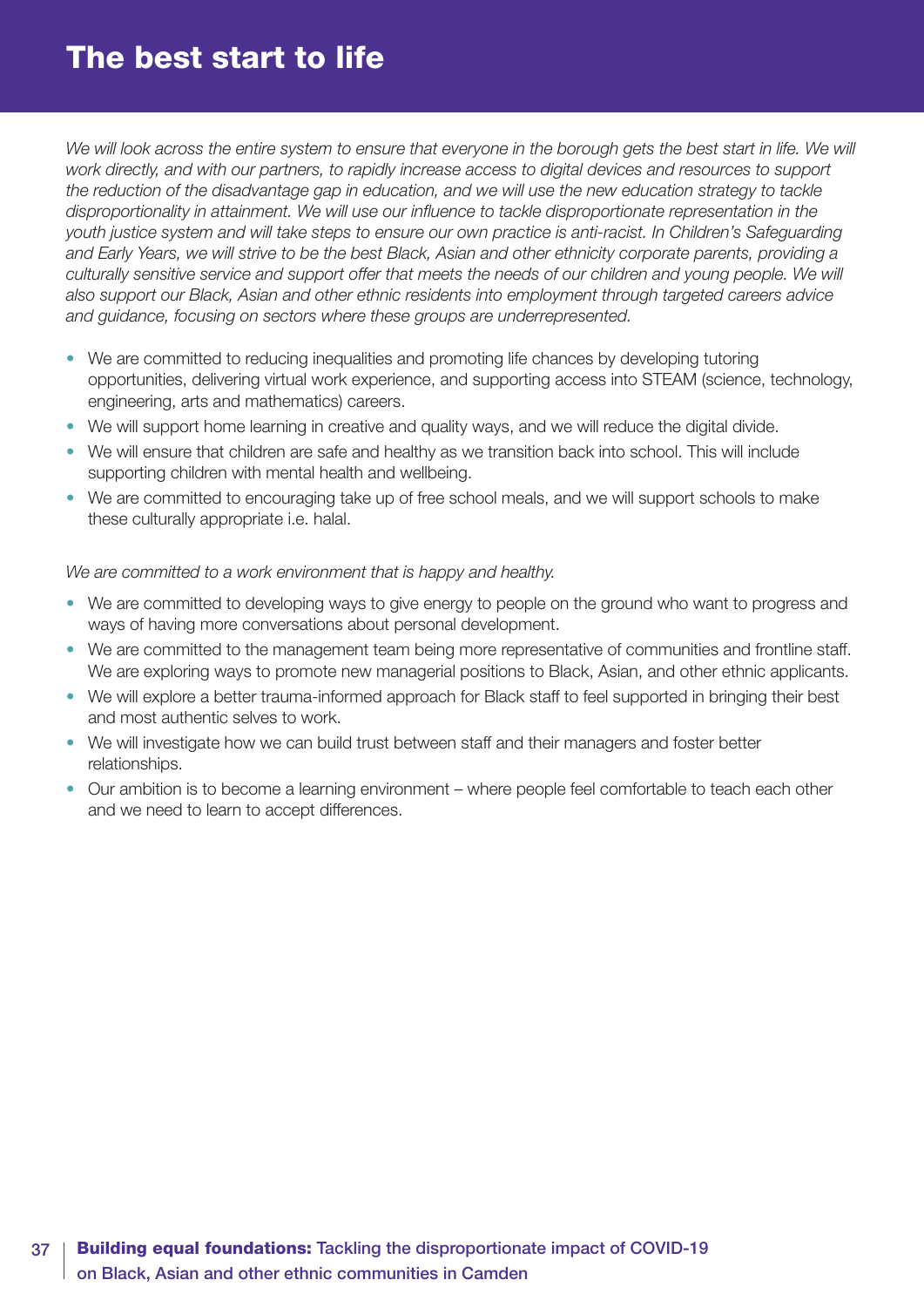<span id="page-37-0"></span>*We will invest in high quality employment support that is both available to all and responsive to the specific labour market challenges that disproportionately impact residents from Black, Asian and other ethnic backgrounds. To do this, we will effectively use relevant data, and connect with residents across Camden, to design our 'Job Hub' employment support services. Through this approach, we will endeavour to understand and highlight the lived experience of the labour market for residents from a diversity of Black, Asian and other ethnic backgrounds. With a more informed understanding of the barriers to good work, we will deliver support that is specific to individual needs and aspirations – working with established and specialist organisations and local employers to ensure that there are accessible and clear pathways into work.* 

- We will continue to support our local businesses to practise safe social distancing and share public health information with businesses to ensure employees and patrons are safe.
- We will scale up our 'neighbourhood' approach to providing employment support and work with residents to design new Job Hubs. This builds on the Job Hub that has been piloted in Gospel Oak and provides accessible, relational support that responds to a resident's specific needs.
- We will be transparent with our data on the labour market, and we will lobby the Government to provide timely labour market information broken down by ethnicity, to enable us to support our Black, Asian and other ethnic communities who may be adversely affected by the pandemic.
- We will regularly collect data from local services, including VCS partners, as well as collecting stories from residents who are receiving support from our Job Hubs, to better understand the specific challenges on the ground, and to evaluate the impact of our work. This will ensure that we have the capacity to effectively respond labour market change and provide effective support.
- We are committed to working with education services, schools and partners to ensure that support for children across the borough has strong reach into Black, Asian and other ethnic communities and is reaching pupils claiming Pupil Premium.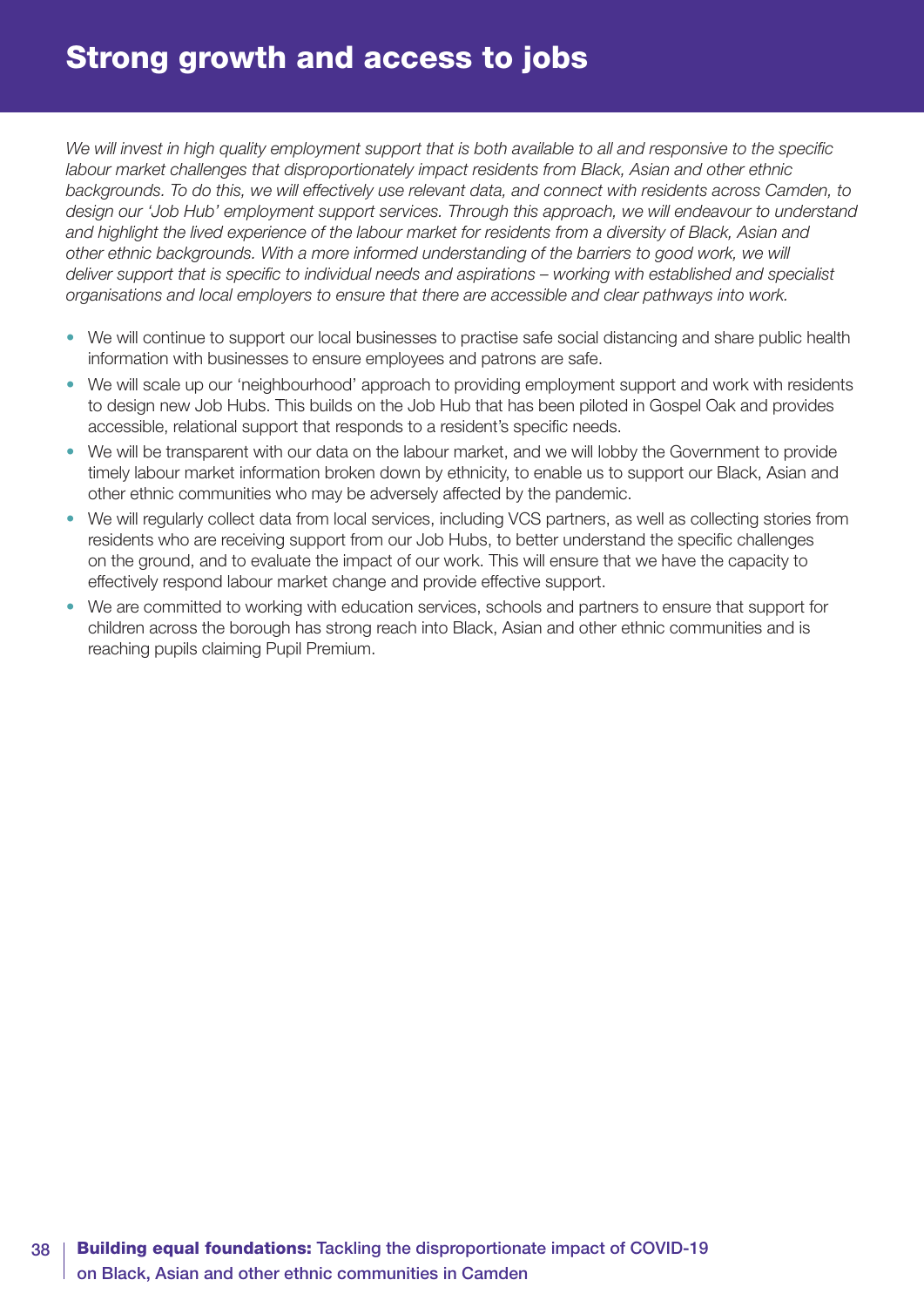<span id="page-38-0"></span>*We will listen to the VCS and ensure that we maintain strong connections with the organisations that work with Camden's diverse communities. We will work with our grassroots VCS to ensure fair access to funding and facilitate discussions with the Government and larger funders to contribute to organisations being able to continue their vital work. We are committed to enabling collaborations across the sector to build a stronger VCS who help us to tackle structural inequalities.* 

- We will continue to ensure that funding supports organisations working with diverse communities to meet shared outcomes for Camden 2025. This includes our Community Impact Fund's partnership development theme that will encourage applications to develop and strengthen partnerships with smaller Black, Asian and other ethnic organisations.
- With the wider voluntary and community sector and others, we will work in partnership with grassroots organisations run by and for Black, Asian and other ethnic communities to help them build capacity and increase their resilience.
- We will work with the VCS to strengthen communications and relationships by brokering connections between organisations working with Black, Asian and other ethnic communities, council services and mutual aid groups.
- We will actively work with Black, Asian and other ethnic communities to encourage participation in citizen action to shape, influence and co-design public services, volunteering and citizen voice.
- We will be advocates and champions for the importance of grassroots organisations and their role in making neighbourhoods inclusive and cohesive and supporting community wellbeing. Influencing national funding agencies and charitable funders to better support grassroots organisations.

*Every year, Camden spends approximately £400 million on services, goods and supplies on behalf of our communities. We want to drive social value and value for money through every pound we spend, harnessing our buying power to create benefits and opportunities for our residents. Creating social value means placing people's lives at the centre of our approach and tackling the negative elements of lived experiences of our Black, Asian and other ethnic residents and communities. This could be done by providing employment and skill, addressing pay inequalities, creating better access to jobs, improving community cohesion and improving the environments people live and work in.*

#### *Working with procurement:*

- We will work with Black, Asian and other ethnic VCS groups to help build bid writing and skills capacity and networks to help improve prospects in tendering and securing resources.
- We will call on suppliers who have offered to donate time via their social value offer to the Council to provide support to organisations around their business and tendering capacity.
- We are committed through our commissioning and procurement processes to raise awareness of the services provided by the VCS sector, and widen the supply chain of Black, Asian and other ethnic not-forprofit organisations and businesses that can deliver services.
- We will review our procurement procedures to reflect that services should proactively consider an equalities organisation when obtaining three quotes for procurements under the OJEU threshold.
- We will commit to pre-market engagement with potential bidders to establish any potential lack of diversity and jointly identify ways to improve this going forward.
- We will explore further opportunities to promote business-to-business tendering among Black, Asian and other ethnic VCS organisations so that they have a more balanced client list, enabling our partners to tender for with each other, rather than being financially dependent on one or two larger organisations.
- We will work with our larger organisations to report on spend with Black, Asian and other ethnic VCS organisations through amending our contractual provisions.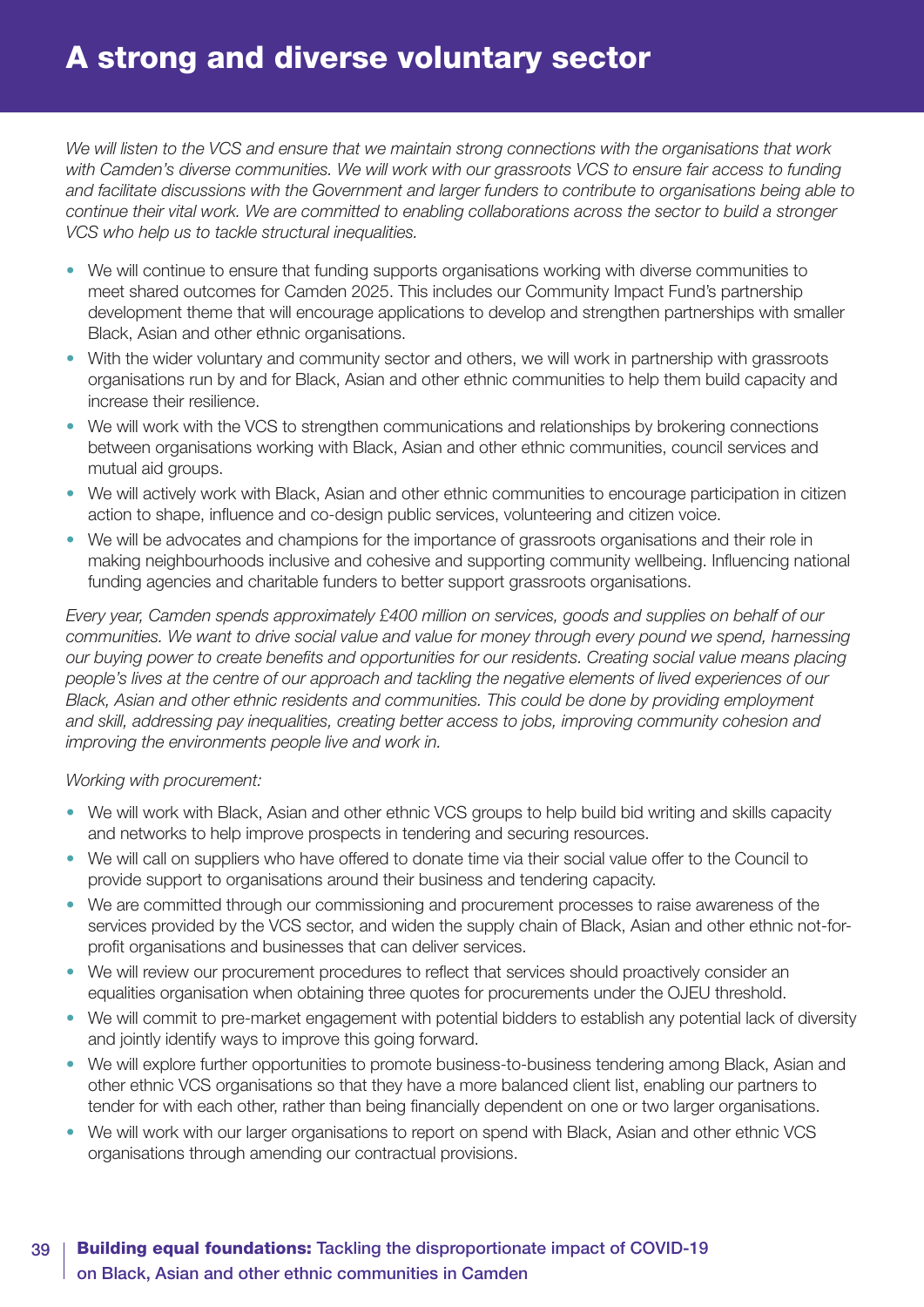### <span id="page-39-0"></span>Safe homes

We want to see a reduction in the number of residents who are in severely overcrowded housing and a *significant increase in residents able to take practical steps to mitigate the impact of living in overcrowded conditions. We aim to tackle structural inequalities through inclusive participation and procurement approaches when building homes.*

- We are committed to proactively supporting tenants to find homes that meet their needs in order to address overcrowding; including communicating mutual exchange opportunities.
- We will explore the use of housing voids to provide some temporary accommodation as an option to protect those living in severely overcrowded housing who become ill in a second wave or similar pandemic – we will work with Public Health to agree priority households particularly for those with a family member identified as being clinically vulnerable.
- We will be courageous about taking further steps towards wider resident engagement drawing on the learning from having engaged in less traditional ways during lockdown, with the aim of increased representation of Black, Asian and other ethnic residents.
- We are committed to reviewing the Community Investment Programme's approach to procurement and working with more inclusive/representative contractors and creating a framework for this.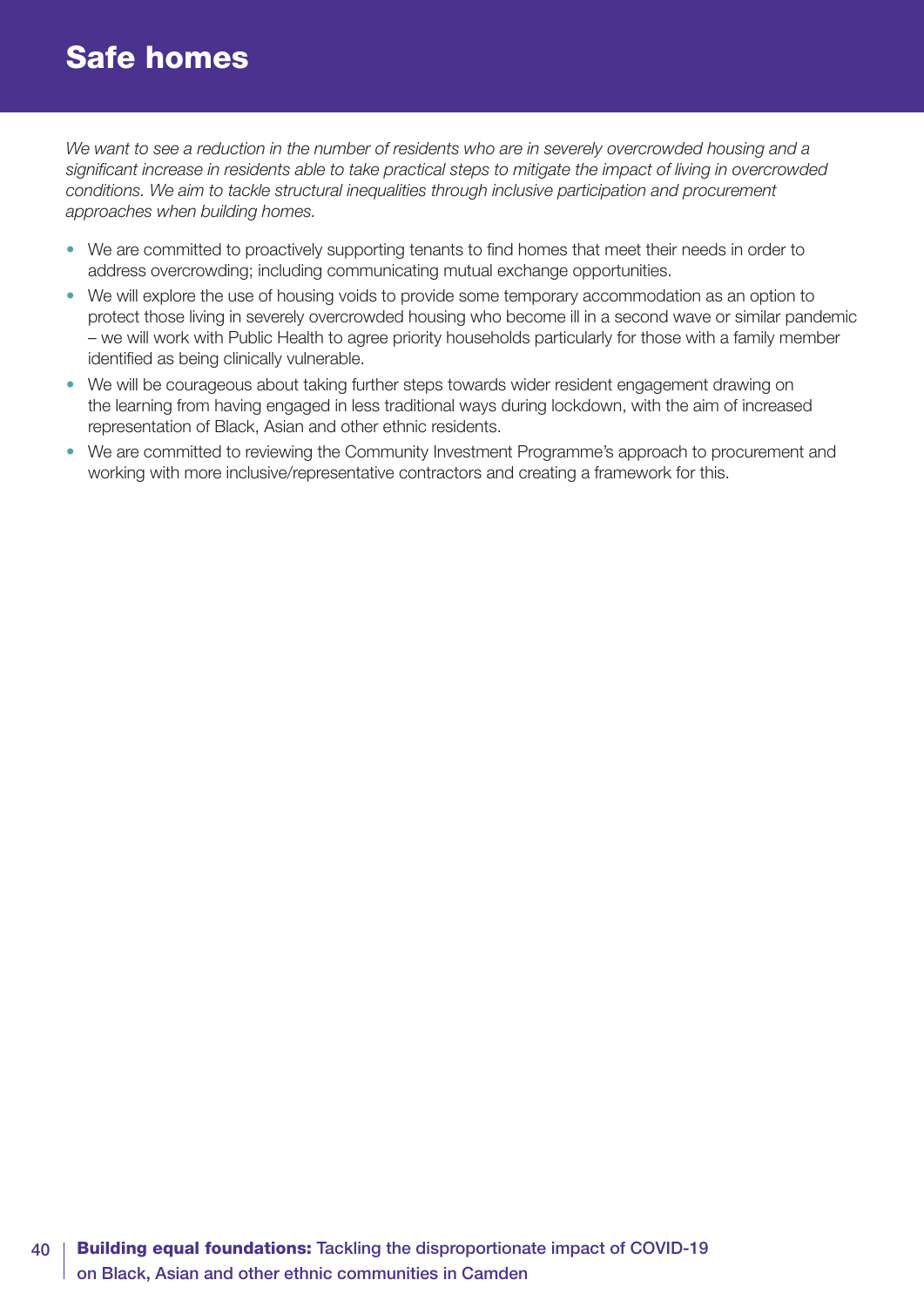<span id="page-40-0"></span>*We want Camden Council to be a great place to work and an organisation we all have pride in. Being a truly inclusive and diverse council is a vital part of this. We need to make sure that everyone who works for Camden Council feels valued, safe and respected every day. It is clear that despite our efforts, we have not progressed as far, nor as quickly as we would like. We will not tolerate any form of discrimination, victimisation, harassment or bullying against our Black, Asian and other ethnic workforce. We remain committed to removing all of the barriers that prevent people from being their best selves at work, being listened to, valued and respected and from fulfilling their true potential.*

- It is our priority to keep staff safe whilst they work so we will ensure they continue to have access to PPE, that risk assessments are completed, and equality impact assessments are carried out.
- We are committed to working with the Camden Black Workers Group and Black, Asian and other ethnic colleagues to ensure that all staff plans around inclusion and diversity are co-designed and fit for purpose. We will establish a new staff Inclusion Forum to share our plans, update our progress and hold ourselves to account.
- We must ensure that our own house is in order. We want to create an environment where we make brave and radical decisions to ensure we rid ourselves of any obstacles to people being themselves, and we don't accept the unacceptable. We have begun to deliver a Zero Tolerance Working Group in Adults Services and we are having 'Uncomfortable Conversations' led by Black and Asian colleagues, who are sharing their experiences of racism and discussing with White colleagues how they can become allies.
- We are committed to becoming active bystanders and will roll out anti-racism training so that all colleagues are comfortable to confront uncomfortable conversations or racist incidents when they occur.
- We will commit to sign up to the Race Equality Charter to enable us to self-reflect on institutional and cultural barriers at work and develop progressive solutions for action.

In the overview, we reflected that the focus on one protected characteristic is appropriate given the early yet very strong statistical indications that the COVID-19 crisis has highlighted and increased the disadvantages experienced by some sections of our community. The indications of disproportionate impact are clear, and the Council has a better understanding of this and is able to consider actions to address those impacts. We know that inequalities are experienced in many different ways and are often intersectional.

Being Black, disabled and a woman will mean the impacts could be far greater, and we will work with our residents to better understand these experiences and take action to tackle these intersectional inequalities.

Notwithstanding, Camden Council is committed to striving for equality for all of our citizens. This is a longstanding commitment Camden Council has made and is also to some extent reflected in the legal obligations on all Local Authorities in particular as detailed in s149 Equalities Act 2010. The Council is obliged in the exercise of all of its functions to have due regard to the need to eliminate discrimination, harassment and victimisation and advance equality of opportunity and foster good relations between persons who share and do not share protected characteristics – age, disability, gender reassignment, race, religion or belief, sex, sexual orientation, marriage and civil partnership and pregnancy and maternity.

This work does not replace the Council's wider equalities work and obligations but rather supplements and informs it. The Council remains alert to any other indications of disproportionate impact on any other groups and stands ready to undertake a similar exercise should that be appropriate. As part of our work to strengthen our approach to equalities, we strive to be a beacon local authority for the data we collect on protected characteristics, to enable effective decision making. We will improve our data collection internally as well as lobbying government to provide more timely data where applicable.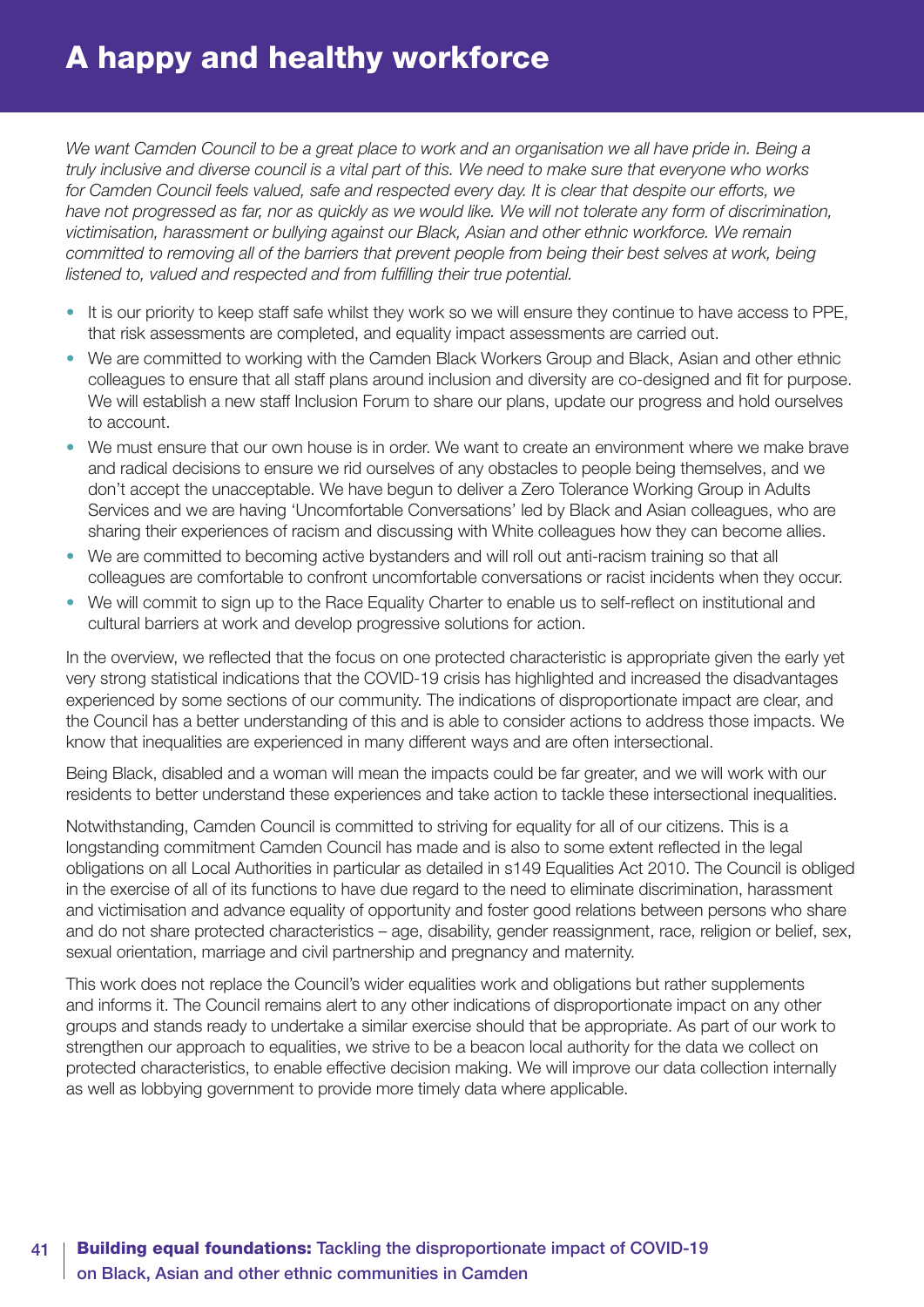### A happy and healthy workforce

A full set of commitments are available in the **appendix of this document.** This is only the start and we want to continue to work with our residents and partners to shape the action plans. We will continue to share more information on how you can register to get involved in the residents' panel or share your views on a tool we use called Commonplace.

We believe that we have a once in a generation moment to turn all the pain and loss of the COVID-19 crisis into a coalition for lasting change. The story of the crisis in Camden shows the real cost of an unequal society and economy, but also the power of community and a community's ability to lead change.

We are committed to innovating to improve our core services, and constantly testing, learning and iterating as we go whilst working with our communities. We know with COVID-19 being a global pandemic we will need to do things differently to ensure our communities are protected, residents stay connected and ensure we adapt our services to meet this challenge.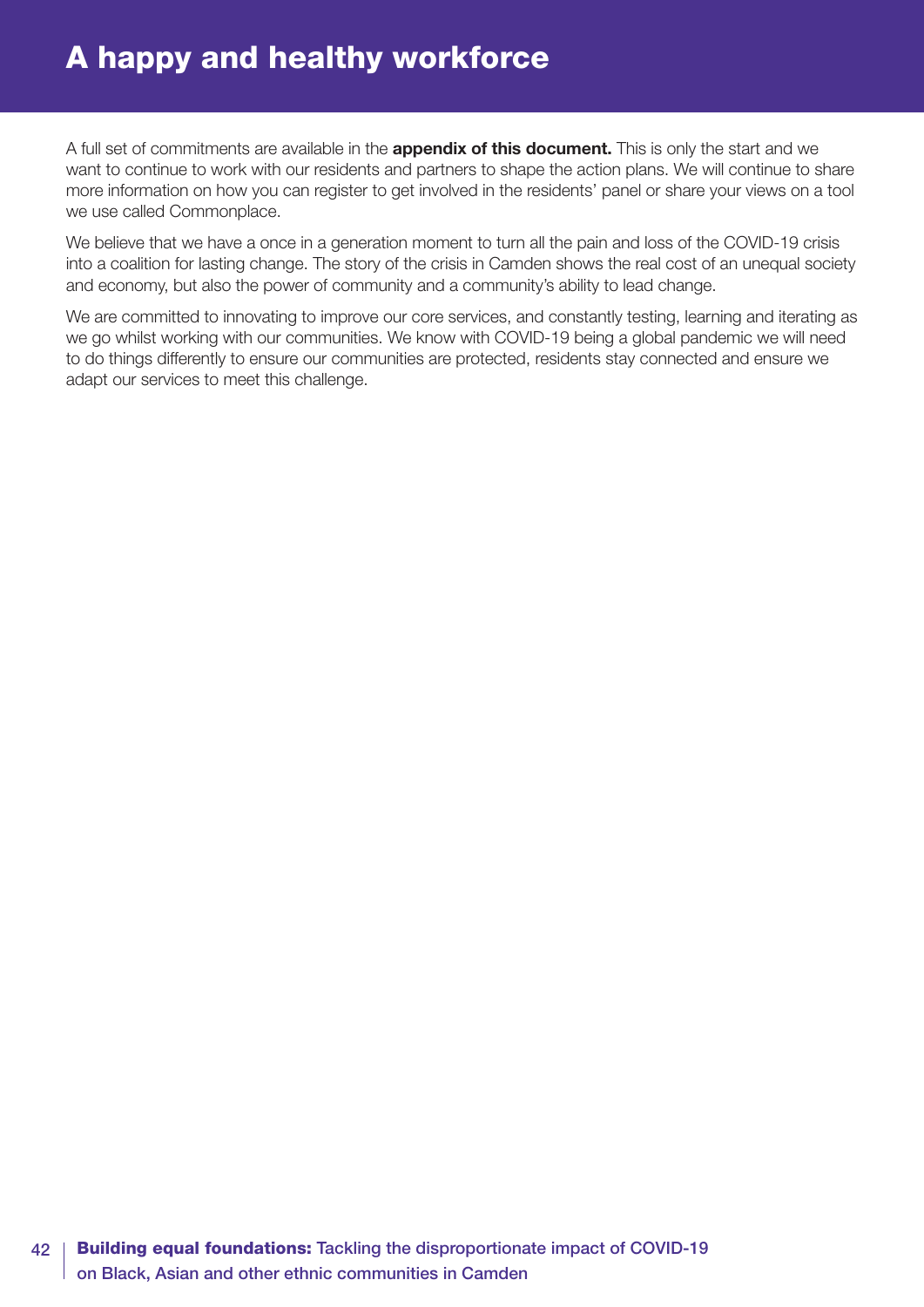# <span id="page-42-0"></span>Appendix 1: voluntary and community sector and school contributions

| <b>VCS</b>                                                      | <b>Schools</b>                        |
|-----------------------------------------------------------------|---------------------------------------|
| Somali Youth Development Resource Centre (SYDRC)                | <b>Acland Burghley School</b>         |
| Hopscotch Asian Women's Centre                                  | <b>Regent High School</b>             |
| Bengali Workers' Association                                    | Eleanor Palmer Primary School         |
| <b>British Somali Community</b>                                 | Torriano Primary School               |
| Camden Cypriot Women's Organisation                             | Camden Centre for Learning            |
| King's Cross and Brunswick Neighbourhood<br>Association (KCBNA) | Royal Free Hospital Children's School |

| <b>Common experiences we heard from</b><br>some of Camden's Black, Asian and<br>other ethnic citizens |                                                                                                                                                                                                                                                                                                                                                                                                                                                                                             | <b>Insights from representatives of</b><br>faith institutions                                                                                                                                                              |  |
|-------------------------------------------------------------------------------------------------------|---------------------------------------------------------------------------------------------------------------------------------------------------------------------------------------------------------------------------------------------------------------------------------------------------------------------------------------------------------------------------------------------------------------------------------------------------------------------------------------------|----------------------------------------------------------------------------------------------------------------------------------------------------------------------------------------------------------------------------|--|
|                                                                                                       | Mental wellbeing: feelings of anxiety and isolation,<br>fear of not being helped if ill, and stress relating to<br>accessing basic supplies.<br>Financial difficulties for people who do not qualify for<br>the Government's furlough scheme or other grants<br>as self-employed due to being so for less than a<br>year.<br>Mothers who do not speak English as a first<br>language have been taking guidance to stay at<br>home literally, therefore not exercising or going<br>shopping. | Families expressed disappointment,<br>$\bullet$<br>particularly around the lack of information on<br>burials for the first month of the crisis, and the<br>loss of burial rights and communal healing for<br>the grieving. |  |
|                                                                                                       |                                                                                                                                                                                                                                                                                                                                                                                                                                                                                             |                                                                                                                                                                                                                            |  |
|                                                                                                       | <b>Insights from organisations working with</b><br><b>Camden's Asian communities</b>                                                                                                                                                                                                                                                                                                                                                                                                        | <b>Insights from organisations working</b><br>with Camden's Bangladeshi                                                                                                                                                    |  |
|                                                                                                       | Misinformation: Anxiety and fear due to COVID-19                                                                                                                                                                                                                                                                                                                                                                                                                                            | communities                                                                                                                                                                                                                |  |
|                                                                                                       | misinformation being circulated amongst<br>communities.                                                                                                                                                                                                                                                                                                                                                                                                                                     | Older Bangladeshi people have found it hard<br>$\bullet$<br>to access social media and online tools due                                                                                                                    |  |
|                                                                                                       | Domestic violence: There has been an increase<br>in the number of domestic abuse calls that VCS<br>organisations are receiving from residents.                                                                                                                                                                                                                                                                                                                                              | to lack of digital proficiency and language<br>barriers, resulting in a lack of access to the<br>right information and guidelines.                                                                                         |  |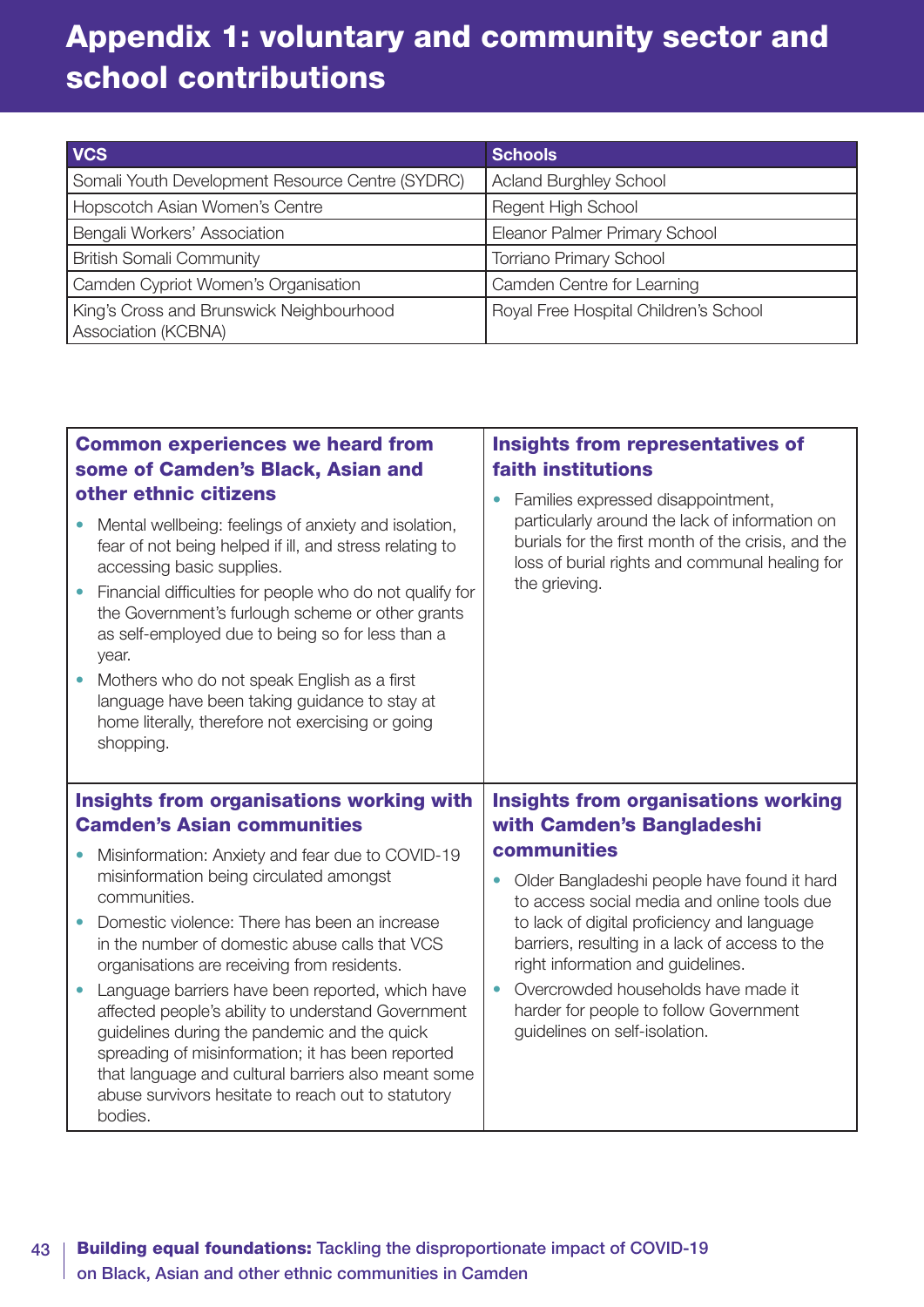# Appendix 1: voluntary and community sector and school contributions

| Insights from organisations working with Camden's Somali communities |                                                                                                                                                                                                                                                                                                                                                                                                                                                                                                                                        |                                                                                                                                                                                                                                                                                                                                                                                                                                                                                                                                                                                                                                                         |  |  |
|----------------------------------------------------------------------|----------------------------------------------------------------------------------------------------------------------------------------------------------------------------------------------------------------------------------------------------------------------------------------------------------------------------------------------------------------------------------------------------------------------------------------------------------------------------------------------------------------------------------------|---------------------------------------------------------------------------------------------------------------------------------------------------------------------------------------------------------------------------------------------------------------------------------------------------------------------------------------------------------------------------------------------------------------------------------------------------------------------------------------------------------------------------------------------------------------------------------------------------------------------------------------------------------|--|--|
| <b>Education</b>                                                     |                                                                                                                                                                                                                                                                                                                                                                                                                                                                                                                                        | <b>Unconscious bias</b>                                                                                                                                                                                                                                                                                                                                                                                                                                                                                                                                                                                                                                 |  |  |
|                                                                      | Families who are predominantly living in<br>overcrowded surroundings with school exam-aged<br>children have the added difficulty of maintaining<br>education and revision schedules without the space<br>or equipment to do so (Wi-Fi, laptops, books etc),<br>making it difficult for children to learn effectively in<br>this crisis.<br>Some parents have to decide who gets to use a<br>shared laptop to do work that has been set.<br>Additionally, some parents find it difficult to home-<br>school due to low literacy levels. | The decision that exam results will be based<br>on predicted results has also contributed to<br>concerns, with several mothers expressing<br>that their children's predicted grades are lower<br>than they should be, and this method will be<br>detrimental to their child.<br>Children are showing signs of extra worry and<br>$\bullet$<br>anxiety as a result.<br>A recent Children's Commissioner's report<br>٠<br>states that evidence has shown that the<br>poorest students and Black students receive<br>lower A-level predictions than their more<br>privileged peers and often perform better than<br>their predicted grades in final exams. |  |  |
| <b>Overcrowding</b>                                                  |                                                                                                                                                                                                                                                                                                                                                                                                                                                                                                                                        | <b>Gig economy</b>                                                                                                                                                                                                                                                                                                                                                                                                                                                                                                                                                                                                                                      |  |  |
|                                                                      | Many large families are living in overcrowded<br>environments, often with young children (siblings<br>sharing rooms) living in cramped conditions.<br>Many have reported this as a significant issue, which<br>is raising tensions in their households, as they have<br>no means to separate and risk bringing the virus into<br>the house if they go outside to find space.                                                                                                                                                           | Many people from the Somali community<br>are minicab drivers. They were not aware<br>of available Government support and often<br>had negative experiences or perceptions of<br>Universal Credit.<br>Some who managed to get council tax or rent<br>paid were trying to live on just their tax credits.                                                                                                                                                                                                                                                                                                                                                 |  |  |